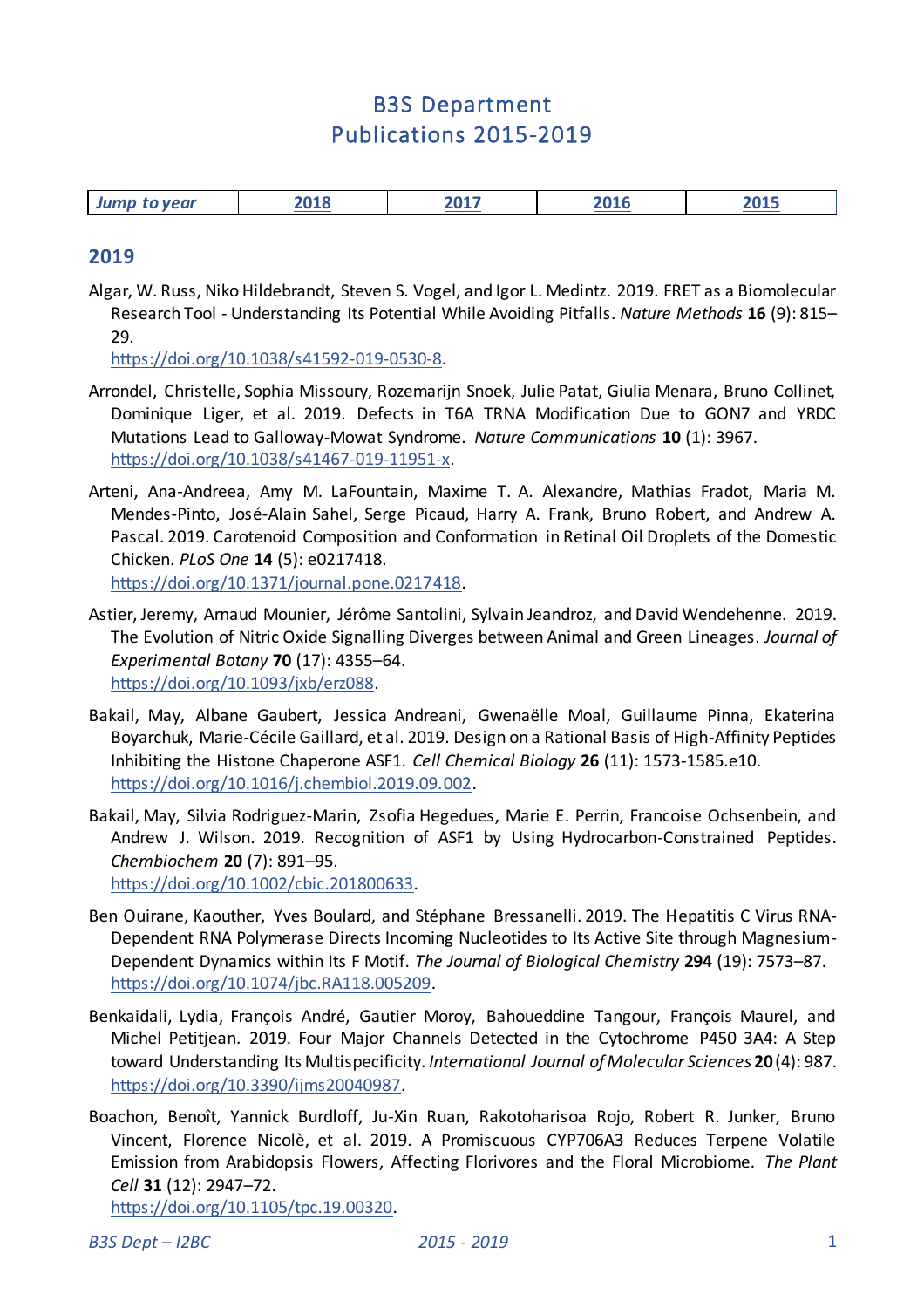Boussac, Alain. 2019. Temperature Dependence of the High-Spin S-2 to S-3 Transition in Photosystem II: Mechanistic Consequences. *Biochimica Et Biophysica Acta-Bioenergetics* **1860** (6): 508–18.

[https://doi.org/10.1016/j.bbabio.2019.05.001.](https://doi.org/10.1016/j.bbabio.2019.05.001) 

- Cabrie, Aimeric, Olivier Guittet, Richard Tomasini, Philippe Vincendeau, and Michel Lepoivre. 2019. Crosstalk between TAp73 and TGF-Beta in Fibroblast Regulates INOS Expression and Nrf2- Dependent Gene Transcription. *Free Radical Biology and Medicine* **134**: 617–29. [https://doi.org/10.1016/j.freeradbiomed.2019.02.008.](https://doi.org/10.1016/j.freeradbiomed.2019.02.008)
- Calzadilla, Pablo I., Fernando Muzzopappa, Pierre Setif, and Diana Kirilovsky. 2019. Different Roles for ApcD and ApcF in Synechococcus Elongatus and Synechocystis Sp. PCC 6803 Phycobilisomes. *Biochimica Et Biophysica Acta-Bioenergetics* **1860** (6): 488–98. [https://doi.org/10.1016/j.bbabio.2019.04.004.](https://doi.org/10.1016/j.bbabio.2019.04.004)
- Calzadilla, Pablo I., Jiao Zhan, Pierre Sétif, Claire Lemaire, Daniel Solymosi, Natalia Battchikova, Qiang Wang, and Diana Kirilovsky. 2019. The Cytochrome B6f Complex Is Not Involved in Cyanobacterial State Transitions. *The Plant Cell* **31** (4): 911–31. [https://doi.org/10.1105/tpc.18.00916.](https://doi.org/10.1105/tpc.18.00916)
- Campanacci, Valérie, Agathe Urvoas, Soraya Cantos-Fernandes, Magali Aumont-Nicaise, Ana-Andreea Arteni, Christophe Velours, Marie Valerio-Lepiniec, et al. 2019. Insight into Microtubule Nucleation from Tubulin-Capping Proteins. *Proc.Natl. Acad. Sci. USA* **116** (20): 9859–64. [https://doi.org/10.1073/pnas.1813559116.](https://doi.org/10.1073/pnas.1813559116)
- Campanacci, Valerie, Agathe Urvoas, Tanja Consolati, Soraya Cantos -Fernandes, Magali Aumont-Nicaise, Marie Valerio-Lepiniec, Thomas Surrey, Philippe Minard, and Benoit Gigant. 2019. Selection and Characterization of Artificial Proteins Targeting the Tubulin Alpha Subunit. *Structure* **27** (3): 497–506.

[https://doi.org/10.1016/j.str.2018.12.001.](https://doi.org/10.1016/j.str.2018.12.001) 

- Cardoso Dos Santos, Marcelina, Anne Runser, Hortense Bartenlian, Aline M. Nonat, Loic J. Charbonniere, Andrey S. Klymchenko, Niko Hildebrandt, and Andreas Reisch. 2019. Lanthanide-Complex-Loaded Polymer Nanoparticles for Background-Free Single-Particle and Live-Cell Imaging. *Chemistry of Materials* **31** (11): 4034–41. [https://doi.org/10.1021/acs.chemmater.9b00576.](https://doi.org/10.1021/acs.chemmater.9b00576)
- Champeil, Philippe, Béatrice de Foresta, Martin Picard, Carole Gauron, Dominique Georgin, Marc le Maire, Jesper V. Møller, Guillaume Lenoir, and Cédric Montigny. 2019. Interaction of Detergents with Biological Membranes: Comparison of Fluorescence Assays with Filtration Protocols and Implications for the Rates of Detergent Association, Dissociation and Flip-Flop. *PLoS One* **14** (10): e0222932.

[https://doi.org/10.1371/journal.pone.0222932.](https://doi.org/10.1371/journal.pone.0222932) 

- Chan-Yao-Chong, Maud, Celia Deville, Louise Pinet, Carine van Heijenoort, Dominique Durand, and Tap Ha-Duong. 2019. Structural Characterization of N-WASP Domain V Using MD Simulations with NMR and SAXS Data. *Biophysical Journal* **116** (7): 1216–27. [https://doi.org/10.1016/j.bpj.2019.02.015.](https://doi.org/10.1016/j.bpj.2019.02.015)
- Chan-Yao-Chong, Maud, Dominique Durand, and Tâp Ha-Duong. 2019a. Molecular Dynamics Simulations Combined with Nuclear Magnetic Resonance and/or Small-Angle X-Ray Scattering Data for Characterizing Intrinsically Disordered Protein Conformational Ensembles. *Journal of Chemical Information and Modeling* **59** (5): 1743–58. [https://doi.org/10.1021/acs.jcim.8b00928.](https://doi.org/10.1021/acs.jcim.8b00928)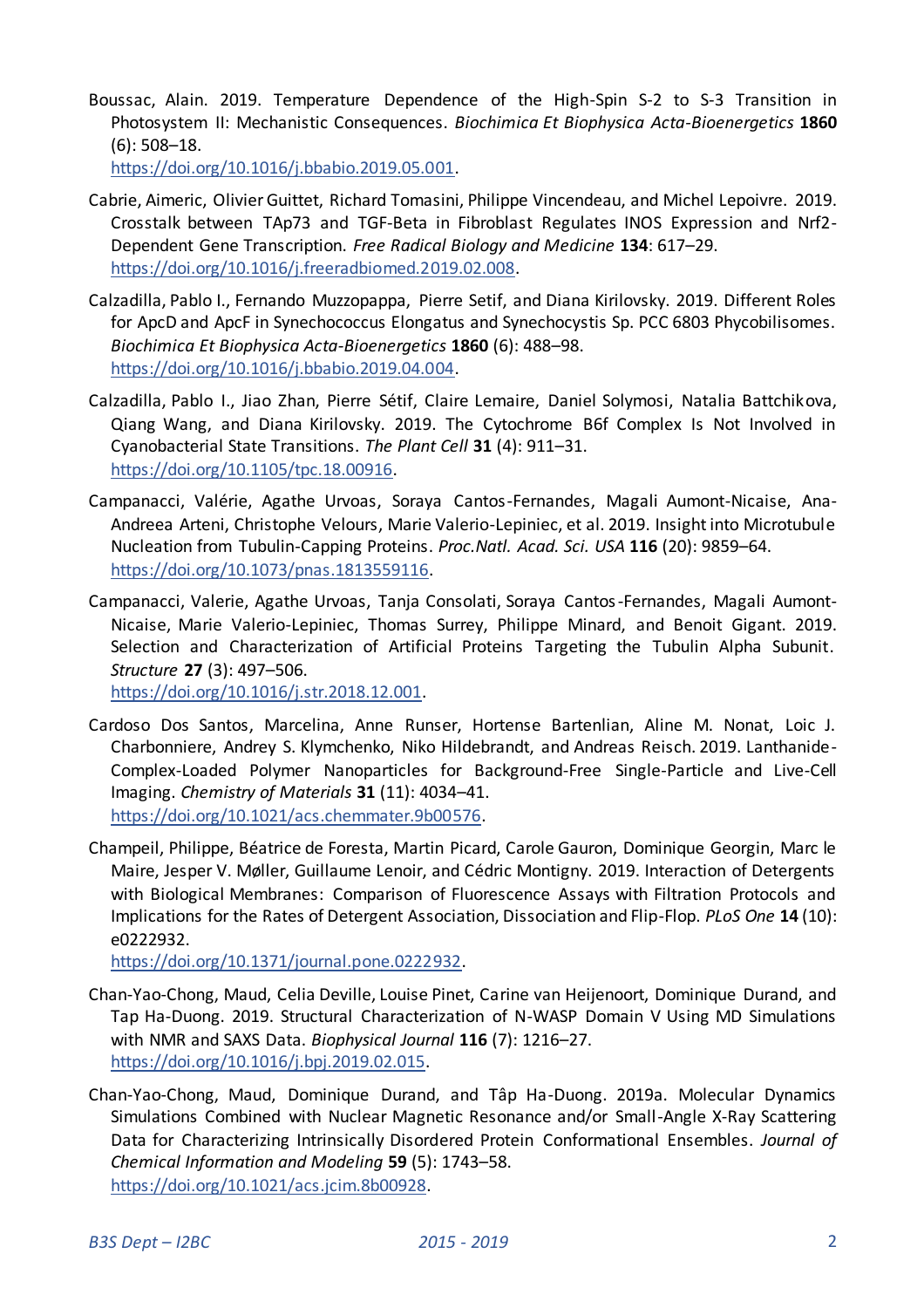- Chan-Yao-Chong, Maud, Dominique Durand, and Tâp Ha-Duong. 2019b. Investigation into Early Steps of Actin Recognition by the Intrinsically Disordered N-WASP Domain V. *International Journal of Molecular Sciences* **20** (18): 4493. [https://doi.org/10.3390/ijms20184493.](https://doi.org/10.3390/ijms20184493)
- Chauffour, Frédéric, Marlène Bailly, François Perreau, Gwendal Cueff, Hiromi Suzuki, Boris Collet, Anne Frey, et al. 2019. Multi-Omics Analysis Reveals Sequential Roles for ABA during Seed Maturation. *Plant Physiology* **180** (2): 1198–1218. [https://doi.org/10.1104/pp.19.00338.](https://doi.org/10.1104/pp.19.00338)
- Chen, Chi, Ben Corry, Liang Huang, and Niko Hildebrandt. 2019. FRET-Modulated Multihybrid Nanoparticles for Brightness-Equalized Single-Wavelength Barcoding. *Journal of the American Chemical Society* **141** (28): 11123–41. [https://doi.org/10.1021/jacs.9b03383.](https://doi.org/10.1021/jacs.9b03383)
- Chen, Jing-Hua, Long-Jiang Yu, Alain Boussac, Zheng-Yu Wang-Otomo, Tingyun Kuang, and Jian-Ren Shen. 2019. Properties and Structure of a Low-Potential, Penta-Heme Cytochrome c(552) from a Thermophilic Purple Sulfur Photosynthetic Bacterium Thermochromatium Tepidum. *Photosynthesis Research* **139** (1–3): 281–93. [https://doi.org/10.1007/s11120-018-0507-y.](https://doi.org/10.1007/s11120-018-0507-y)
- Chervy, Pierre, Cristina Petcut, Damien Rault, Cristelle Meriadec, Thomas Bizien, Keinny François, Joel Richard, et al. 2019. Organic Nanoscrolls from Electrostatic Interactions between Peptides and Lipids: Assembly Steps and Structure. *Langmuir* **35** (32): 10648–57. [https://doi.org/10.1021/acs.langmuir.9b01542.](https://doi.org/10.1021/acs.langmuir.9b01542)
- Cromer, Laurence, Sylvie Jolivet, Dipesh Kumar Singh, Floriane Berthier, Nancy De Winne, Geert De Jaeger, Shinichiro Komaki, et al. 2019. Patronus Is the Elusive Plant Securin, Preventing Chromosome Separation by Antagonizing Separase. *Proc.Natl. Acad. Sci. USA* **116** (32): 16018– 27.

[https://doi.org/10.1073/pnas.1906237116.](https://doi.org/10.1073/pnas.1906237116) 

- Damke, Prashant P., Anne Marie Di Guilmi, Paloma Fernández Varela, Christophe Velours, Stéphanie Marsin, Xavier Veaute, Mérick Machouri, et al. 2019. Identification of the Periplasmic DNA Receptor for Natural Transformation of Helicobacter Pylori. *Nature Communications* **10** (1): 5357. [https://doi.org/10.1038/s41467-019-13352-6.](https://doi.org/10.1038/s41467-019-13352-6)
- Dekaliuk, Mariia, Xue Qiu, Frédéric Troalen, Pierre Busson, and Niko Hildebrandt. 2019. Discrimination of the V600E Mutation in BRAF by Rolling Circle Amplification and Förster Resonance Energy Transfer. *ACS Sensors* **4** (10): 2786–93. [https://doi.org/10.1021/acssensors.9b01420.](https://doi.org/10.1021/acssensors.9b01420)
- Di Meo, Thibault, Kalani Kariyawasam, Wadih Ghattas, Marie Valerio-Lepiniec, Giuseppe Sciortino, Jean-Didier Marechal, Philippe Minard, Jean-Pierre Mahy, Agathe Urvoas, and Remy Ricoux. 2019. Functionalized Artificial Bidomain Proteins Based on an Alpha-Solenoid Protein Repeat Scaffold: A New Class of Artificial Diels-Alderases. *Acs Omega* **4** (2): 4437–47. [https://doi.org/10.1021/acsomega.8b03448.](https://doi.org/10.1021/acsomega.8b03448)
- Donate-Macian, Pau, Elena Alvarez-Marimon, Francesc Sepulcre, Jose Luis Vazquez-Ibar, and Alex Peralvarez-Marin. 2019. The Membrane Proximal Domain of TRPV1 and TRPV2 Channels Mediates Protein-Protein Interactions and Lipid Binding In Vitro. *International Journal of Molecular Sciences* **20** (3): 682.

[https://doi.org/10.3390/ijms20030682.](https://doi.org/10.3390/ijms20030682)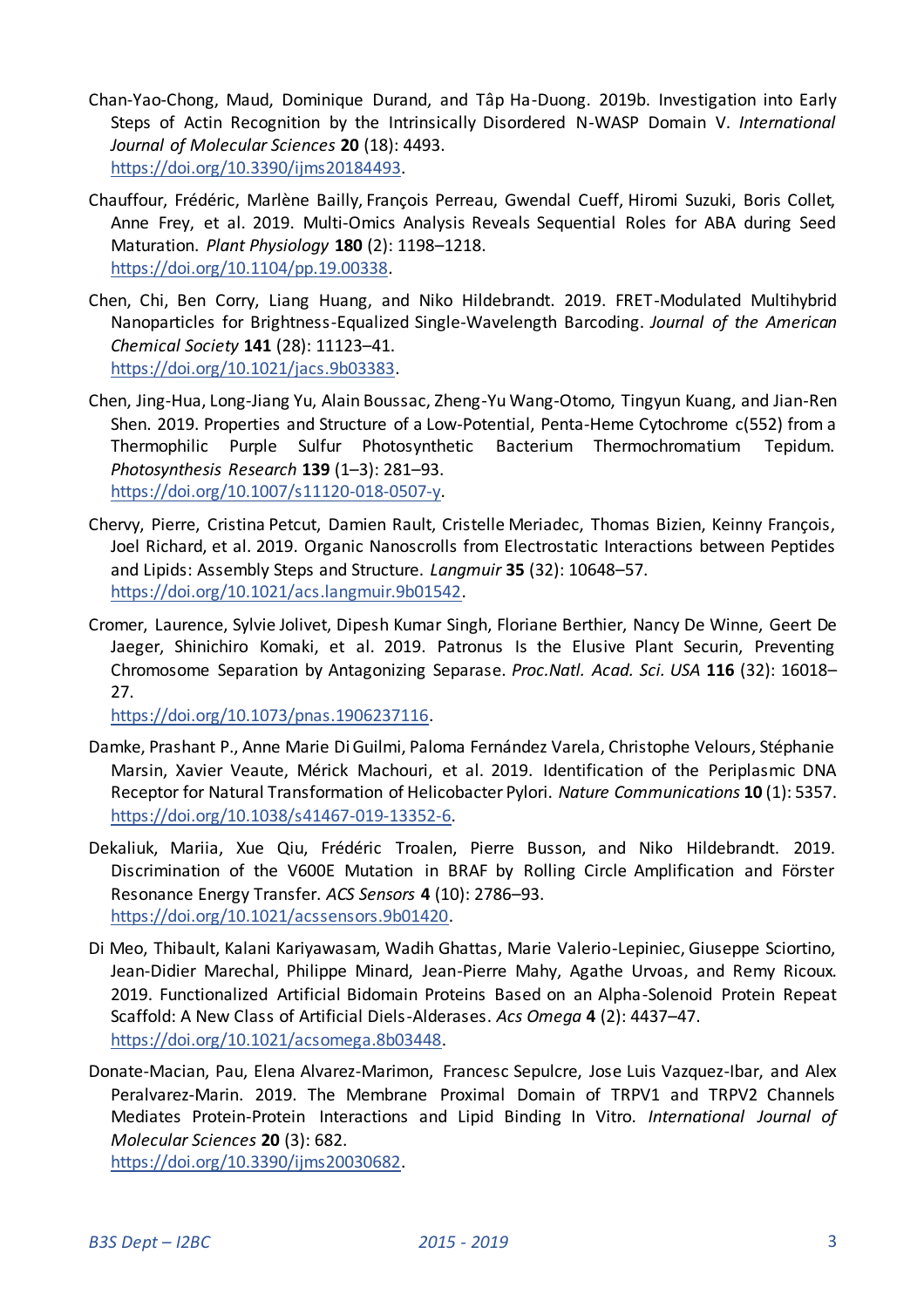- Essawy, Nada, Camille Samson, Ambre Petitalot, Sophie Moog, Anne Bigot, Isaline Herrada, Agathe Marcelot, Ana-Andreea Arteni, Catherine Coirault, and Sophie Zinn-Justin. 2019. An Emerin LEM-Domain Mutation Impairs Cell Response to Mechanical Stress. *Cells* **8** (6): 570. [https://doi.org/10.3390/cells8060570.](https://doi.org/10.3390/cells8060570)
- Fischböck-Halwachs, Josef, Sylvia Singh, Mia Potocnjak, Götz Hagemann, Victor Solis -Mezarino, Stephan Woike, Medini Ghodgaonkar-Steger, et al. 2019. The COMA Complex Interacts with Cse4 and Positions Sli15/Ipl1 at the Budding Yeast Inner Kinetochore. *ELife* **8**: e42879. [https://doi.org/10.7554/eLife.42879.](https://doi.org/10.7554/eLife.42879)
- Frit, Philippe, Virginie Ropars, Mauro Modesti, Jean-Baptiste Charbonnier, and Patrick Calsou. 2019. Plugged into the Ku-DNA Hub: The NHEJ Network. *Progress in Biophysics and Molecular Biology* **147**: 62–76.

[https://doi.org/10.1016/j.pbiomolbio.2019.03.001.](https://doi.org/10.1016/j.pbiomolbio.2019.03.001) 

- Gantner, Johannes, Jana Ordon, Carola Kretschmer, Raphael Guerois, and Johannes Stuttmann. 2019. An EDS1-SAG101 Complex Is Essential for TNL-Mediated Immunity in Nicotiana Benthamiana. *The Plant Cell* **31** (10): 2456–74. [https://doi.org/10.1105/tpc.19.00099.](https://doi.org/10.1105/tpc.19.00099)
- Gelzinis, Andrius, Ramanas Augulis, Vytautas Butkus, Bruno Robert, and Leonas Valkunas. 2019. Two-Dimensional Spectroscopy for Non-Specialists. *Biochimica Et Biophysica Acta-Bioenergetics* **1860** (4): 271–85. [https://doi.org/10.1016/j.bbabio.2018.12.006.](https://doi.org/10.1016/j.bbabio.2018.12.006)
- Genera, Mariano, Damien Samson, Bertrand Raynal, Ahmed Haouz, Bruno Baron, Catherine Simenel, Raphael Guerois, Nicolas Wolff, and Célia Caillet-Saguy. 2019. Structural and Functional Characterization of the PDZ Domain of the Human Phosphatase PTPN3 and Its Interaction with the Human Papillomavirus E6 Oncoprotein. *Scientific Reports* **9** (1): 7438. [https://doi.org/10.1038/s41598-019-43932-x.](https://doi.org/10.1038/s41598-019-43932-x)
- Godau, Julia, Lorenza P. Ferretti, Anika Trenner, Emeline Dubois, Christine von Aesch, Antoine Marmignon, Lauriane Simon, et al. 2019. Identification of a Miniature Sae2/Ctp1/CtIP Ortholog from Paramecium Tetraurelia Required for Sexual Reproduction and DNA Double-Strand Break Repair. *DNA Repair* **77**: 96–108.

[https://doi.org/10.1016/j.dnarep.2019.03.011.](https://doi.org/10.1016/j.dnarep.2019.03.011) 

Gorris, Hans H., Tero Soukka, Artur Bednarkiewicz, Julia Perez-Prieto, and Niko Hildebrandt. 2019. A New Forum for Upconversion Research: The UPCON Conference. *Methods and Applications in Fluorescence* **7** (3): 030201.

[https://doi.org/10.1088/2050-6120/ab283b.](https://doi.org/10.1088/2050-6120/ab283b) 

- Gotico, Philipp, Bernard Boitrel, Régis Guillot, Marie Sircoglou, Annamaria Quaranta, Zakaria Halime, Winfried Leibl, and Ally Aukauloo. 2019. Second-Sphere Biomimetic Multipoint Hydrogen-Bonding Patterns to Boost CO2 Reduction of Iron Porphyrins. *Angewandte Chemie (International Ed. in English)* **58** (14): 4504–9. [https://doi.org/10.1002/anie.201814339.](https://doi.org/10.1002/anie.201814339)
- Grabsztunowicz, Magda, Paula Mulo, Frauke Baymann, Risa Mutoh, Genji Kurisu, Pierre Sétif, Peter Beyer, and Anja Krieger-Liszkay. 2019. Electron Transport Pathways in Isolated Chromoplasts from Narcissus Pseudonarcissus L. *The Plant Journal* **99** (2): 245–56. [https://doi.org/10.1111/tpj.14319.](https://doi.org/10.1111/tpj.14319)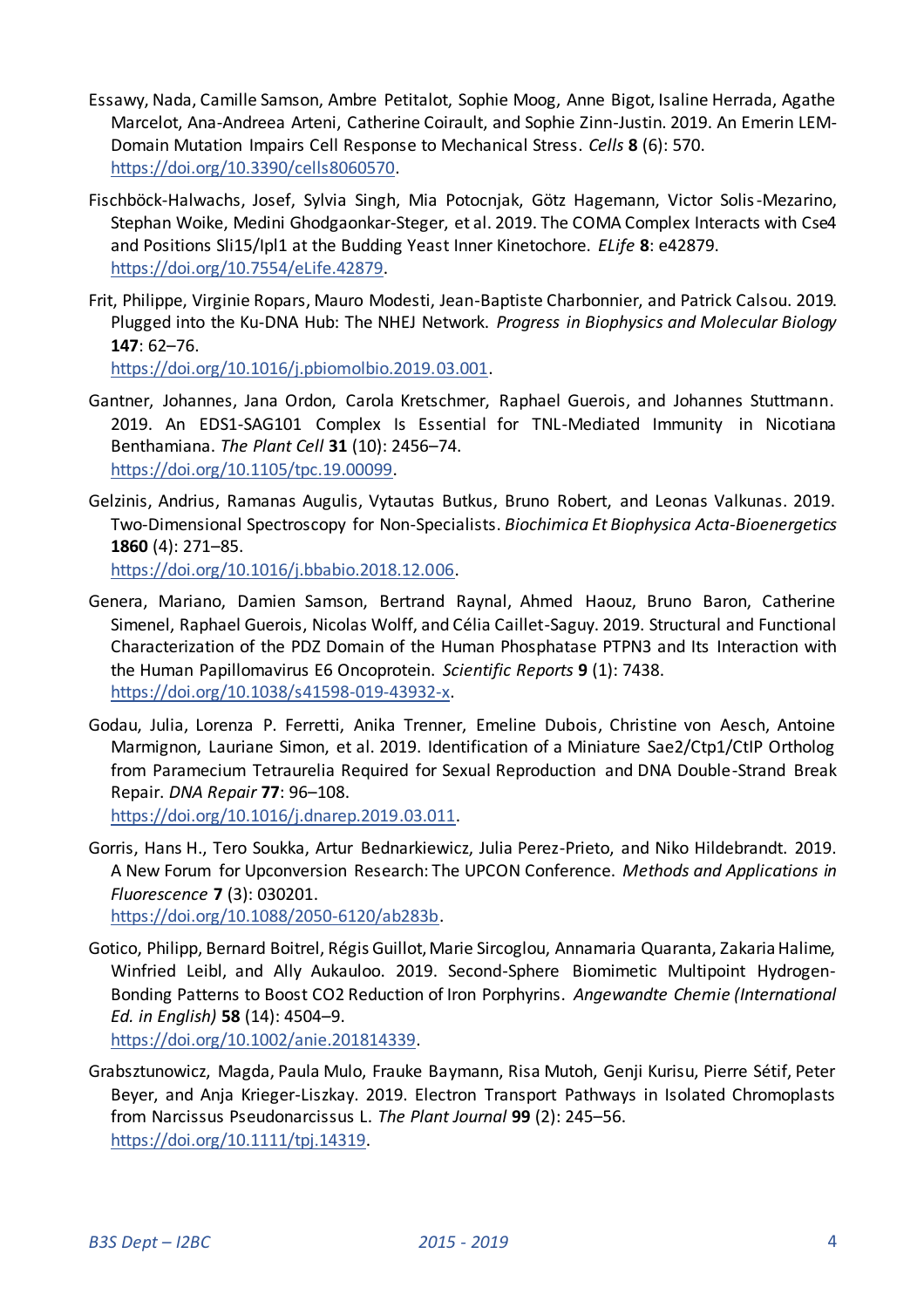- Guo, Jiajia, Carlos Mingoes, Xue Qiu, and Niko Hildebrandt. 2019. Simple, Amplified, and Multiplexed Detection of MicroRNAs Using Time-Gated FRET and Hybridization Chain Reaction. *Analytical Chemistry* **91** (4): 3101–9. [https://doi.org/10.1021/acs.analchem.8b05600.](https://doi.org/10.1021/acs.analchem.8b05600)
- Guo, Jiajia, Xue Qiu, Carlos Mingoes, Jeffrey R. Deschamps, Kimihiro Susumu, Igor L. Medintz, and Niko Hildebrandt. 2019. Conformational Details of Quantum Dot-DNA Resolved by Forster Resonance Energy Transfer Lifetime Nanoruler. *Acs Nano* **13** (1): 505–14. [https://doi.org/10.1021/acsnano.8b07137.](https://doi.org/10.1021/acsnano.8b07137)
- Hardy, Julien, Dingli Dai, Anissia Ait Saada, Ana Teixeira-Silva, Louise Dupoiron, Fatemeh Mojallali, Karine Fréon, Francoise Ochsenbein, Brigitte Hartmann, and Sarah Lambert. 2019. Histone Deposition Promotes Recombination-Dependent Replication at Arrested Forks. *PLoS Genetics* **15** (10): e1008441.

[https://doi.org/10.1371/journal.pgen.1008441.](https://doi.org/10.1371/journal.pgen.1008441) 

Houriez, Céline, Florent Réal, Valérie Vallet, Michael Mautner, and Michel Masella. 2019. Ion Hydration Free Energies and Water Surface Potential in Water Nano Drops: The Cluster Pair Approximation and the Proton Hydration Gibbs Free Energy in Solution. *The Journal of Chemical Physics* **151** (17): 174504. [https://doi.org/10.1063/1.5109777.](https://doi.org/10.1063/1.5109777) 

- Ilev, Ilko K., Yu Chen, Filbert Bartoli, Gabriel Popescu, Kishan Dholakia, Andrew Fales, and Niko Hildebrandt. 2019. Introduction to the JSTQE Issue on Nanobiophotonics. *Ieee Journal of Selected Topics in Quantum Electronics* **25** (2): 0200204. [https://doi.org/10.1109/JSTQE.2019.2902594.](https://doi.org/10.1109/JSTQE.2019.2902594)
- Kirilovsky, Diana, and Claudia Büchel. 2019. Chapter Nine Evolution and Function of Light-Harvesting Antenna in Oxygenic Photosynthesis. In *Advances in Botanical Research*, edited by Bernhard Grimm, **91**:247–93. Metabolism, Structure and Function of Plant Tetrapyrroles: Control Mechanisms of Chlorophyll Biosynthesis and Analysis of Chlorophyll-Binding Proteins. Academic Press.

[https://doi.org/10.1016/bs.abr.2019.01.002.](https://doi.org/10.1016/bs.abr.2019.01.002) 

- Koepf, Matthieu, Anne-Lucie Teillout, and Manuel J. Llansola-Portoles. 2019. Artificial Photosynthesis: An Approach for a Sustainable Future. In *Handbook of Ecomaterials*, edited by Leticia Myriam Torres Martínez, Oxana Vasilievna Kharissova, and Boris Ildusovich Kharisov, 1909–33. Cham: Springer International Publishing. [https://doi.org/10.1007/978-3-319-68255-6\\_109.](https://doi.org/10.1007/978-3-319-68255-6_109)
- Končitíková, Radka, Armelle Vigouroux, Martina Kopečná, Marek Šebela, Solange Moréra, and David Kopečný. 2019. Kinetic and Structural Analysis of Human ALDH9A1. *Bioscience Reports* **39** (4): BSR20190558.

[https://doi.org/10.1042/BSR20190558.](https://doi.org/10.1042/BSR20190558) 

Konold, Patrick E., Ivo H. M. van Stokkum, Fernando Muzzopappa, Adjele Wilson, Marie-Louise Groot, Diana Kirilovsky, and John T. M. Kennis. 2019. Photoactivation Mechanism, Timing of Protein Secondary Structure Dynamics and Carotenoid Translocation in the Orange Carotenoid Protein. *Journal of the American Chemical Society* **141** (1): 520–30. [https://doi.org/10.1021/jacs.8b11373.](https://doi.org/10.1021/jacs.8b11373)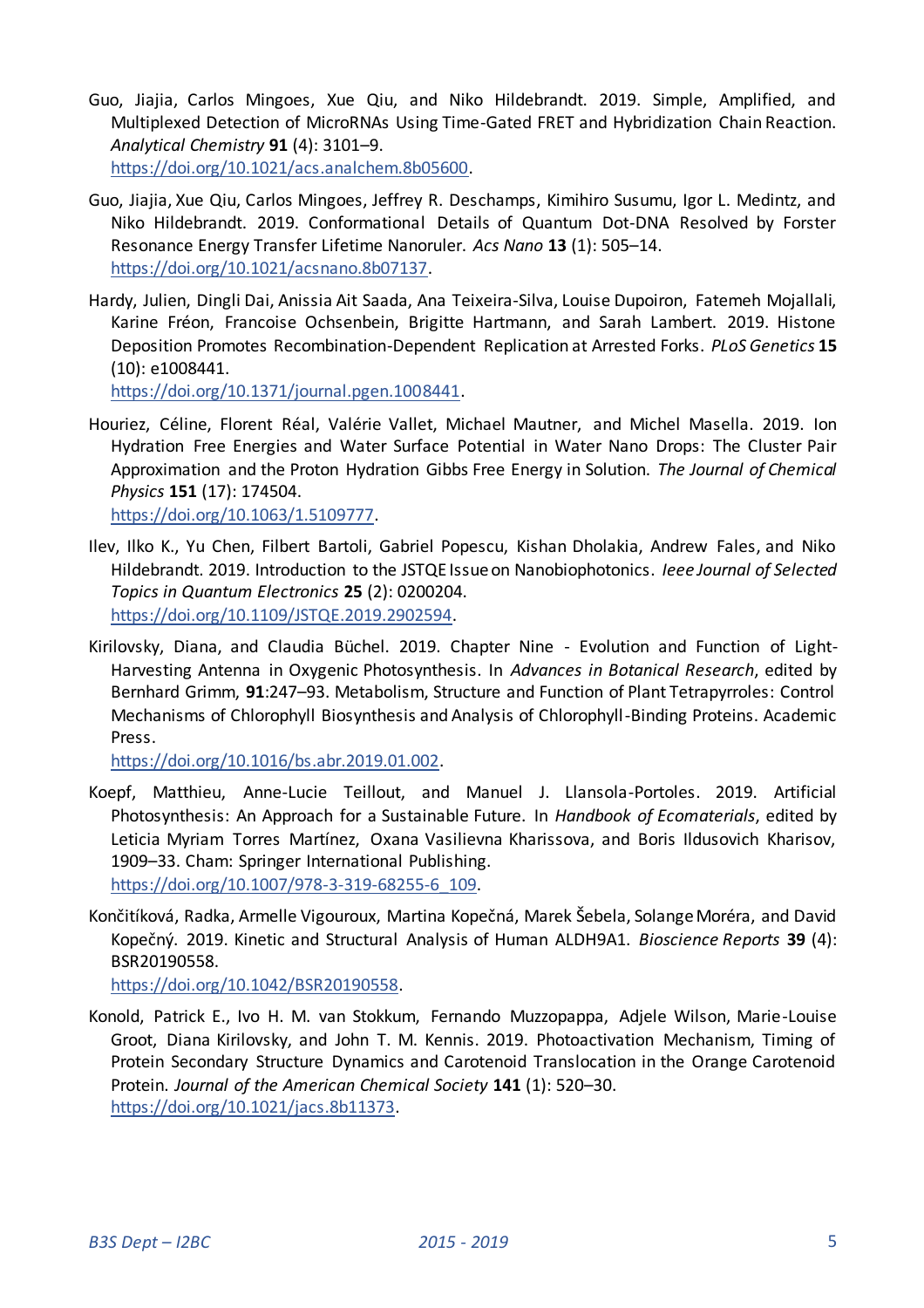- Korasick, David A., Radka Koncitikova, Martina Kopecna, Eva Hajkova, Armelle Vigouroux, Solange Morera, Donald F. Becker, Marek Sebela, John J. Tanner, and David Kopecny. 2019. Structural and Biochemical Characterization of Aldehyde Dehydrogenase 12, the Last Enzyme of Proline Catabolism in Plants. *Journal of Molecular Biology* **431** (3): 576–92. [https://doi.org/10.1016/j.jmb.2018.12.010.](https://doi.org/10.1016/j.jmb.2018.12.010)
- Kretov, Dmitry A., Marie-Jeanne Clement, Guillaume Lambert, Dominique Durand, Dmitry N. Lyabin, Guillaume Bollot, Cyril Bauvais, et al. 2019. YB-1, an Abundant Core MRNA-Binding Protein, Has the Capacity to Form an RNA Nucleoprotein Filament: A Structural Analysis. *Nucleic Acids Research* **47** (6): 3127–41.

[https://doi.org/10.1093/nar/gky1303.](https://doi.org/10.1093/nar/gky1303) 

- Krieger-Liszkay, Anja, Karin Krupinska, and Ginga Shimakawa. 2019. The Impact of Photosynthesis on Initiation of Leaf Senescence. *Physiologia Plantarum* **166** (1): 148–64. [https://doi.org/10.1111/ppl.12921.](https://doi.org/10.1111/ppl.12921)
- Lacombat, Fabien, Agathe Espagne, Nadia Dozova, Pascal Plaza, Pavel Müller, Klaus Brettel, Sophie Franz-Badur, and Lars-Oliver Essen. 2019. Ultrafast Oxidation of a Tyrosine by Proton-Coupled Electron Transfer Promotes Light Activation of an Animal-like Cryptochrome. *Journal of the American Chemical Society* **141** (34): 13394–409. [https://doi.org/10.1021/jacs.9b03680.](https://doi.org/10.1021/jacs.9b03680)
- Leach, Sydney, Nykola C. Jones, Soren V. Hoffmann, and Sun Un. 2019. Isoquinoline Gas -Phase Absorption Spectrum in the Vacuum Ultraviolet between 3.7 and 10.7 EV. New Valence and Rydberg Electronic States. *Rsc Advances* **9** (9): 5121–41. [https://doi.org/10.1039/c8ra09725a.](https://doi.org/10.1039/c8ra09725a)
- Léger, Corentin, Thibault Di Meo, Magali Aumont-Nicaise, Christophe Velours, Dominique Durand, Ines Li de la Sierra-Gallay, Herman van Tilbeurgh, et al. 2019. Ligand-Induced Conformational Switch in an Artificial Bidomain Protein Scaffold. *Scientific Reports* **9** (1): 1178. [https://doi.org/10.1038/s41598-018-37256-5.](https://doi.org/10.1038/s41598-018-37256-5)
- Li, Si-Zhe, Armelle Vigouroux, Mohammed Ahmar, Abbas El Sahili, Laurent Soulere, Laila Sago, David Cornu, Solange Morera, and Yves Queneau. 2019. Synthesis of a Non-Natural Glucose-2- Phosphate Ester Able to Dupe the Acc System of Agrobacterium Fabrum. *Organic & Biomolecular Chemistry* **17** (5): 1090–96.

[https://doi.org/10.1039/c8ob03086c.](https://doi.org/10.1039/c8ob03086c) 

- Lippens, Guy, and Benoît Gigant. 2019. Elucidating Tau Function and Dysfunction in the Era of Cryo-EM. *The Journal of Biological Chemistry* **294** (24): 9316–25. [https://doi.org/10.1074/jbc.REV119.008031.](https://doi.org/10.1074/jbc.REV119.008031)
- Lisboa, Johnny, Louisa Celmal, Dyana Sanchez, Mathilde Marquis, Jessica Andreani, Raphael Guerois, Francoise Ochsenbein, et al. 2019. The C-Terminal Domain of HpDprA Is a DNA-Binding Winged Helix Domain That Does Not Bind Double-Stranded DNA. *FEBS Journal* **286** (10): 1941– 58.

[https://doi.org/10.1111/febs.14788.](https://doi.org/10.1111/febs.14788) 

Macia, Eric, Mariagrazia Partisani, Hong Wang, Sandra Lacas -Gervais, Christophe Le Clainche, Frederic Luton, and Michel Franco. 2019. The C-Terminal Domain of EFA6A Interacts Directly with F-Actin and Assembles F-Actin Bundles. *Scientific Reports* **9** (1): 19209. [https://doi.org/10.1038/s41598-019-55630-9.](https://doi.org/10.1038/s41598-019-55630-9)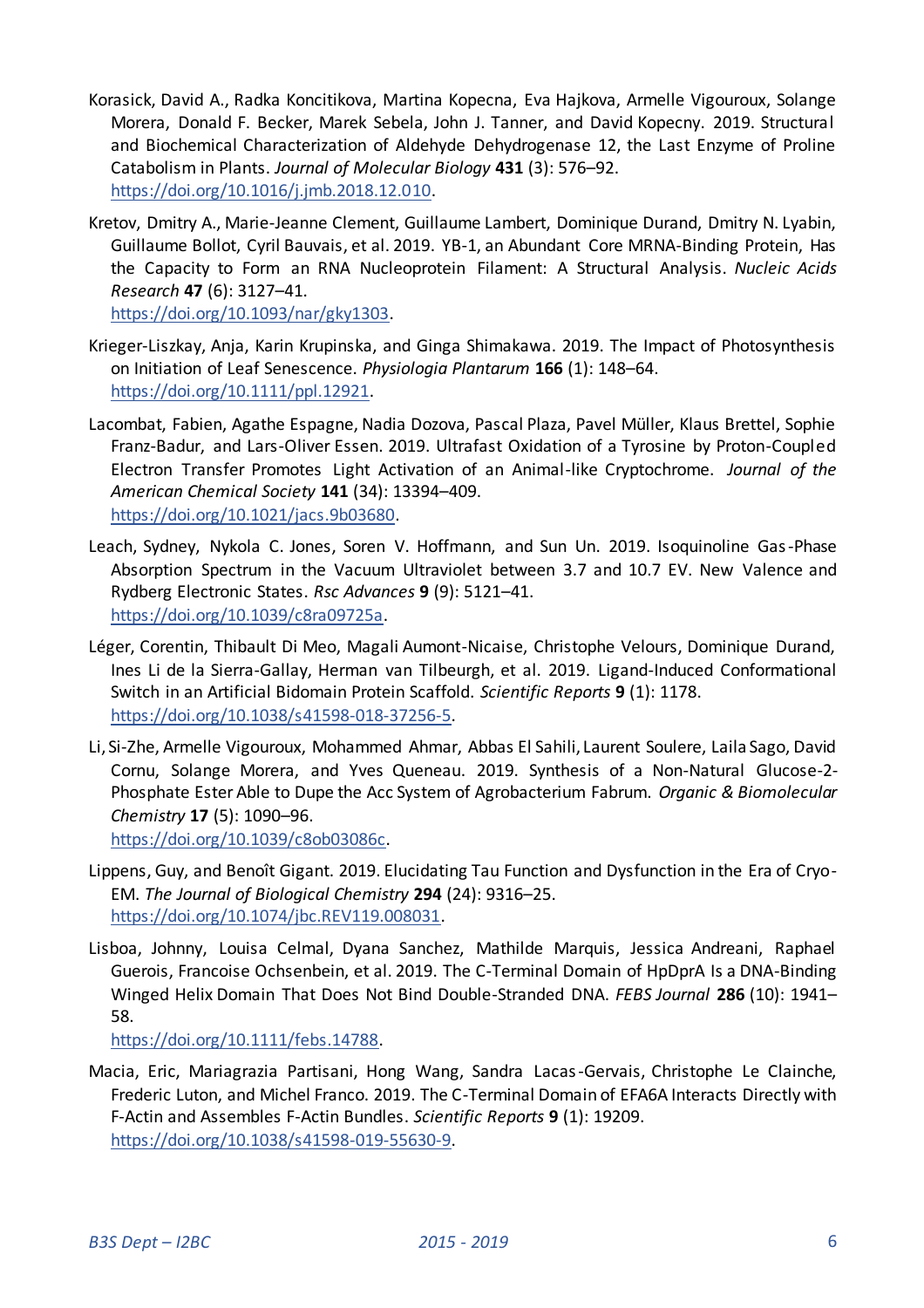- Margier, Marielle, Xavier Collet, Cédric le May, Charles Desmarchelier, François André, Chantal Lebrun, Catherine Defoort, et al. 2019. ABCB1 (P-Glycoprotein) Regulates Vitamin D Absorption and Contributes to Its Transintestinal Efflux. *FASEB Journal* **33** (2): 2084–94. [https://doi.org/10.1096/fj.201800956R.](https://doi.org/10.1096/fj.201800956R)
- Marichal, Laurent, Gaël Giraudon--Colas, Fabrice Cousin, Antoine Thill, Jean Labarre, Yves Boulard, Jean-Christophe Aude, Serge Pin, and Jean Philippe Renault. 2019. Protein–Nanoparticle Interactions: What Are the Protein–Corona Thickness and Organization? *Langmuir* **35** (33): 10831–37.

[https://doi.org/10.1021/acs.langmuir.9b01373.](https://doi.org/10.1021/acs.langmuir.9b01373) 

- Martin, Elodie, Majid Amar, Carine Dalle, Ihsen Youssef, Celine Boucher, Caroline Le Duigou, Matthias Brueckner, et al. 2019. New Role of P2X7 Receptor in an Alzheimers Disease Mouse Model. *Molecular Psychiatry* **24** (1): 108–25. [https://doi.org/10.1038/s41380-018-0108-3.](https://doi.org/10.1038/s41380-018-0108-3)
- Marty, Loïc, Armelle Vigouroux, Magali Aumont-Nicaise, Franck Pelissier, Thibault Meyer, Céline Lavire Lavire, Yves Dessaux, and Solange Moréra. 2019. Structural Basis for Two Efficient Modes of Agropinic Acid Opine Import into the Bacterial Pathogen Agrobacterium Tumefaciens. *The Biochemical Journal* **476**: 165–78. [https://doi.org/10.1042/BCJ20180861.](https://doi.org/10.1042/BCJ20180861)
- Meyer, Melanie, Helene Walbott, Vincent Olieric, Jiro Kondo, Maria Costa, and Benoit Masquida. 2019. Conformational Adaptation of UNCG Loops upon Crowding. *RNA (New York, N.Y.)* **25** (11): 1522–31.

[https://doi.org/10.1261/rna.072694.119.](https://doi.org/10.1261/rna.072694.119) 

Mezzetti, Alberto, Maxime T. A. Alexandre, Adrien Thurotte, Adjélé Wilson, Michal Gwizdala, and Diana Kirilovsky. 2019. Two-Step Structural Changes in Orange Carotenoid Protein Photoactivation Revealed by Time Resolved FTIR Spectroscopy. *The Journal of Physical Chemistry. B* **123** (15): 3259–66.

[https://doi.org/10.1021/acs.jpcb.9b01242.](https://doi.org/10.1021/acs.jpcb.9b01242) 

Midonet, Caroline, Solange Miele, Evelyne Paly, Raphaël Guerois, and François -Xavier Barre. 2019. The TLCΦ Satellite Phage Harbors a Xer Recombination Activation Factor. *Proc.Natl. Acad. Sci. USA* **116** (37): 18391–96.

[https://doi.org/10.1073/pnas.1902905116.](https://doi.org/10.1073/pnas.1902905116) 

Mignolet, Johann, Guillaume Cerckel, Julien Damoczi, Laura Ledesma-Garcia, Andrea Sass, Tom Coenye, Sylvie Nessler, and Pascal Hols. 2019. Subtle Selectivity in a Pheromone Sensor Triumvirate Desynchronizes Competence and Predation in a Human Gut Commensal. *ELife* **8**: e47139.

[https://doi.org/10.7554/eLife.47139.](https://doi.org/10.7554/eLife.47139) 

- Minard, Philippe. 2019. The directed evolution of proteins. *Medecine Sciences: M/S* **35** (2): 169–75. [https://doi.org/10.1051/medsci/2019007.](https://doi.org/10.1051/medsci/2019007)
- Missoury, Sophia, Stéphane Plancqueel, Ines Li de la Sierra-Gallay, Wenhua Zhang, Dominique Liger, Dominique Durand, Raoudha Dammak, Bruno Collinet, and Herman van Tilbeurgh. 2019. The Structure of the TsaB/TsaD/TsaE Complex Reveals an Unexpected Mechanism for the Bacterial T6A tRNA-Modification. *Nucleic Acids Research* **47** (17): 9464–65. [https://doi.org/10.1093/nar/gkz719.](https://doi.org/10.1093/nar/gkz719)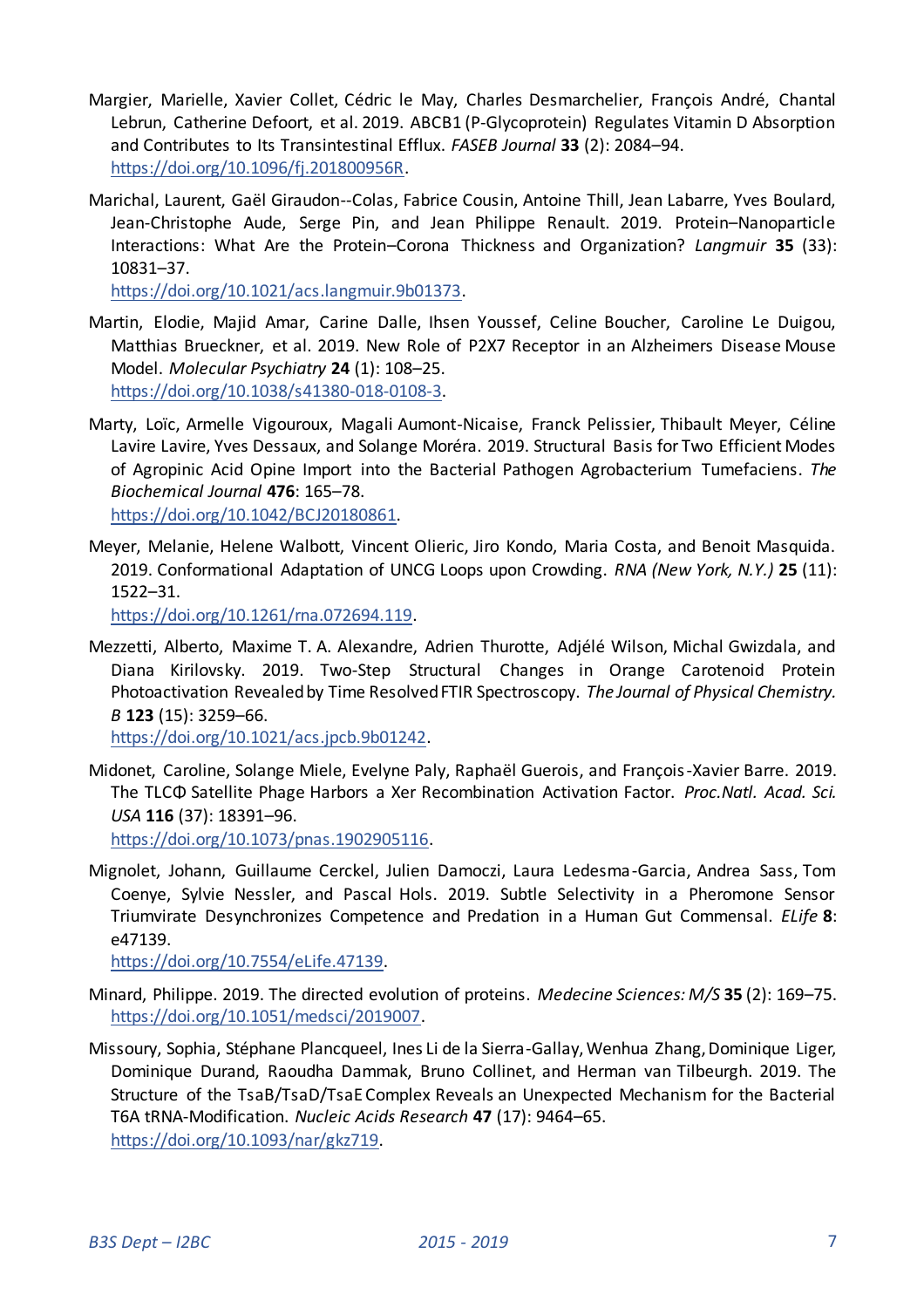Motomura, Taiki, Lidia Zuccarello, Pierre Sétif, Alain Boussac, Yasufumi Umena, David Lemaire, Jatindra N. Tripathy, et al. 2019. An Alternative Plant-like Cyanobacterial Ferredoxin with Unprecedented Structural and Functional Properties. *Biochimica Et Biophysica Acta. Bioenergetics* **1860** (11): 148084.

[https://doi.org/10.1016/j.bbabio.2019.148084.](https://doi.org/10.1016/j.bbabio.2019.148084) 

- Muzzopappa, Fernando, Adjélé Wilson, and Diana Kirilovsky. 2019. Interdomain Interactions Reveal the Molecular Evolution of the Orange Carotenoid Protein. *Nature Plants* **5**: 1076–86. [https://doi.org/10.1038/s41477-019-0514-9.](https://doi.org/10.1038/s41477-019-0514-9)
- Nagel, Manuela, Charlotte E. Seal, Louise Colville, Axel Rodenstein, Sun Un, Josefine Richter, Hugh W. Pritchard, Andreas Börner, and Ilse Kranner. 2019. Wheat Seed Ageing Viewed through the Cellular Redox Environment and Changes in PH. *Free Radical Research* **53** (6): 641–54. [https://doi.org/10.1080/10715762.2019.1620226.](https://doi.org/10.1080/10715762.2019.1620226)
- Nakamura, Makoto, Alain Boussac, and Miwa Sugiura. 2019. Consequences of Structural Modifications in Cytochrome b(559) on the Electron Acceptor Side of Photosystem II. *Photosynthesis Research* **139** (1–3): 475–86. [https://doi.org/10.1007/s11120-018-0521-0.](https://doi.org/10.1007/s11120-018-0521-0)
- Naret, Timothée, Ilhem Khelifi, Olivier Provot, Jérôme Bignon, Hélène Levaique, Joelle Dubois, Martin Souce, et al. 2019. 1,1-Diheterocyclic Ethylenes Derived from Quinaldine and Carbazole as New Tubulin-Polymerization Inhibitors: Synthesis, Metabolism, and Biological Evaluation. *Journal of Medicinal Chemistry* **62** (4): 1902–16. [https://doi.org/10.1021/acs.jmedchem.8b01386.](https://doi.org/10.1021/acs.jmedchem.8b01386)
- Omrane, Mohyeddine, Amanda Souza Camara, Cyntia Taveneau, Nassima Benzoubir, Thibault Tubiana, Jinchao Yu, Raphaël Guérois, et al. 2019. Septin 9 Has Two Polybasic Domains Critical to Septin Filament Assembly and Golgi Integrity. *iScience* **13**: 138–53. [https://doi.org/10.1016/j.isci.2019.02.015.](https://doi.org/10.1016/j.isci.2019.02.015)
- Paalme, Viiu, Airi Rump, Kati Mädo, Marina Teras, Birgit Truumees, Helen Aitai, Kristel Ratas, et al. 2019. Human Peripheral Blood Eosinophils Express High Levels of the Purinergic Receptor P2X4. *Frontiers in Immunology* **10**: 2074. [https://doi.org/10.3389/fimmu.2019.02074.](https://doi.org/10.3389/fimmu.2019.02074)
- Pehlivan, Zeki Semih, Milad Torabfam, Hasan Kurt, Cleva Ow-Yang, Niko Hildebrandt, and Meral Yüce. 2019. Aptamer and Nanomaterial Based FRET Biosensors: A Review on Recent Advances (2014-2019). *Mikrochimica Acta* **186** (8): 563. [https://doi.org/10.1007/s00604-019-3659-3.](https://doi.org/10.1007/s00604-019-3659-3)
- Petitalot, Ambre, Elodie Dardillac, Eric Jacquet, Naima Nhiri, Josee Guirouilh-Barbat, Patrick Julien, Isslam Bouazzaoui, et al. 2019. Combining Homologous Recombination and Phosphopeptide - Binding Data to Predict the Impact of BRCA1 BRCT Variants on Cancer Risk. *Molecular Cancer Research* **17** (1): 54–69.

[https://doi.org/10.1158/1541-7786.MCR-17-0357.](https://doi.org/10.1158/1541-7786.MCR-17-0357) 

Pinet, L., Y. Wang, E. Lescop, F. Guerlesquin, D. Durand, N. Assrir, and C. Van Heijenoort. 2019. Structure and Dynamics of the Intrinsically Disordered C-Terminal Tail of ErbB2, Phosphorylation and Interaction. *European Biophysics Journal with Biophysics Letters* **48**: S142–S142.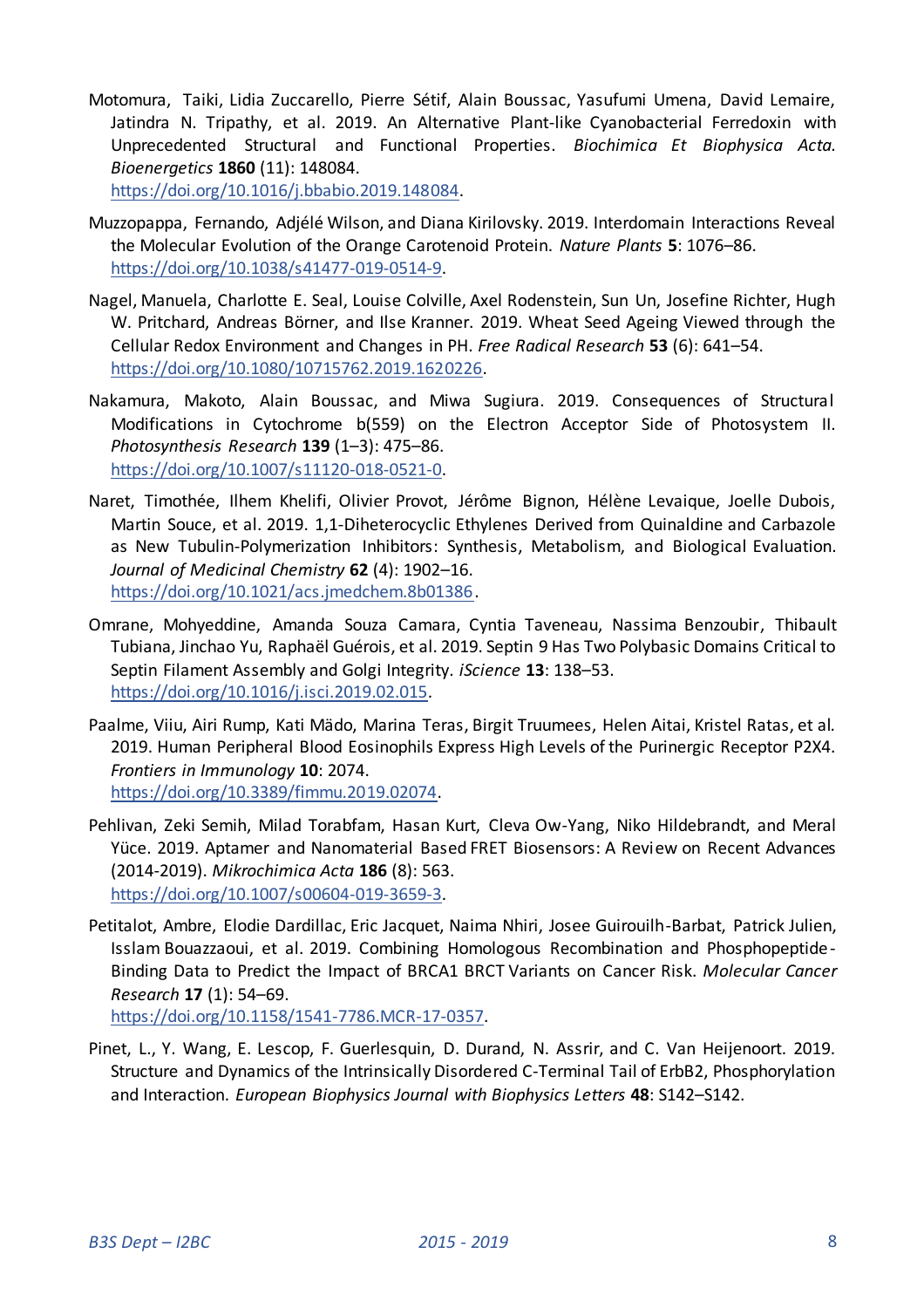Porret, Estelle, Muriel Jourdan, Beatrice Gennaro, Clothilde Comby-Zerbino, Franck Bertorelle, Vanessa Trouillet, Xue Qiu, et al. 2019. Influence of the Spatial Conformation of Charged Ligands on the Optical Properties of Gold Nanoclusters. *The Journal of Physical Chemistry C* **123** (43): 26705–17.

[https://doi.org/10.1021/acs.jpcc.9b08492.](https://doi.org/10.1021/acs.jpcc.9b08492) 

- Prasad, Janak, Sébastien Viollet, Kargal L. Gurunatha, Agathe Urvoas, Agathe C. Fournier, Marie Valerio-Lepiniec, Cécile Marcelot, Bulent Baris, Philippe Minard, and Erik Dujardin. 2019. Directed Evolution of Artificial Repeat Proteins as Habit Modifiers for the Morphosynthesis of (111)- Terminated Gold Nanocrystals. *Nanoscale* **11** (37): 17485–97. [https://doi.org/10.1039/C9NR04497C.](https://doi.org/10.1039/C9NR04497C)
- Qiu, Xue, Olivier Guittet, Carlos Mingoes, Nadine El Banna, Meng-Er Huang, Michel Lepoivre, and Niko Hildebrandt. 2019. Quantification of Cellular Deoxyribonucleoside Triphosphates by Rolling Circle Amplification and Förster Resonance Energy Transfer. *Analytical Chemistry* **91** (22): 14561– 68.

[https://doi.org/10.1021/acs.analchem.9b03624.](https://doi.org/10.1021/acs.analchem.9b03624) 

- Qiu, Xue, and Niko Hildebrandt. 2019. A Clinical Role for Förster Resonance Energy Transfer in Molecular Diagnostics of Disease. *Expert Review of Molecular Diagnostics*, **19** (9): 1–5. [https://doi.org/10.1080/14737159.2019.1649144.](https://doi.org/10.1080/14737159.2019.1649144)
- Real, Florent, Valerie Vallet, and Michel Masella. 2019. Improving the Description of Solvent Pairwise Interactions Using Local Solute/Solvent Three-Body Functions. The Case of Halides and Carboxylates in Aqueous Environment. *Journal of Computational Chemistry* **40** (11): 1209–18. [https://doi.org/10.1002/jcc.25779.](https://doi.org/10.1002/jcc.25779)
- Roos-Weil, Damien, Camille Decaudin, Marine Armand, Veronique Della-Valle, Mboyba K. Diop, Hussein Ghamlouch, Virginie Ropars, et al. 2019. A Recurrent Activating Missense Mutation in Waldenstrom Macroglobulinemia Affects the DNA Binding of the ETS Transcription Factor SPI1 and Enhances Proliferation. *Cancer Discovery* **9** (6): 796–811. [https://doi.org/10.1158/2159-8290.CD-18-0873.](https://doi.org/10.1158/2159-8290.CD-18-0873)
- Roux, Michel, Véronique Bonnet, and Florence Djedaïni-Pilard. 2019. Ordering of Saturated and Unsaturated Lipid Membranes near Their Phase Transitions Induced by an Amphiphilic Cyclodextrin and Cholesterol. *Langmuir: The ACS Journal of Surfaces and Colloids* **35** (44): 14376– 87.

[https://doi.org/10.1021/acs.langmuir.9b02082.](https://doi.org/10.1021/acs.langmuir.9b02082) 

- Santolini, Jerome. 2019. What Does "NO-Synthase" Stand For ? *Frontiers in Bioscience (Landmark Edition)* **24**: 133–71.
- Santolini, Jerome, Stephen A. Wootton, Alan A. Jackson, and Martin Feelisch. 2019. The Redox Architecture of Physiological Function. *Current Opinion in Physiology* **9**: 34–47. [https://doi.org/10.1016/j.cophys.2019.04.009.](https://doi.org/10.1016/j.cophys.2019.04.009)
- Schuller, Jan M., James A. Birrell, Hideaki Tanaka, Tsuyoshi Konuma, Hannes Wulflhorst, Nicholas Cox, Sandra K. Schuller, et al. 2019. Structural Adaptations of Photosynthetic Complex I Enable Ferredoxin-Dependent Electron Transfer. *Science* **363** (6424): 257–60. [https://doi.org/10.1126/science.aau3613.](https://doi.org/10.1126/science.aau3613)
- Sétif, Pierre, Alain Boussac, and Anja Krieger-Liszkay. 2019. Near-Infrared in Vitro Measurements of Photosystem I Cofactors and Electron-Transfer Partners with a Recently Developed Spectrophotometer. *Photosynthesis Research* **142** (3): 307–19. [https://doi.org/10.1007/s11120-019-00665-2.](https://doi.org/10.1007/s11120-019-00665-2)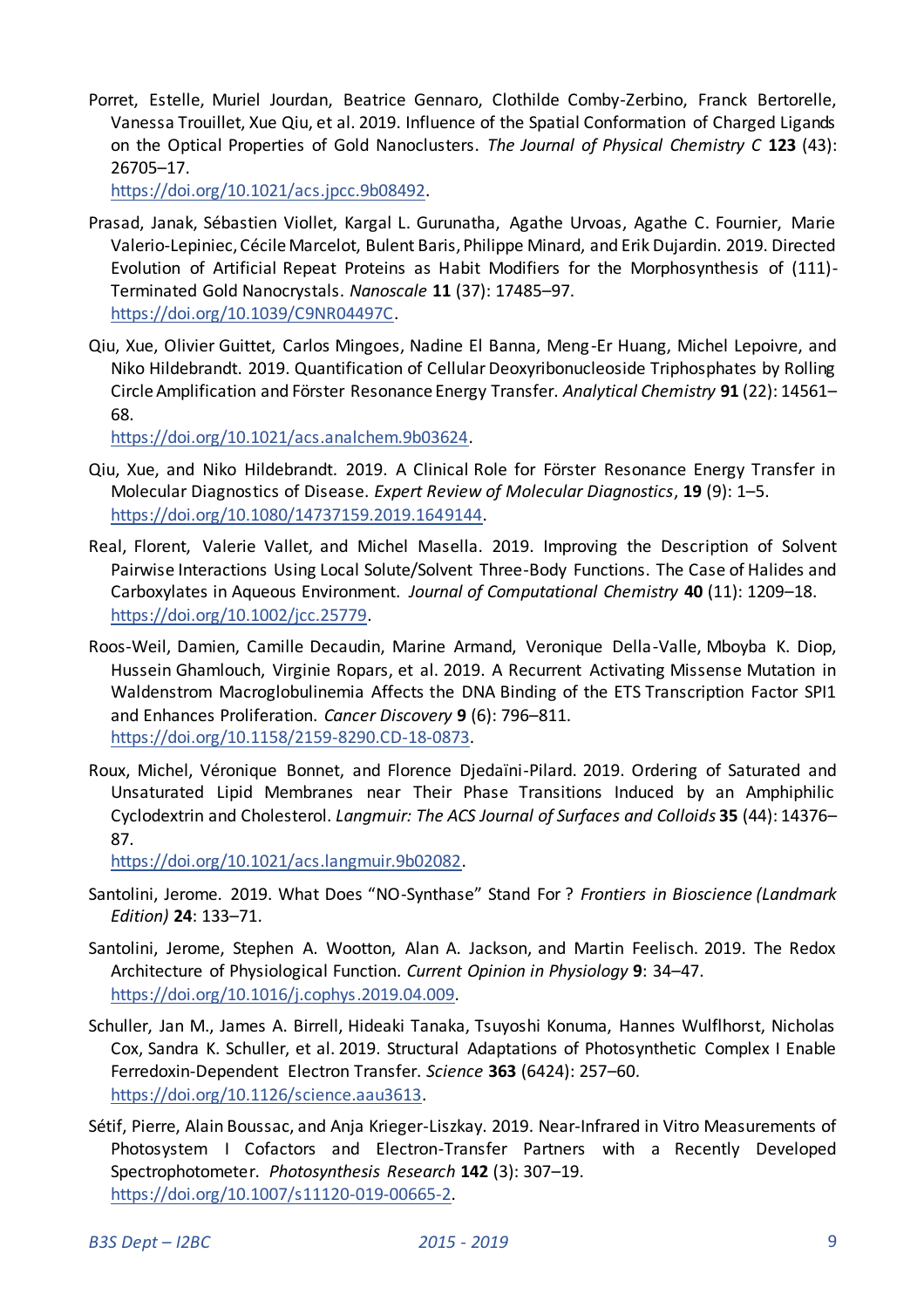- Shi, Lei, Andrea Cavagnino, Jean-Luc Rabefiraisana, Noureddine Lazar, Inès Li de la Sierra-Gallay, Françoise Ochsenbein, Marie Valerio-Lepiniec, et al. 2019. Structural Analysis of the Hanks-Type Protein Kinase YabT From Bacillus Subtilis Provides New Insights in Its DNA-Dependent Activation. *Frontiers in Microbiology* **9**: 3014. [https://doi.org/10.3389/fmicb.2018.03014.](https://doi.org/10.3389/fmicb.2018.03014)
- Sipka, Gábor, Pavel Müller, Klaus Brettel, Melinda Magyar, László Kovács, Qingjun Zhu, Yanan Xiao, et al. 2019. Redox Transients of P680 Associated with the Incremental Chlorophyll-a Fluorescence Yield Rises Elicited by a Series of Saturating Flashes in Diuron-Treated Photosystem II Core Complex of Thermosynechococcus Vulcanus. *Physiologia Plantarum* **166** (1): 22–32. [https://doi.org/10.1111/ppl.12945.](https://doi.org/10.1111/ppl.12945)
- Slonimskiy, Yury B., Fernando Muzzopappa, Eugene G. Maksimov, Adjele Wilson, Thomas Friedrich, Diana Kirilovsky, and Nikolai N. Sluchanko. 2019. Light-Controlled Carotenoid Transfer between Water-Soluble Proteins Related to Cyanobacterial Photoprotection. *FEBS Journal* **286** (10): 1908– 24.

[https://doi.org/10.1111/febs.14803.](https://doi.org/10.1111/febs.14803) 

- Strianese, Maria, Gottfried J. Palm, David Kohlhause, Lionel A. Ndamba, Leandro C. Tabares, and Claudio Pellecchia. 2019. Azurin and HS-: Towards Implementation of a Sensor for HS- Detection. *European Journal of Inorganic Chemistry* **6**: 885–91. [https://doi.org/10.1002/ejic.201801399.](https://doi.org/10.1002/ejic.201801399)
- Sugiura, Miwa, Tania Tibiletti, Itsuki Takachi, Yuya Hara, Shin Kanawaku, Julien Sellés, and Alain Boussac. 2019. Corrigendum to "Probing the Role of Valine 185 of the D1 Protein in the Photosystem II Oxygen Evolution" [Biochim. Biophys. Acta Bioenerg. 1859 (2018) 1259-1273]. *Biochimica Et Biophysica Acta. Bioenergetics* **1860** (3): 270–270. [https://doi.org/10.1016/j.bbabio.2018.11.019.](https://doi.org/10.1016/j.bbabio.2018.11.019)
- Takegawa, Yuki, Makoto Nakamura, Shin Nakamura, Takumi Noguchi, Julien Selles, A. William Rutherford, Alain Boussac, and Miwa Sugiura. 2019. New Insights on Chlm Function in Photosystem II from Site-Directed Mutants of D1/T179 in Thermosynechococcus Elongatus. *Biochimica Et Biophysica Acta-Bioenergetics* **1860** (4): 297–309. [https://doi.org/10.1016/j.bbabio.2019.01.008.](https://doi.org/10.1016/j.bbabio.2019.01.008)
- Tejeda-Ferrari, Marely E., Chelsea L. Brown, Gabriela C. C. C. Coutinho, Ghabriel A. Gomes de Sa, Julio L. Palma, Manuel J. Llansola-Portoles, Gerdenis Kodis, et al. 2019. Electronic Structure and Triplet-Triplet Energy Transfer in Artificial Photosynthetic Antennas. *Photochemistry and Photobiology* **95** (1): 211–19. [https://doi.org/10.1111/php.12979.](https://doi.org/10.1111/php.12979)
- Tejero, Jesús, Andrew P. Hunt, Jerome Santolini, Nicolai Lehnert, and Dennis J. Stuehr. 2019. Mechanism and Regulation of Ferrous Heme-Nitric Oxide (NO) Oxidation in NO Synthases. *The Journal of Biological Chemistry* **294** (19): 7904–16. [https://doi.org/10.1074/jbc.RA119.007810.](https://doi.org/10.1074/jbc.RA119.007810)
- Timcenko, Milena, Joseph A. Lyons, Dovile Januliene, Jakob J. Ulstrup, Thibaud Dieudonné, Cédric Montigny, Miriam-Rose Ash, et al. 2019. Structure and Autoregulation of a P4-ATPase Lipid Flippase. *Nature* **571**: 366–370. [https://doi.org/10.1038/s41586-019-1344-7.](https://doi.org/10.1038/s41586-019-1344-7)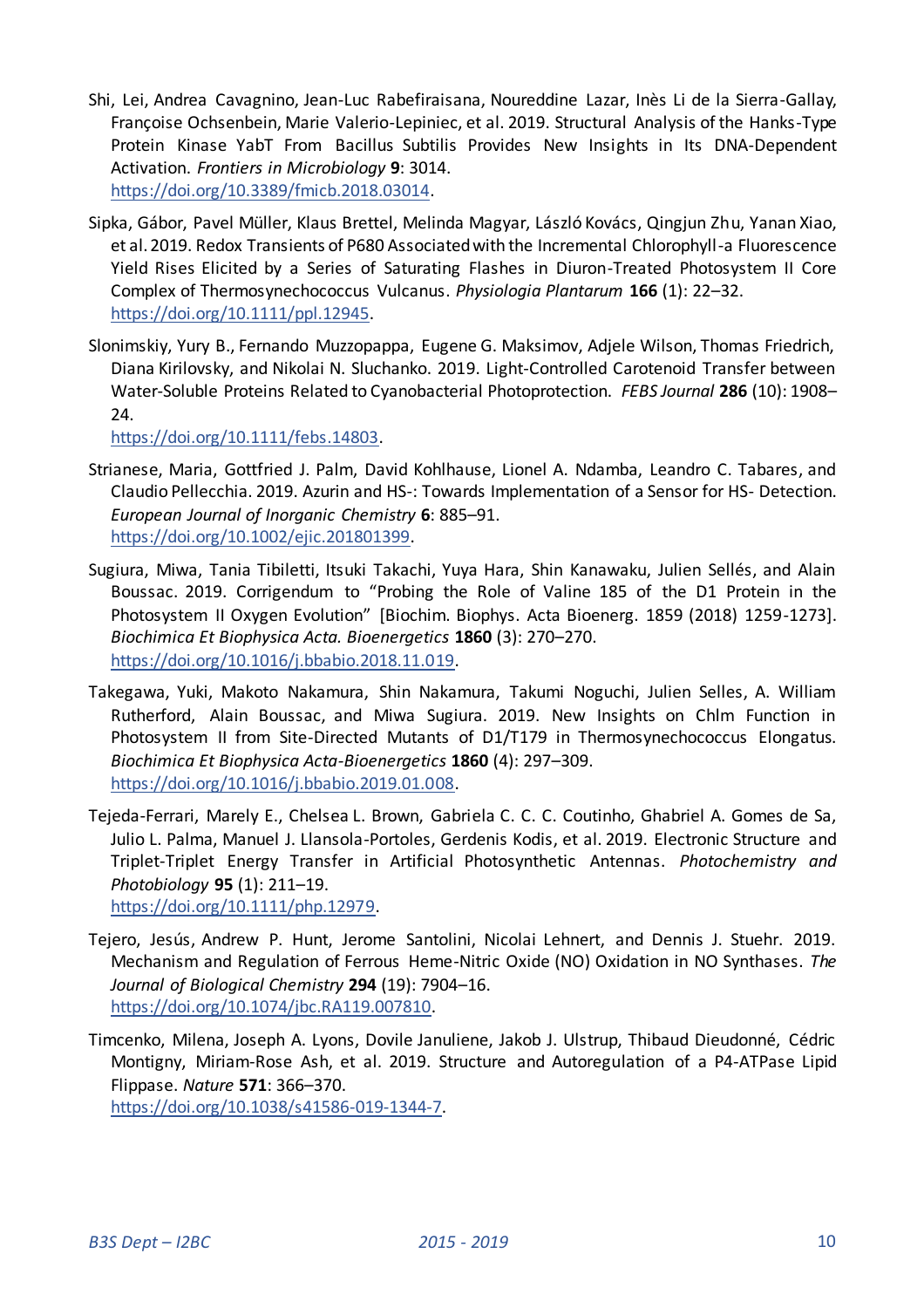- Vilela, Fernando, Christophe Velours, Mélanie Chenon, Magali Aumont-Nicaise, Valérie Campanacci, Aurélien Thureau, Olena Pylypenko, Jessica Andreani, Paola Llinas, and Julie Ménétrey. 2019. Structural Characterization of the RH1-LZI Tandem of JIP3/4 Highlights RH1 Domains as a Cytoskeletal Motor-Binding Motif. *Scientific Reports* **9** (1): 16036. [https://doi.org/10.1038/s41598-019-52537-3.](https://doi.org/10.1038/s41598-019-52537-3)
- Vo, Nhat Tam, Yasmina Mekmouche, Thierry Tron, Régis Guillot, Frédéric Banse, Zakaria Halime, Marie Sircoglou, Winfried Leibl, and Ally Aukauloo. 2019. A Reversible Electron Relay to Exclude Sacrificial Electron Donors in the Photocatalytic Oxygen Atom Transfer Reaction with O2 in Water. *Angewandte Chemie (International Ed. in English)* **58** (45): 16023–27. [https://doi.org/10.1002/anie.201907337.](https://doi.org/10.1002/anie.201907337)
- Ziegler, Cornelia S., Leila Bouchab, Marc Tramier, Dominique Durand, Franck Fieschi, Sophie Dupre-Crochet, Fabienne Merola, Oliver Nusse, and Marie Erard. 2019. Quantitative Live-Cell Imaging and 3D Modeling Reveal Critical Functional Features in the Cytosolic Complex of Phagocyte NADPH Oxidase. *Journal of Biological Chemistry* **294** (11): 3824–36. [https://doi.org/10.1074/jbc.RA118.006864.](https://doi.org/10.1074/jbc.RA118.006864)

# <span id="page-10-0"></span>**2018**

Abdollahi, Nika, Alexandre Albani, Eric Anthony, Agnes Baud, Mélissa Cardon, Robert Clerc, Dariusz Czernecki, et al. 2018. Meet-U: Educating through Research Immersion. *PLoS Computational Biology* **14** (3): e1005992.

[https://doi.org/10.1371/journal.pcbi.1005992.](https://doi.org/10.1371/journal.pcbi.1005992) 

Acuña, Alonso M., Claire Lemaire, Rienk van Grondelle, Bruno Robert, and Ivo H. M. van Stokkum. 2018. Energy Transfer and Trapping in Synechococcus WH 7803. *Photosynthesis Research* **135** (1–3): 115–24.

[https://doi.org/10.1007/s11120-017-0451-2.](https://doi.org/10.1007/s11120-017-0451-2) 

- Adam, Céline, Raphaël Guérois, Anna Citarella, Laura Verardi, Florine Adolphe, Claire Béneut, Vérane Sommermeyer, et al. 2018. The PHD Finger Protein Spp1 Has Distinct Functions in the Set1 and the Meiotic DSB Formation Complexes. *PLoS Genetics* **14** (2): e1007223. [https://doi.org/10.1371/journal.pgen.1007223.](https://doi.org/10.1371/journal.pgen.1007223)
- Ahmad, Lama, Stéphane Plancqueel, Virginie Dubosclard, Noureddine Lazar, Wadih Ghattas, Inès Li de la Sierra-Gallay, Herman van Tilbeurgh, and Laurent Salmon. 2018. Crystal Structure of Phosphomannose Isomerase from Candida Albicans Complexed with 5-Phospho-d-Arabinonhydrazide. *FEBS Letters* **592** (10): 1667–80. [https://doi.org/10.1002/1873-3468.13059.](https://doi.org/10.1002/1873-3468.13059)
- Annio, Giacomo, Travis L. Jennings, Oya Tagit, and Niko Hildebrandt. 2018. Sensitivity Enhancement of Förster Resonance Energy Transfer Immunoassays by Multiple Antibody Conjugation on Quantum Dots. *Bioconjugate Chemistry* **29** (6): 2082–89. [https://doi.org/10.1021/acs.bioconjchem.8b00296.](https://doi.org/10.1021/acs.bioconjchem.8b00296)
- Barwinska-Sendra, Anna, Arnaud Baslé, Kevin J. Waldron, and Sun Un. 2018. A Charge Polarization Model for the Metal-Specific Activity of Superoxide Dismutases. *Physical Chemistry Chemical Physics* **20** (4): 2363-2372.

[https://doi.org/10.1039/c7cp06829h.](https://doi.org/10.1039/c7cp06829h)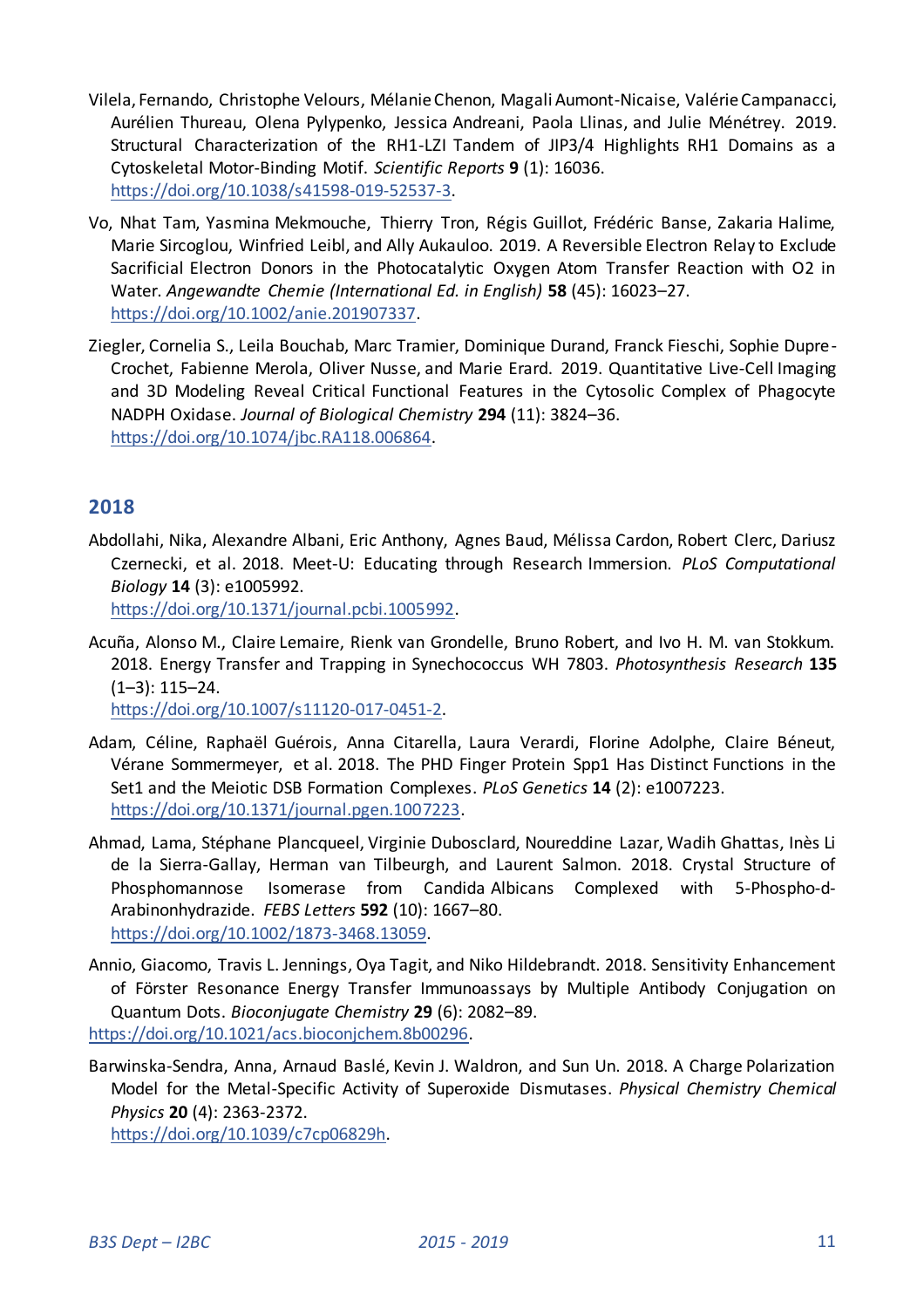- Belyy, Alexander, Undine Mechold, Louis Renault, and Daniel Ladant. 2018. ExoY, an Actin-Activated Nucleotidyl Cyclase Toxin from P. Aeruginosa: A Minireview. *Toxicon* **149**: 65–71. [https://doi.org/10.1016/j.toxicon.2017.12.046.](https://doi.org/10.1016/j.toxicon.2017.12.046)
- Belyy, Alexander, Ignacio Santecchia, Louis Renault, Blandine Bourigault, Daniel Ladant, and Undine Mechold. 2018. The Extreme C Terminus of the Pseudomonas Aeruginosa Effector ExoY Is Crucial for Binding to Its Eukaryotic Activator, F-Actin. *Journal of Biological Chemistry* **293** (51): 19785– 96.

[https://doi.org/10.1074/jbc.RA118.003784.](https://doi.org/10.1074/jbc.RA118.003784) 

- Benihoud, Karim, Sophie Dupre, Olivier Guittet, and Herve Le Stunff. 2018. Hepatocarcinoma Why ferment when you can breathe? *Medecine Sciences* **34** (12): 1107–1107. [https://doi.org/10.1051/medsci/2018303.](https://doi.org/10.1051/medsci/2018303)
- Berto, Alessandro, Jinchao Yu, Stéphanie Morchoisne-Bolhy, Chiara Bertipaglia, Richard Vallee, Julien Dumont, Francoise Ochsenbein, Raphael Guerois, and Valérie Doye. 2018. Disentangling the Molecular Determinants for Cenp-F Localization to Nuclear Pores and Kinetochores. *EMBO Reports* **19** (5): e44742.

[https://doi.org/10.15252/embr.201744742.](https://doi.org/10.15252/embr.201744742) 

- Boussac, Alain, Ilke Ugur, Antoine Marion, Miwa Sugiura, Ville R. I. Kaila, and A. William Rutherford. 2018. The Low Spin - High Spin Equilibrium in the S2-State of the Water Oxidizing Enzyme. *Biochimica Et Biophysica Acta* **1859** (5): 342–56. [https://doi.org/10.1016/j.bbabio.2018.02.010.](https://doi.org/10.1016/j.bbabio.2018.02.010)
- Byrdin, Martin, Chenxi Duan, Dominique Bourgeois, and Klaus Brettel. 2018. A Long-Lived Triplet State Is the Entrance Gateway to Oxidative Photochemistry in Green Fluorescent Proteins. *Journal of the American Chemical Society* **140** (8): 2897–2905. [https://doi.org/10.1021/jacs.7b12755.](https://doi.org/10.1021/jacs.7b12755)
- Cardoso Dos Santos, M., J. Goetz, H. Bartenlian, K.-L. Wong, L. J. Charbonnière, and N. Hildebrandt. 2018. Autofluorescence-Free Live-Cell Imaging Using Terbium Nanoparticles. *Bioconjugate Chemistry* **29** (4): 1327-1334. [https://doi.org/10.1021/acs.bioconjchem.8b00069.](https://doi.org/10.1021/acs.bioconjchem.8b00069)
- Celli, Florian, Ambre Petitalot, Camille Samson, Francois-Xavier Theillet, and Sophie Zinn-Justin. 2018. H-1, C-13 and N-15 Backbone Resonance Assignment of the Lamin C-Terminal Region Specific to Prelamin A. *Biomolecular NMR Assignments* **12** (2): 225–29. [https://doi.org/10.1007/s12104-018-9813-8.](https://doi.org/10.1007/s12104-018-9813-8)
- Celma, Louisa, Philippe Cuniasse, Dominique Durand, Johnny Lisboa, Dyana Sanchez, Stephanie Marsin, Sophie Quevillon-Cheruel, and Pablo Radicella. 2018. HpDprA Domains Involved in Interaction with DNA. *Acta Crystallographica A-Foundation and Advances* **74**: E201–E201. [https://doi.org/10.1107/S2053273318092124.](https://doi.org/10.1107/S2053273318092124)
- Chang, Hung-Ju, Pauline Mayonove, Agustin Zavala, Angelique De Visch, Philippe Minard, Martin Cohen-Gonsaud, and Jerome Bonnet. 2018. A Modular Receptor Platform to Expand the Sensing Repertoire of Bacteria. *ACS Synthetic Biology* **7** (1): 166–75. [https://doi.org/10.1021/acssynbio.7b00266.](https://doi.org/10.1021/acssynbio.7b00266)
- Chararalambidis, Georgios, Syamal Das, Adelais Trapali, Annamaria Quaranta, Maylis Orio, Zakaria Halime, Pierre Fertey, et al. 2018. Water Molecules Gating a Photoinduced One Electron Two Protons Transfer in a Tyr/His Model of Photosystem II. *Angewandte Chemie (International Ed. in English)* **57** (29): 9013-9017.

[https://doi.org/10.1002/anie.201804498.](https://doi.org/10.1002/anie.201804498)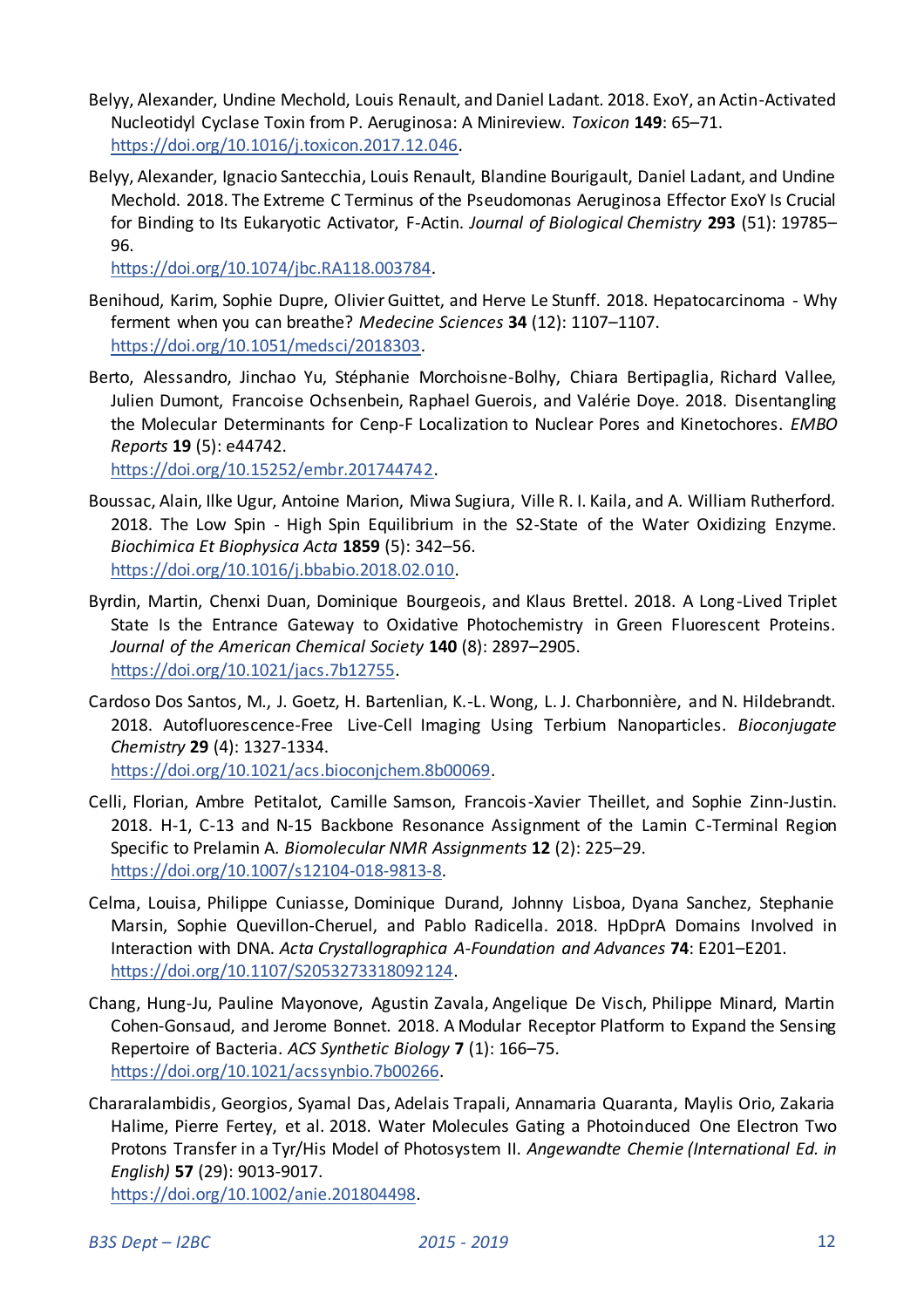- Chen, Chi, Lijiao Ao, Yu-Tang Wu, Vjona Cifliku, Marcelina Cardoso Dos Santos, Emmanuel Bourrier, Martina Delbianco, et al. 2018. Single-Nanoparticle Cell Barcoding by Tunable FRET from Lanthanides to Quantum Dots. *Angewandte Chemie-International Edition* **57** (41): 13686–90. [https://doi.org/10.1002/anie.201807585.](https://doi.org/10.1002/anie.201807585)
- Chen, Chi, Clyde Midelet, Shashi Bhuckory, Niko Hildebrandt, and Martinus H. V. Werts. 2018. Nanosurface Energy Transfer from Long-Lifetime Terbium Donors to Gold Nanoparticles. *Journal of Physical Chemistry C* **122** (30): 17566–74. [https://doi.org/10.1021/acs.jpcc.8b06539.](https://doi.org/10.1021/acs.jpcc.8b06539)
- Chevrel, Anne, Agnes Mesneau, Dyana Sanchez, Louisa Celma, Sophie Quevillon-Cheruel, Andrea Cavagnino, Sylvie Nessler, et al. 2018. Alpha Repeat Proteins (ΑRep) as Expression and Crystallization Helpers. *Journal of Structural Biology* **201** (2): 88–99. [https://doi.org/10.1016/j.jsb.2017.08.002.](https://doi.org/10.1016/j.jsb.2017.08.002)
- Chevreuil, Maelenn, Didier Law-Hine, Jingzhi Chen, Stéphane Bressanelli, Sophie Combet, Doru Constantin, Jéril Degrouard, Johannes Möller, Mehdi Zeghal, and Guillaume Tresset. 2018. Nonequilibrium Self-Assembly Dynamics of Icosahedral Viral Capsids Packaging Genome or Polyelectrolyte. *Nature Communications* **9** (1): 3071. [https://doi.org/10.1038/s41467-018-05426-8.](https://doi.org/10.1038/s41467-018-05426-8)
- Choubeh, Reza Ranjbar, Emilie Wientjes, Paul C. Struik, Diana Kirilovsky, and Herbert van Amerongen. 2018. State Transitions in the Cyanobacterium Synechococcus Elongatus 7942 Involve Reversible Quenching of the Photosystem II Core. *Biochimica Et Biophysica Acta-Bioenergetics* **1859** (10): 1059–66.

[https://doi.org/10.1016/j.bbabio.2018.06.008.](https://doi.org/10.1016/j.bbabio.2018.06.008) 

Ciobanasu, Corina, Hong Wang, Véronique Henriot, Cécile Mathieu, Annabelle Fente, Sandrine Csillag, Clémence Vigouroux, Bruno Faivre, and Christophe Le Clainche. 2018. Integrin-Bound Talin Head Inhibits Actin Filament Barbed End Elongation. *The Journal of Biological Chemistry* **293** (7): 2586–96.

[https://doi.org/10.1074/jbc.M117.808204.](https://doi.org/10.1074/jbc.M117.808204) 

- David, Marion, Chantal Lebrun, Thomas Duguet, Franck Talmont, Robin Beech, Stéphane Orlowski, François André, Roger K. Prichard, and Anne Lespine. 2018. Structural Model, Functional Modulation by Ivermectin and Tissue Localization of Haemonchus Contortus P-Glycoprotein-13. *International Journal for Parasitology. Drugs and Drug Resistance* **8** (1): 145–57. [https://doi.org/10.1016/j.ijpddr.2018.02.001.](https://doi.org/10.1016/j.ijpddr.2018.02.001)
- De Muyt, Arnaud, Alexandra Pyatnitskaya, Jessica Andréani, Lepakshi Ranjha, Claire Ramus, Raphaëlle Laureau, Ambra Fernandez-Vega, et al. 2018. A Meiotic XPF–ERCC1-like Complex Recognizes Joint Molecule Recombination Intermediates to Promote Crossover Formation. *Genes & Development* **32** (3–4): 283–96. [https://doi.org/10.1101/gad.308510.117.](https://doi.org/10.1101/gad.308510.117)
- Dietz, Karl-Josef, G. Heinrich Krause, Katharina Siebke, and Anja Krieger-Liszkay. 2018. A Tribute to Ulrich Heber (1930-2016) for His Contribution to Photosynthesis Research: Understanding the Interplay between Photosynthetic Primary Reactions, Metabolism and the Environment. *Photosynthesis Research* **137** (1): 17–28. [https://doi.org/10.1007/s11120-018-0483-2.](https://doi.org/10.1007/s11120-018-0483-2)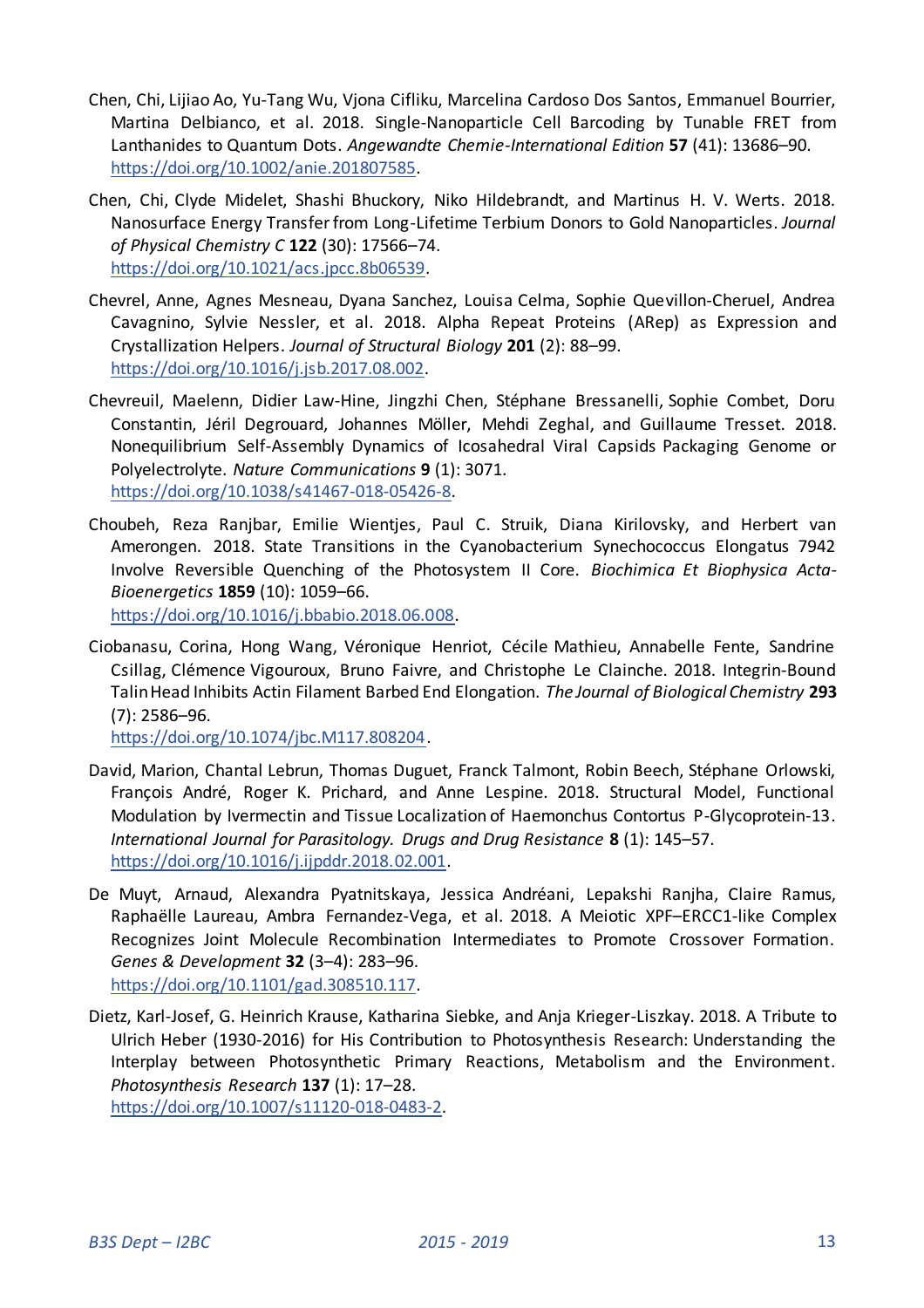Edoo, Zainab, Laura Iannazzo, Fabrice Compain, Inès Li de la Sierra Gallay, Herman van Tilbeurgh, Matthieu Fonvielle, Flavie Bouchet, et al. 2018. Synthesis of Avibactam Derivatives and Activity on β-Lactamases and Peptidoglycan Biosynthesis Enzymes of Mycobacteria. *Chemistry* **24** (32): 8081–86.

[https://doi.org/10.1002/chem.201800923.](https://doi.org/10.1002/chem.201800923) 

Fernandes, Joiselle Blanche, Marine Duhamel, Mathilde Seguéla-Arnaud, Nicole Froger, Chloé Girard, Sandrine Choinard, Victor Solier, et al. 2018. FIGL1 and Its Novel Partner FLIP Form a Conserved Complex That Regulates Homologous Recombination. *PLoS Genetics* **14** (4): e1007317.

[https://doi.org/10.1371/journal.pgen.1007317.](https://doi.org/10.1371/journal.pgen.1007317) 

Georgess, Dan, Pirjo Spuul, Christophe Le Clainche, Damien Le Nihouannen, Isabelle Fremaux, Thierry Dakhli, Daniela Melanie Delannoy López, et al. 2018. Anti-Osteoclastic Effects of C-Glucosidic Ellagitannins Mediated by Actin Perturbation. *European Journal of Cell Biology* **97** (8): 533-545.

[https://doi.org/10.1016/j.ejcb.2018.09.003.](https://doi.org/10.1016/j.ejcb.2018.09.003) 

Gotico, Philipp, Antonio Del Vecchio, Davide Audisio, Annamaria Quaranta, Zakaria Halime, Winfried Leibl, and Ally Aukauloo. 2018. Visible-Light-Driven Reduction of CO2 to CO and Its Subsequent Valorization in Carbonylation Chemistry and C-13 Isotope Labeling. *Chemphotochem* **2** (8): 715– 19.

[https://doi.org/10.1002/cptc.201800012.](https://doi.org/10.1002/cptc.201800012) 

Grzela, Renata, Julien Nusbaum, Sonia Fieulaine, Francesco Lavecchia, Michel Desmadril, Naima Nhiri, Alain Van Dorsselaer, et al. 2018. Peptide Deformylases from Vibrio Parahaemolyticus Phage and Bacteria Display Similar Deformylase Activity and Inhibitor Binding Clefts. *Biochimica Et Biophysica Acta* **1866** (2): 348–55.

[https://doi.org/10.1016/j.bbapap.2017.10.007.](https://doi.org/10.1016/j.bbapap.2017.10.007) 

- Gwizdala, Michal, Joshua L. Botha, Adjélé Wilson, Diana Kirilovsky, Rienk van Grondelle, and Tjaart P. J. Krüger. 2018. Switching an Individual Phycobilisome Off and On. *The Journal of Physical Chemistry Letters* **9** (9): 2426–32. [https://doi.org/10.1021/acs.jpclett.8b00767.](https://doi.org/10.1021/acs.jpclett.8b00767)
- Hardouin, Pierre, Christophe Velours, Charles Bou-Nader, Nadine Assrir, Soumaya Laalami, Harald Putzer, Dominique Durand, and Beatrice Golinelli-Pimpaneau. 2018. Dissociation of the Dimer of the Intrinsically Disordered Domain of RNase Y upon Antibody Binding. *Biophysical Journal* **115** (11): 2102–13.

[https://doi.org/10.1016/j.bpj.2018.10.016.](https://doi.org/10.1016/j.bpj.2018.10.016) 

- Harris, Dvir, Adjele Wilson, Fernando Muzzopappa, Nikolai N. Sluchanko, Thomas Friedrich, Eugene G. Maksimov, Diana Kirilovsky, and Noam Adir. 2018. Structural Rearrangements in the C - Terminal Domain Homolog of Orange Carotenoid Protein Are Crucial for Carotenoid Transfer. *Communications Biology* **1** (1): 1–11. [https://doi.org/10.1038/s42003-018-0132-5.](https://doi.org/10.1038/s42003-018-0132-5)
- Ha-Thi, M.-H., V.-T. Pham, T. Pino, V. Maslova, A. Quaranta, C. Lefumeux, W. Leibl, and A. Aukauloo. 2018. Photoinduced Electron Transfer in a Molecular Dyad by Nanosecond Pump-Pump-Probe Spectroscopy. *Photochemical & Photobiological Sciences* **17** (7): 903–9. [https://doi.org/10.1039/c8pp00048d.](https://doi.org/10.1039/c8pp00048d)
- Hildebrandt, Niko, and Oya Tagit. 2018. Colloidal Nanoparticles for Signal Enhancement in Optical Diagnostic Assays. *Journal of Nanoscience and Nanotechnology* **18** (10): 6671–79. [https://doi.org/10.1166/jnn.2018.15748.](https://doi.org/10.1166/jnn.2018.15748)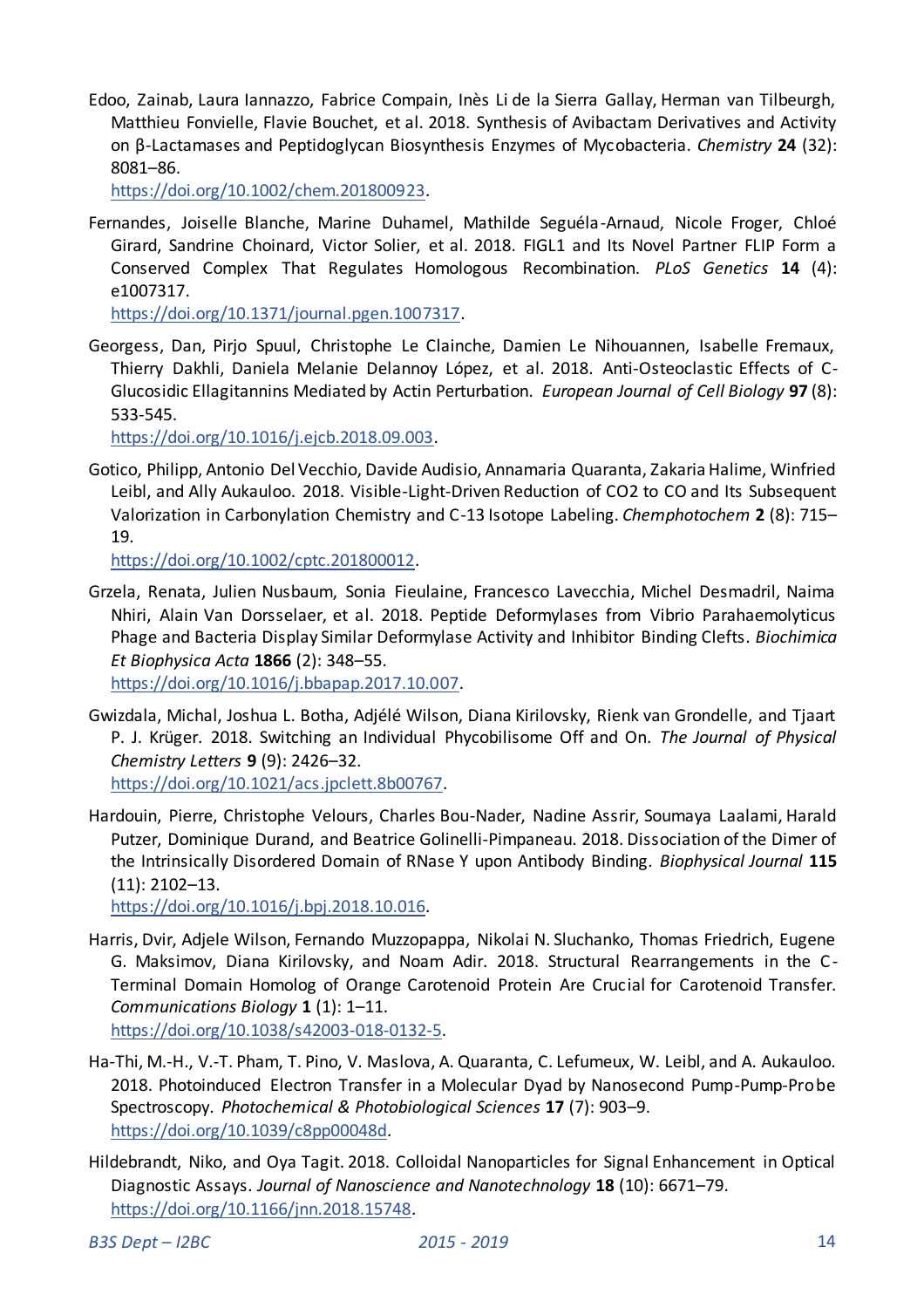Hutinet, Geoffrey, Arthur Besle, Olivier Son, Stephen McGovern, Raphaël Guerois, Marie-Agnès Petit, Françoise Ochsenbein, and François Lecointe. 2018. Sak4 of Phage HK620 Is a RecA Remote Homolog With Single-Strand Annealing Activity Stimulated by Its Cognate SSB Protein. *Frontiers in Microbiology* **9**: 743.

[https://doi.org/10.3389/fmicb.2018.00743.](https://doi.org/10.3389/fmicb.2018.00743) 

Ilioaia, Cristian, Tjaart P. J. Krüger, Oana Ilioaia, Bruno Robert, Rienk van Grondelle, and Andrew Gall. 2018. Apoprotein Heterogeneity Increases Spectral Disorder and a Step-Wise Modification of the B850 Fluorescence Peak Position. *Biochimica Et Biophysica Acta. Bioenergetics* **1859** (2): 137–44.

[https://doi.org/10.1016/j.bbabio.2017.11.003.](https://doi.org/10.1016/j.bbabio.2017.11.003) 

Jalby, William, David Kuck, Allen D. Malony, Michel Masella, Abdelhafid Mazouz, and Mihail Popov. 2018. The Long and Winding Road Toward Efficient High-Performance Computing. *Proceedings of the IEEE* **106** (11): 1985–2003.

[https://doi.org/10.1109/JPROC.2018.2851190.](https://doi.org/10.1109/JPROC.2018.2851190) 

Jamin, Nadege, Manuel Garrigos, Christine Jaxel, Annie Frelet-Barrand, and Stephane Orlowski. 2018. Ectopic Neo-Formed Intracellular Membranes in Escherichia Coli: A Response to Membrane Protein-Induced Stress Involving Membrane Curvature and Domains. *Biomolecules* **8** (3): 88.

[https://doi.org/10.3390/biom8030088.](https://doi.org/10.3390/biom8030088) 

Kapetanaki, Sofia M., Mark J. Burton, Jaswir Basran, Chiasa Uragami, Peter C. E. Moody, John S. Mitcheson, Ralf Schmid, et al. 2018. A Mechanism for CO Regulation of Ion Channels. *Nature Communications* **9** (1): 907.

[https://doi.org/10.1038/s41467-018-03291-z.](https://doi.org/10.1038/s41467-018-03291-z) 

- Keirsse-Haquin, Julie, Thierry Picaud, Luc Bordes, Adrienne Gomez de Gracia, and Alain Desbois. 2018. Modulation of the Flavin-Protein Interactions in NADH Peroxidase and Mercuric Ion Reductase: A Resonance Raman Study. *European Biophysics Journal* **47**: 205-223. [https://doi.org/10.1007/s00249-017-1245-3.](https://doi.org/10.1007/s00249-017-1245-3)
- Khadhraoui, Asma, Philipp Gotico, Bernard Boitrel, Winfried Leibl, Zakaria Halime, and Ally Aukauloo. 2018. Local Ionic Liquid Environment at a Modified Iron Porphyrin Catalyst Enhances the Electrocatalytic Performance of CO2 to CO Reduction in Water. *Chemical Communications* **54** (82): 11630–33.

[https://doi.org/10.1039/c8cc06475j.](https://doi.org/10.1039/c8cc06475j) 

- Kong, Fantao, Adrien Burlacot, Yuanxue Liang, Bertrand Legeret, Saleh Alseekh, Yariv Brotman, Alisdair R. Fernie, et al. 2018. Interorganelle Communication: Peroxisomal MALATE DEHYDROGENASE 2 Connects Lipid Catabolism to Photosynthesis through Redox Coupling in Chlamydomonas. *The Plant Cell* **30** (8): 1824-1847. [https://doi.org/10.1105/tpc.18.00361.](https://doi.org/10.1105/tpc.18.00361)
- Krieger-Liszkay, Anja, and Sébastien Thomine. 2018. Importing Manganese into the Chloroplast: Many Membranes to Cross. *Molecular Plant* **11** (9): 1109–11. [https://doi.org/10.1016/j.molp.2018.07.006.](https://doi.org/10.1016/j.molp.2018.07.006)
- Kubota-Kawai, Hisako, Risa Mutoh, Kanako Shinmura, Pierre Sétif, Marc M. Nowaczyk, Matthias Rögner, Takahisa Ikegami, Hideaki Tanaka, and Genji Kurisu. 2018. X-Ray Structure of an Asymmetrical Trimeric Ferredoxin–Photosystem I Complex. *Nature Plants* **4** (4): 218–24. [https://doi.org/10.1038/s41477-018-0130-0.](https://doi.org/10.1038/s41477-018-0130-0)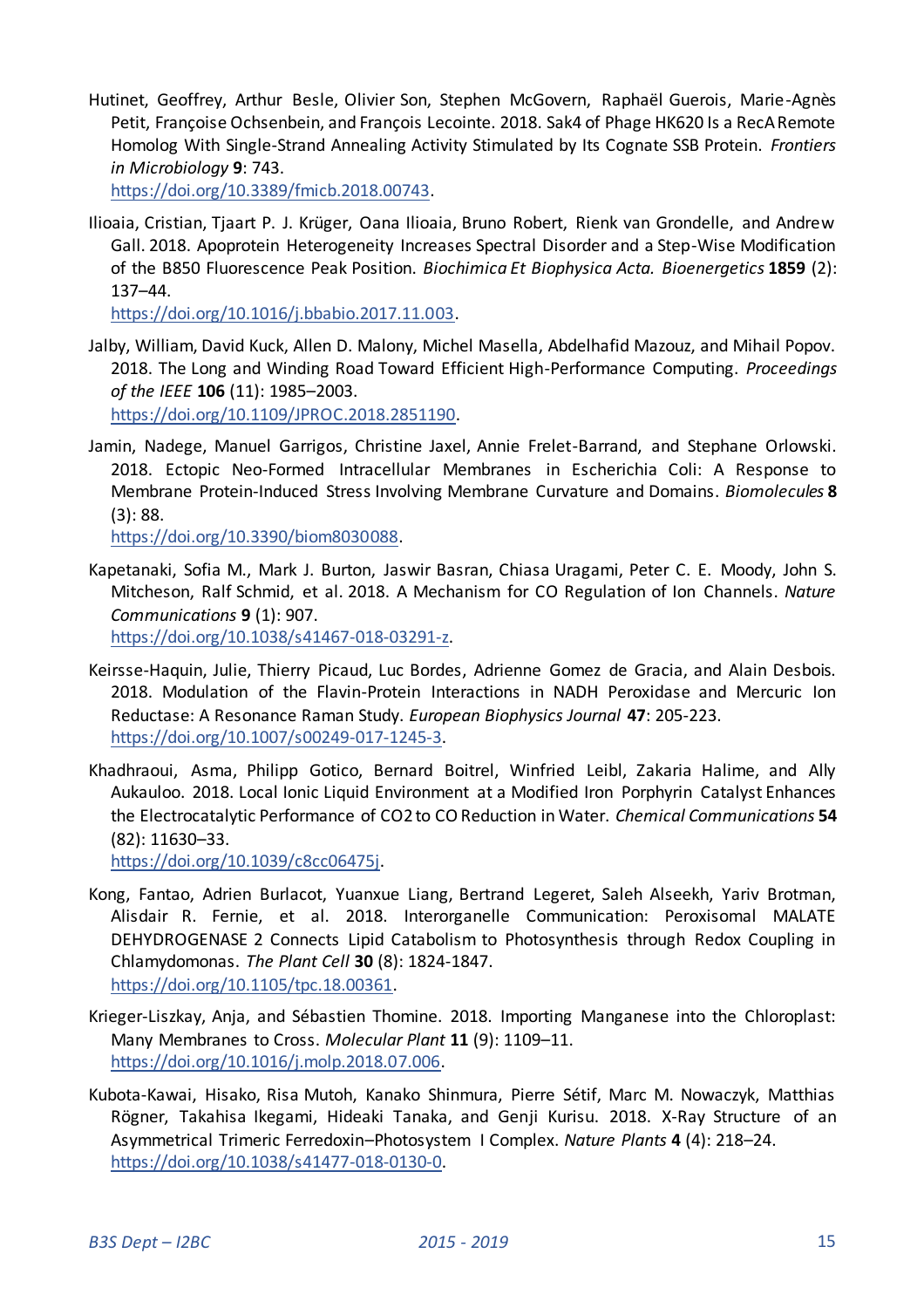- Lafite, Pierre, Francois Andre, Joan P. Graves, Darryl C. Zeldin, Patrick M. Dansette, and Daniel Mansuy. 2018. Role of Arginine 117 in Substrate Recognition by Human Cytochrome P450 2J2. *International Journal of Molecular Sciences* **19** (7): 2066. [https://doi.org/10.3390/ijms19072066.](https://doi.org/10.3390/ijms19072066)
- Lallemand, François, Ambre Petitalot, Sophie Vacher, Leanne de Koning, Karim Taouis, Bernard S. Lopez, Sophie Zinn-Justin, et al. 2018. Involvement of the FOXO6 Transcriptional Factor in Breast Carcinogenesis. *Oncotarget* **9** (7): 7464–75. [https://doi.org/10.18632/oncotarget.23779.](https://doi.org/10.18632/oncotarget.23779)
- Leach, Sydney, Nykola C. Jones, Søren V. Hoffmann, and Sun Un. 2018. VUV Absorption Spectra of Gas-Phase Quinoline in the 3.5-10.7 EV Photon Energy Range. *The Journal of Physical Chemistry. A* **122** (27): 5832-5847. [https://doi.org/10.1021/acs.jpca.8b04629.](https://doi.org/10.1021/acs.jpca.8b04629)
- Lecoq, Lauriane, Shishan Wang, Thomas Wiegand, Stéphane Bressanelli, Michael Nassal, Beat H. Meier, and Anja Böckmann. 2018a. Solid-State [13C-15N] NMR Resonance Assignment of Hepatitis B Virus Core Protein. *Biomolecular NMR Assignments* **12** (1): 205–14. [https://doi.org/10.1007/s12104-018-9810-y.](https://doi.org/10.1007/s12104-018-9810-y)
- Lecoq, Lauriane, Shishan Wang, Thomas Wiegand, Stéphane Bressanelli, Michael Nassal, Beat H. Meier, and Anja Böckmann. 2018b. Localizing Conformational Hinges by NMR: Where Do Hepatitis B Virus Core Proteins Adapt for Capsid Assembly? *Chemphyschem* **19** (11): 1336–40. [https://doi.org/10.1002/cphc.201800211.](https://doi.org/10.1002/cphc.201800211)
- Lenoir, Guillaume, Thibaud Dieudonné, Anaïs Lamy, Maylis Lejeune, José-Luis Vazquez-Ibar, and Cédric Montigny. 2018. Screening of Detergents for Stabilization of Functional Membrane Proteins. *Current Protocols in Protein Science* **93** (1): e59. [https://doi.org/10.1002/cpps.59.](https://doi.org/10.1002/cpps.59)
- Liang, Xujun, Chuling Guo, Shasha Liu, Zhi Dang, Yanfu Wei, Xiaoyun Yi, and Stéphane Abel. 2018. Cosolubilization of Phenanthrene and Pyrene in Surfactant Micelles: Experimental and Atomistic Simulations Studies. *Journal of Molecular Liquids* **263**: 1–9. [https://doi.org/10.1016/j.molliq.2018.04.123.](https://doi.org/10.1016/j.molliq.2018.04.123)
- Litvinov, Aleksei, Akiva Feintuch, Sun Un, and Daniella Goldfarb. 2018. Triple Resonance EPR Spectroscopy Determines the Mn2+ Coordination to ATP. *Journal of Magnetic Resonance* **294**: 143–52.

[https://doi.org/10.1016/j.jmr.2018.07.007.](https://doi.org/10.1016/j.jmr.2018.07.007) 

- Llansola-Portoles, M. J., K. Redeckas, S. Streckaité, C. Ilioaia, A. A. Pascal, A. Telfer, M. Vengris, L. Valkunas, and B. Robert. 2018. Lycopene Crystalloids Exhibit Singlet Exciton Fission in Tomatoes. *Physical Chemistry Chemical Physics* **20** (13): 8640–46. [https://doi.org/10.1039/C7CP08460A.](https://doi.org/10.1039/C7CP08460A)
- Ma, Emilie, Pauline Dupaigne, Laurent Maloisel, Raphaël Guerois, Eric Le Cam, and Eric Coïc. 2018. Rad52-Rad51 Association Is Essential to Protect Rad51 Filaments against Srs2, but Facultative for Filament Formation. *ELife* **7**: e32744. [https://doi.org/10.7554/eLife.32744.](https://doi.org/10.7554/eLife.32744)
- Mahuzier, Alexia, Asm Shihavuddin, Clémence Fournier, Pauline Lansade, Marion Faucourt, Nikita Menezes, Alice Meunier, et al. 2018. Ependymal Cilia Beating Induces an Actin Network to Protect Centrioles against Shear Stress. *Nature Communications* **9** (1): 2279. [https://doi.org/10.1038/s41467-018-04676-w.](https://doi.org/10.1038/s41467-018-04676-w)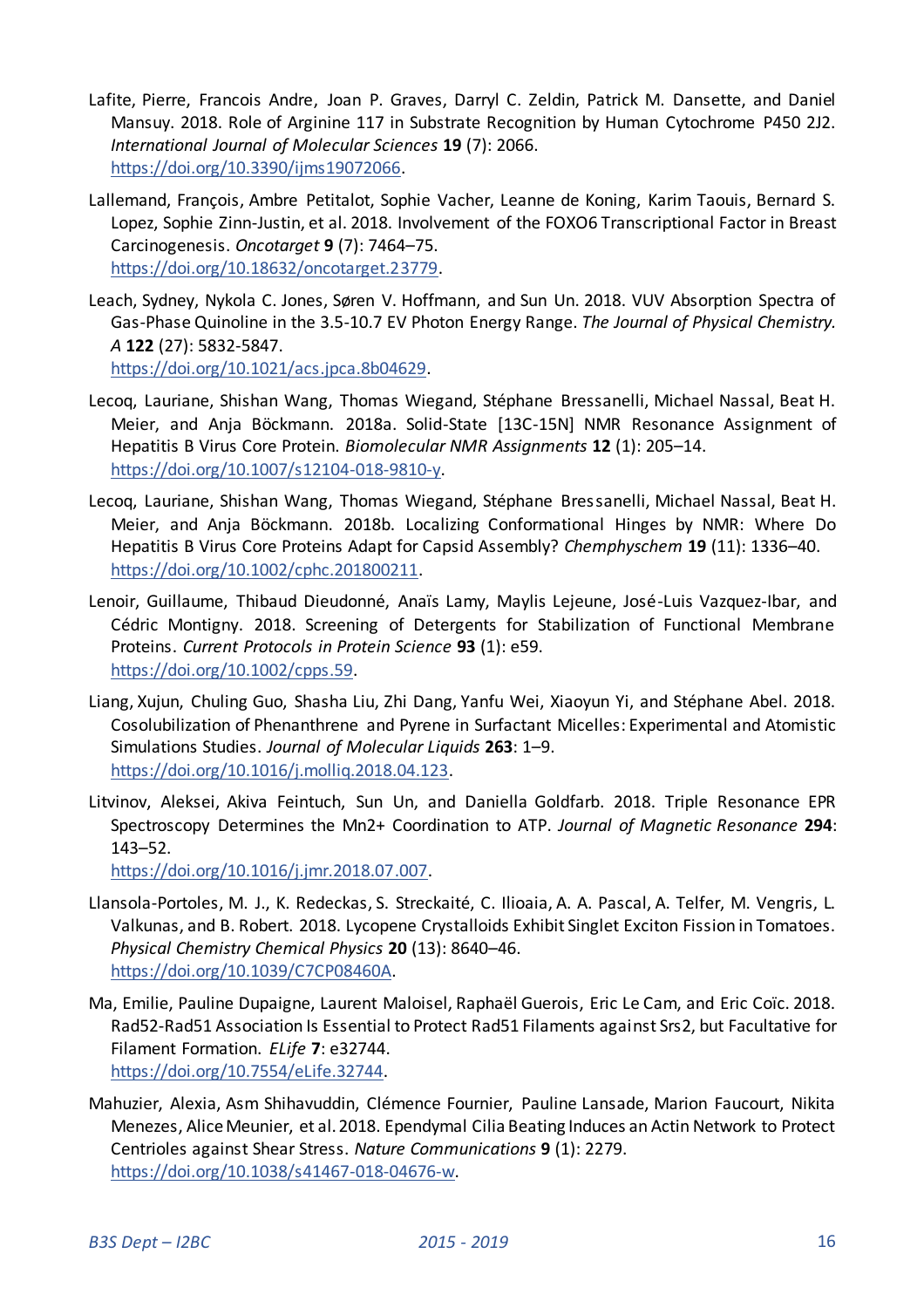Marichal, Laurent, Jean-Philippe Renault, Stéphane Chédin, Gilles Lagniel, Géraldine Klein, Jean-Christophe Aude, Carine Tellier-Lebegue, et al. 2018. Importance of Post-Translational Modifications in the Interaction of Proteins with Mineral Surfaces: The Case of Arginine Methylation and Silica Surfaces. *Langmuir: The ACS Journal of Surfaces and Colloids* **34** (18): 5312–22.

[https://doi.org/10.1021/acs.langmuir.8b00752.](https://doi.org/10.1021/acs.langmuir.8b00752) 

- Messant, Marine, Stefan Timm, Andrea Fantuzzi, Wolfram Weckwerth, Hermann Bauwe, Bill Rutherford, and Anja Krieger-Liszkay. 2018. Glycolate Induces Redox Tuning of Photosystem II in Vivo: Study of a Photorespiration Mutant. *Plant Physiology* **177** (3): 1277–1285. [https://doi.org/10.1104/pp.18.00341.](https://doi.org/10.1104/pp.18.00341)
- Meyer, Thibault, Sebastien Renoud, Armelle Vigouroux, Aurelie Miomandre, Vincent Gaillard, Isabelle Kerzaon, Claire Prigent-Combaret, et al. 2018. Regulation of Hydroxycinnamic Acid Degradation Drives Agrobacterium Fabrum Lifestyles. *Molecular Plant-Microbe Interactions* **31** (8): 814–22.

[https://doi.org/10.1094/MPMI-10-17-0236-R.](https://doi.org/10.1094/MPMI-10-17-0236-R) 

Meyer, Thibault, Armelle Vigouroux, Magali Aumont-Nicaise, Gilles Comte, Ludovic Vial, Céline Lavire, and Solange Moréra. 2018. The Plant Defense Signal Galactinol Is Specifically Used as a Nutrient by the Bacterial Pathogen Agrobacterium Fabrum. *The Journal of Biological Chemistry* **293** (21): 7930–41.

[https://doi.org/10.1074/jbc.RA118.001856.](https://doi.org/10.1074/jbc.RA118.001856) 

- Mileo, Elisabetta, Marianne Ilbert, Alessandro Barducci, Patricia Bordes, Marie-Pierre Castanié-Cornet, Cyrille Garnier, Pierre Genevaux, et al. 2018. Emerging Fields in Chaperone Proteins: A French Workshop. *Biochimie* **151**: 159–65. [https://doi.org/10.1016/j.biochi.2018.06.004.](https://doi.org/10.1016/j.biochi.2018.06.004)
- Missoury, Sophia, Stéphane Plancqueel, Ines Li de la Sierra-Gallay, Wenhua Zhang, Dominique Liger, Dominique Durand, Raoudha Dammak, Bruno Collinet, and Herman van Tilbeurgh. 2018. The Structure of the TsaB/TsaD/TsaE Complex Reveals an Unexpected Mechanism for the Bacterial T6A TRNA-Modification. *Nucleic Acids Research* **46** (11): 5850–5860. [https://doi.org/10.1093/nar/gky323.](https://doi.org/10.1093/nar/gky323)
- Müller, Pavel, Elisabeth Ignatz, Stephan Kiontke, Klaus Brettel, and Lars -Oliver Essen. 2018. Sub-Nanosecond Tryptophan Radical Deprotonation Mediated by a Protein-Bound Water Cluster in Class II DNA Photolyases. *Chemical Science* **9** (5): 1200–1212. [https://doi.org/10.1039/C7SC03969G.](https://doi.org/10.1039/C7SC03969G)
- Nadaradjane, Aravindan Arun, Raphael Guerois, and Jessica Andreani. 2018. Protein-Protein Docking Using Evolutionary Information. In *Protein Complex Assembly*, edited by Joseph A. Marsh, 1764:429–47. New York, NY: Springer New York. [https://doi.org/10.1007/978-1-4939-7759-8\\_28.](https://doi.org/10.1007/978-1-4939-7759-8_28)
- Nemoz, Clement, Virginie Ropars, Philippe Frit, Amandine Gontier, Pascal Drevet, Jinchao Yu, Raphael Guerois, et al. 2018. XLF and APLF Bind Ku80 at Two Remote Sites to Ensure DNA Repair by Non-Homologous End Joining. *Nature Structural & Molecular Biology* **25** (10): 971–80. [https://doi.org/10.1038/s41594-018-0133-6.](https://doi.org/10.1038/s41594-018-0133-6)
- Nguyen, T. Quyen, Magali Aumont-Niçaise, Jessica Andreani, Christophe Velours, Mélanie Chenon, Fernando Vilela, Clémentine Geneste, Paloma Fernández Varela, Paola Llinas, and Julie Ménétrey. 2018. Characterization of the Binding Mode of JNK-Interacting Protein 1 (JIP1) to Kinesin-Light Chain 1 (KLC1). *The Journal of Biological Chemistry* **293** (36): 13946–60. [https://doi.org/10.1074/jbc.RA118.003916.](https://doi.org/10.1074/jbc.RA118.003916)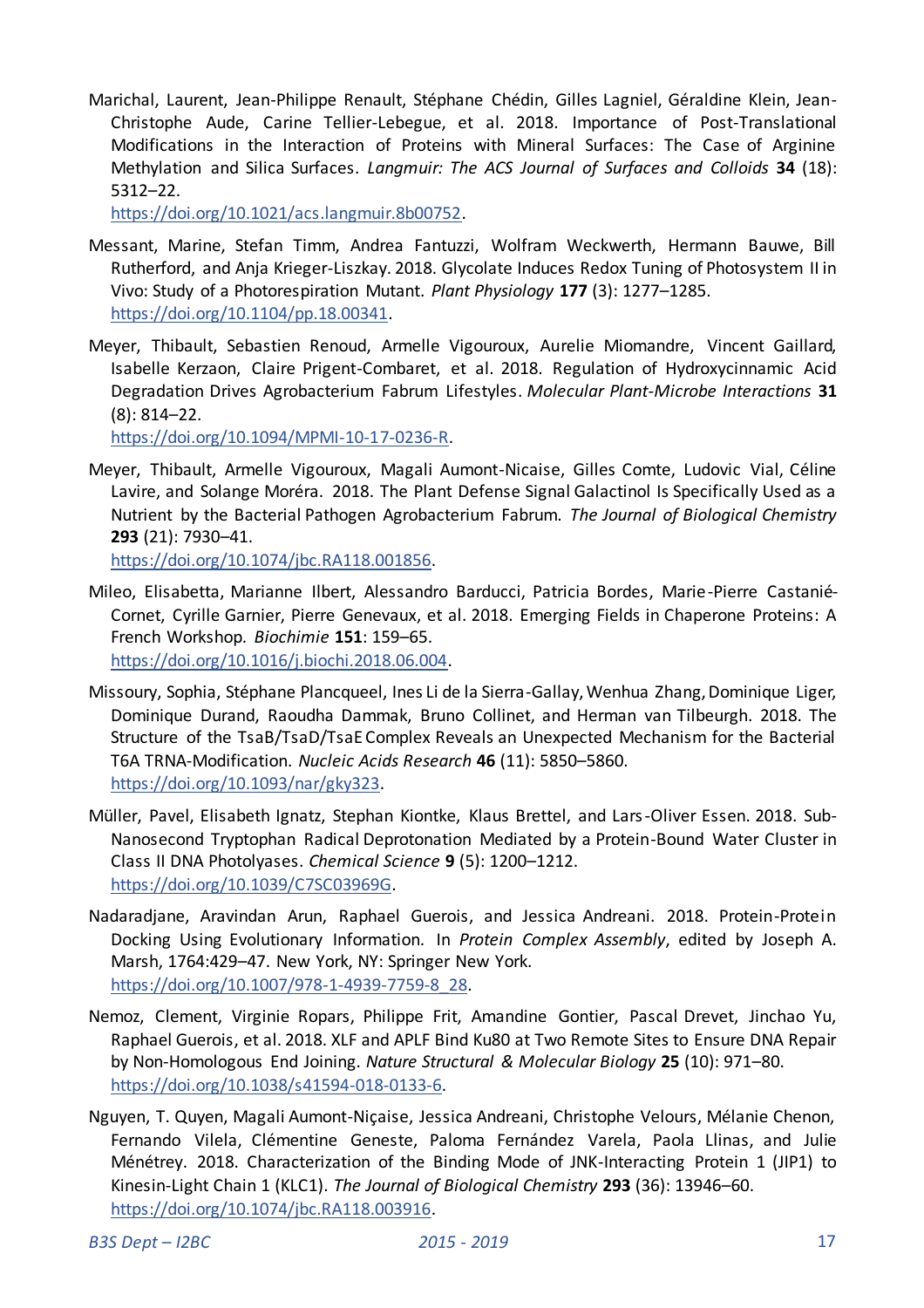- Nürnberg, Dennis J., Jennifer Morton, Stefano Santabarbara, Alison Telfer, Pierre Joliot, Laura A. Antonaru, Alexander V. Ruban, et al. 2018. Photochemistry beyond the Red Limit in Chlorophyll F-Containing Photosystems. *Science (New York, N.Y.)* **360** (6394): 1210–13. [https://doi.org/10.1126/science.aar8313.](https://doi.org/10.1126/science.aar8313)
- OBrien, Darragh P., Sébastien Brier, Daniel Ladant, Dominique Durand, Alexandre Chenal, and Patrice Vachette. 2018. SEC-SAXS and HDX-MS: A Powerful Combination. The Case of the Calcium-Binding Domain of a Bacterial Toxin. *Biotechnology and Applied Biochemistry* **65** (1): 62– 68.

[https://doi.org/10.1002/bab.1577.](https://doi.org/10.1002/bab.1577) 

- OBrien, Darragh P., Ana Cristina Sotomayor Perez, Johanna Karst, Sara E. Cannella, Véronique Yvette Ntsogo Enguéné, Audrey Hessel, Dorothée Raoux-Barbot, et al. 2018. Calcium-Dependent Disorder-to-Order Transitions Are Central to the Secretion and Folding of the CyaA Toxin of Bordetella Pertussis, the Causative Agent of Whooping Cough. *Toxicon* **149**: 37-44. [https://doi.org/10.1016/j.toxicon.2018.01.007.](https://doi.org/10.1016/j.toxicon.2018.01.007)
- Orelle, Cédric, Claire Durmort, Khadija Mathieu, Benjamin Duchêne, Sandrine Aros, François Fenaille, François André, Christophe Junot, Thierry Vernet, and Jean-Michel Jault. 2018. A Multidrug ABC Transporter with a Taste for GTP. *Scientific Reports* **8** (1): 2309. [https://doi.org/10.1038/s41598-018-20558-z.](https://doi.org/10.1038/s41598-018-20558-z)
- Parlato, Marianna, Fabienne Charbit-Henrion, Jie Pan, Claudio Romano, Rémi Duclaux-Loras, Marie-Helene Le Du, Neil Warner, et al. 2018. Human ALPI Deficiency Causes Inflammatory Bowel Disease and Highlights a Key Mechanism of Gut Homeostasis. *EMBO Molecular Medicine* **10** (4): e8483.

[https://doi.org/10.15252/emmm.201708483.](https://doi.org/10.15252/emmm.201708483) 

- Petit, Ivan, Gustavo D. Belletti, Theau Debroise, Manuel J. Llansola-Portoles, Ivan T. Lucas, Cesar Leroy, Christian Bonhomme, et al. 2018. Vibrational Signatures of Calcium Oxalate Polyhydrates. *Chemistryselect* **3** (31): 8801–12. [https://doi.org/10.1002/slct.201801611.](https://doi.org/10.1002/slct.201801611)
- Petreto, Alexandra, Marcelina Cardoso Dos Santos, Olivier Lefebvre, Gabriel Ribeiro Dos Santos, Paolo Ponzellini, Denis Garoli, Francesco De Angelis, Mehdi Ammar, and Niko Hildebrandt. 2018. Optimizing FRET on Aluminum Surfaces via Controlled Attachment of Fluorescent Dyes. *ACS Omega* **3** (12): 18867–76.

[https://doi.org/10.1021/acsomega.8b02774.](https://doi.org/10.1021/acsomega.8b02774) 

Pichard-Kostuch, Adeline, Wenhua Zhang, Dominique Liger, Marie-Claire Daugeron, Juliette Létoquart, Ines Li de la Sierra-Gallay, Patrick Forterre, Bruno Collinet, Herman van Tilbeurgh, and Tamara Basta. 2018. Structure-Function Analysis of Sua5 Protein Reveals Novel Functional Motifs Required for the Biosynthesis of the Universal T6A TRNA Modification. *RNA (New York, N.Y.)* **24** (7): 926–38.

[https://doi.org/10.1261/rna.066092.118.](https://doi.org/10.1261/rna.066092.118) 

Qiu, Xue, Jiajia Guo, Jingyue Xu, and Niko Hildebrandt. 2018. Three-Dimensional FRET Multiplexing for DNA Quantification with Attomolar Detection Limits. *The Journal of Physical Chemistry Letters* **9** (15): 4379–84.

[https://doi.org/10.1021/acs.jpclett.8b01944.](https://doi.org/10.1021/acs.jpclett.8b01944) 

Qiu, Xue, Jingyue Xu, Jiajia Guo, Akram Yahia-Ammar, Nikiforos-Ioannis Kapetanakis, Isabelle Duroux-Richard, Julia J. Unterluggauer, et al. 2018. Advanced MicroRNA-Based Cancer Diagnostics Using Amplified Time-Gated FRET. *Chemical Science* **9** (42): 8046–55. [https://doi.org/10.1039/c8sc03121e.](https://doi.org/10.1039/c8sc03121e)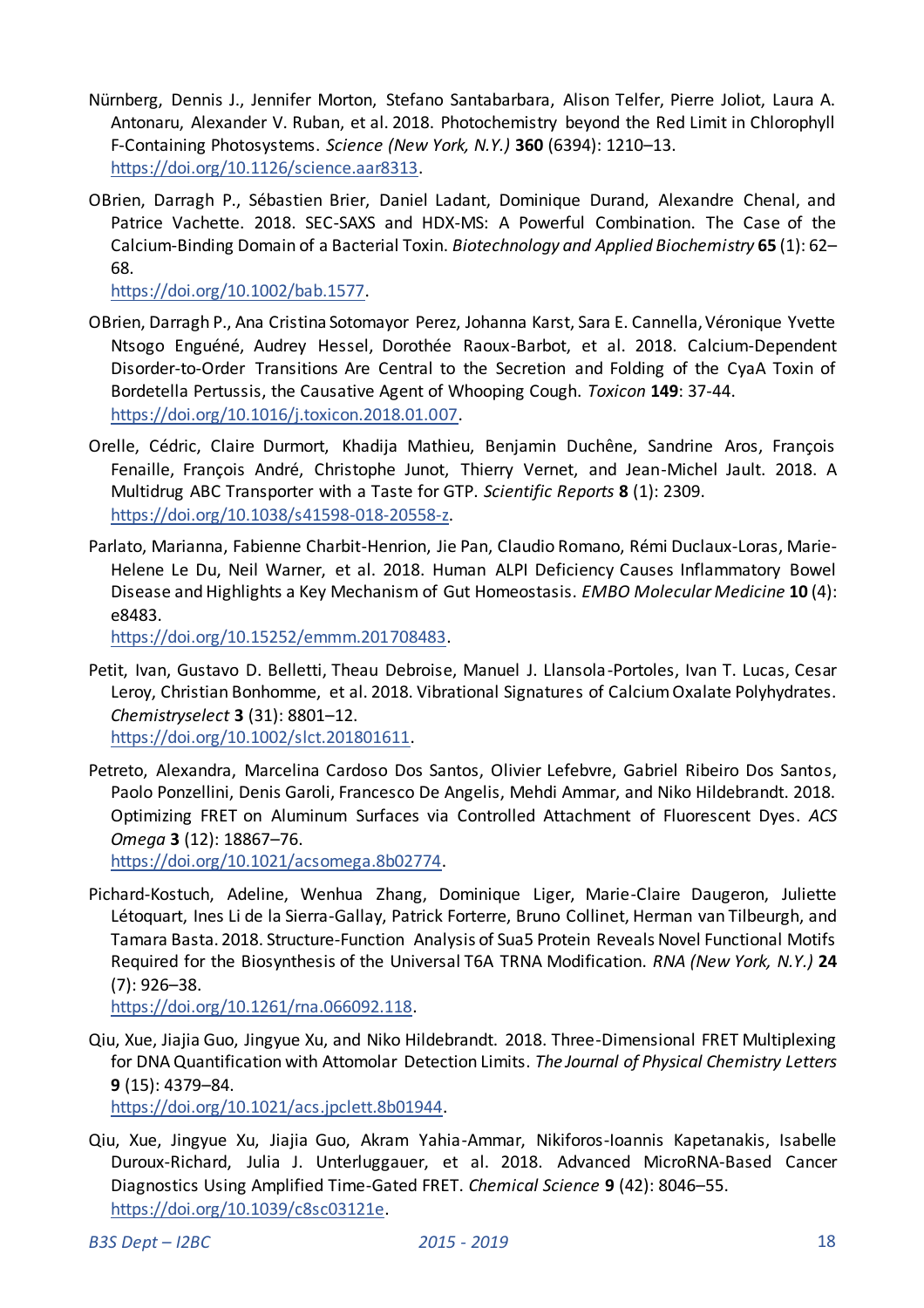Quignot, Chloé, Julien Rey, Jinchao Yu, Pierre Tufféry, Raphaël Guerois, and Jessica Andreani. 2018. InterEvDock2: An Expanded Server for Protein Docking Using Evolutionary and Biological Information from Homology Models and Multimeric Inputs. *Nucleic Acids Research*, **46** (W1): W408-W416.

[https://doi.org/10.1093/nar/gky377.](https://doi.org/10.1093/nar/gky377) 

- Ranjbar Choubeh, Reza, Ravi R. Sonani, Datta Madamwar, Paul C. Struik, Arjen N. Bader, Bruno Robert, and Herbert van Amerongen. 2018. Picosecond Excitation Energy Transfer of Allophycocyanin Studied in Solution and in Crystals. *Photosynthesis Research* **135**: 79-86. [https://doi.org/10.1007/s11120-017-0417-4.](https://doi.org/10.1007/s11120-017-0417-4)
- Raoux-Barbot, Dorothée, Alexander Belyy, Lina Worpenberg, Sabrina Montluc, Celia Deville, Véronique Henriot, Christophe Velours, Daniel Ladant, Louis Renault, and Undine Mechold. 2018. Differential Regulation of Actin-Activated Nucleotidyl Cyclase Virulence Factors by Filamentous and Globular Actin. *PLoS One* **13** (11): e0206133. [https://doi.org/10.1371/journal.pone.0206133.](https://doi.org/10.1371/journal.pone.0206133)
- Rojas-Gutierrez, Paola A., Shashi Bhuckory, Carlos Mingoes, Niko Hildebrandt, Christine DeWolf, and John A. Capobianco. 2018. A Route to Triggered Delivery via Photocontrol of Lipid Bilayer Properties Using Lanthanide Upconversion Nanoparticles. *ACS Applied Nano Materials* **1** (9): 5345–54.

[https://doi.org/10.1021/acsanm.8b01396.](https://doi.org/10.1021/acsanm.8b01396) 

Safya, Hanaa, Amine Mellouk, Julie Legrand, Sylvain M. Le Gall, Mohcine Benbijja, Colette Kanellopoulos-Langevin, Jean M. Kanellopoulos, and Pierre Bobé. 2018. Variations in Cellular Responses of Mouse T Cells to Adenosine-5-Triphosphate Stimulation Do Not Depend on P2X7 Receptor Expression Levels but on Their Activation and Differentiation Stage. *Frontiers in Immunology* **9**: 360.

[https://doi.org/10.3389/fimmu.2018.00360.](https://doi.org/10.3389/fimmu.2018.00360) 

Samson, Camille, Ambre Petitalot, Florian Celli, Isaline Herrada, Virginie Ropars, Marie-Helene Le Du, Naima Nhiri, et al. 2018. Structural Analysis of the Ternary Complex between Lamin A/C, BAF and Emerin Identifies an Interface Disrupted in Autosomal Recessive Progeroid Diseases. *Nucleic Acids Research* **46** (19): 10460–73.

[https://doi.org/10.1093/nar/gky736.](https://doi.org/10.1093/nar/gky736) 

- Sauvage, Félix, François-Xavier Legrand, Michel Roux, Ivan Rajkovic, Thomas M. Weiss, Zoltán Varga, Luc Augis, et al. 2018. Interaction of Dequalinium Chloride with Phosphatidylcholine Bilayers: A Biophysical Study with Consequences on the Development of Lipid-Based Mitochondrial Nanomedicines. *Journal of Colloid and Interface Science* **537**: 704–15. [https://doi.org/10.1016/j.jcis.2018.11.059.](https://doi.org/10.1016/j.jcis.2018.11.059)
- Shukla, Mahendra Kumar, Manuel J. Llansola-Portoles, Martin Tichý, Andrew A. Pascal, Bruno Robert, and Roman Sobotka. 2018. Binding of Pigments to the Cyanobacterial High-Light-Inducible Protein HliC. *Photosynthesis Research* **137** (1): 29–39. [https://doi.org/10.1007/s11120-017-0475-7.](https://doi.org/10.1007/s11120-017-0475-7)
- Sonani, Ravi R., Alastair Gardiner, Rajesh P. Rastogi, Richard Cogdell, Bruno Robert, and Datta Madamwar. 2018. Site, Trigger, Quenching Mechanism and Recovery of Non-Photochemical Quenching in Cyanobacteria: Recent Updates. *Photosynthesis Research* **137** (2): 171–80. [https://doi.org/10.1007/s11120-018-0498-8.](https://doi.org/10.1007/s11120-018-0498-8)

Correction: *Photosynthesis Research* **137** (2): 181–82. [https://doi.org/10.1007/s11120-018-](https://doi.org/10.1007/s11120-018-0509-9) [0509-9.](https://doi.org/10.1007/s11120-018-0509-9)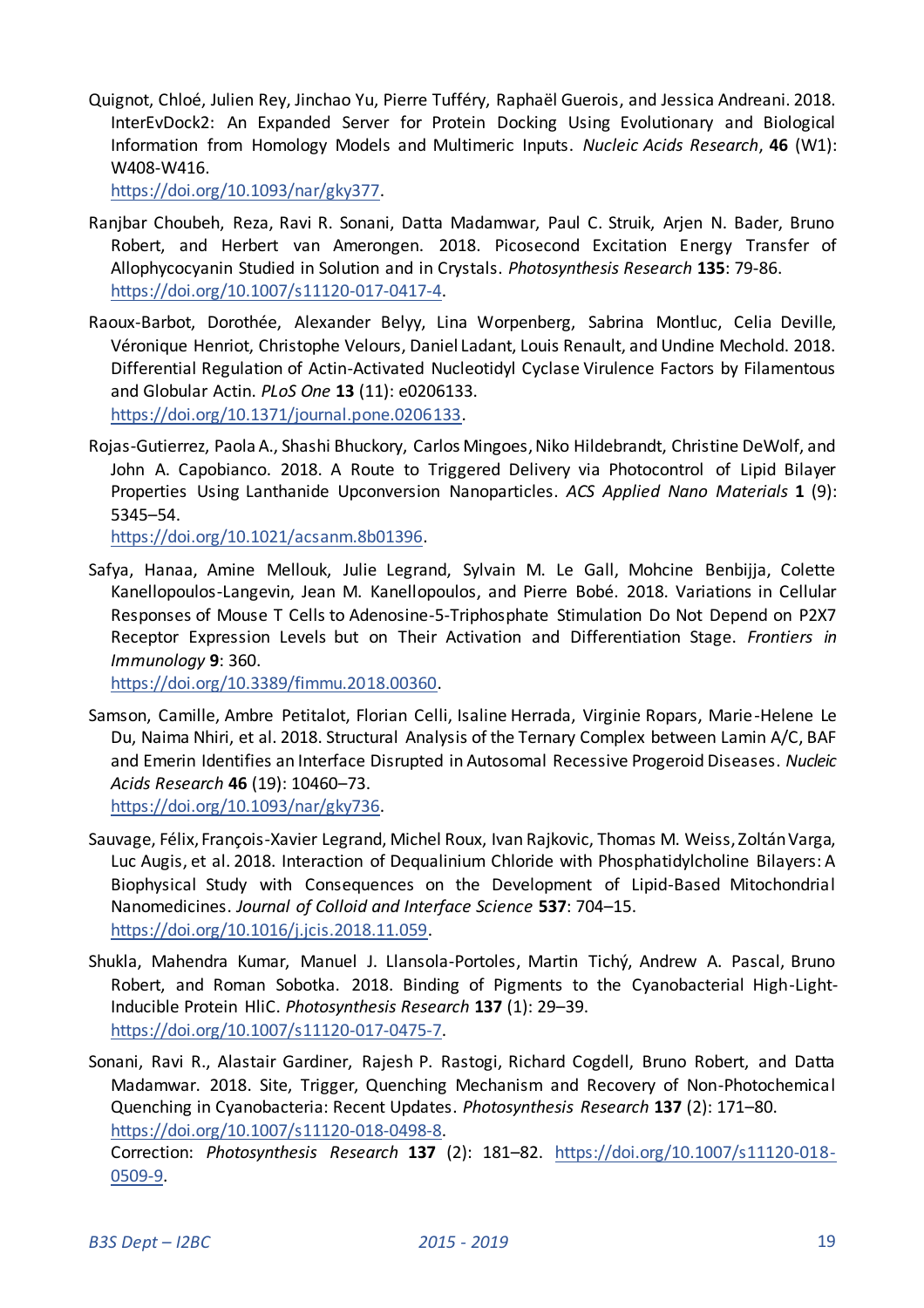- Streckaite, Simona, Zdenko Gardian, Fei Li, Andrew A. Pascal, Radek Litvin, Bruno Robert, and Manuel J. Llansola-Portoles. 2018. Pigment Configuration in the Light-Harvesting Protein of the Xanthophyte Alga Xanthonema Debile. *Photosynthesis Research* **138** (2): 139–48. [https://doi.org/10.1007/s11120-018-0557-1.](https://doi.org/10.1007/s11120-018-0557-1)
- Sugiura, Miwa, Tania Tibiletti, Itsuki Takachi, Yuya Hara, Shin Kanawaku, Julien Selles, and Alain Boussac. 2018. Probing the Role of Valine 185 of the D1 Protein in the Photosystem II Oxygen Evolution. *Biochimica Et Biophysica Acta-Bioenergetics* **1859** (12): 1259–73. [https://doi.org/10.1016/j.bbabio.2018.10.003.](https://doi.org/10.1016/j.bbabio.2018.10.003)
- Swida-Barteczka, Aleksandra, Anja Krieger-Liszkay, Wolfgang Bilger, Ulrike Voigt, Götz Hensel, Zofia Szweykowska-Kulinska, and Karin Krupinska. 2018. The Plastid-Nucleus Located DNA/RNA Binding Protein WHIRLY1 Regulates MicroRNA-Levels during Stress in Barley (Hordeum Vulgare L.). *RNA Biology* **15** (7): 886-891. [https://doi.org/10.1080/15476286.2018.1481695.](https://doi.org/10.1080/15476286.2018.1481695)

Tellier-Lebegue, Carine, Eléa Dizet, Emilie Ma, Xavier Veaute, Eric Coïc, Jean-Baptiste Charbonnier, and Laurent Maloisel. 2018. Correction: The Translesion DNA Polymerases Pol ζ and Rev1 Are Activated Independently of PCNA Ubiquitination upon UV Radiation in Mutants of DNA Polymerase δ. *PLoS Genetics* **14** (2): e1007236. [https://doi.org/10.1371/journal.pgen.1007236.](https://doi.org/10.1371/journal.pgen.1007236) 

Tran, Thu-Trang, Minh-Huong Ha-Thi, Thomas Pino, Annamaria Quaranta, Christophe Lefumeux, Winfried Leibl, and Ally Aukauloo. 2018. Snapshots of Light Induced Accumulation of Two Charges on Methylviologen Using a Sequential Nanosecond Pump–Pump Photoexcitation. *The Journal of Physical Chemistry Letters* **9** (5): 1086–91. [https://doi.org/10.1021/acs.jpclett.8b00169.](https://doi.org/10.1021/acs.jpclett.8b00169) 

- Tubiana, Thibault, Jean-Charles Carvaillo, Yves Boulard, and Stephane Bressanelli. 2018. TTClust: A Versatile Molecular Simulation Trajectory Clustering Program with Graphical Summaries. *Journal of Chemical Information and Modeling* **58** (11): 2178–82. [https://doi.org/10.1021/acs.jcim.8b00512.](https://doi.org/10.1021/acs.jcim.8b00512)
- Vartak, Supriya V., Hassan A. Swarup, Vidya Gopalakrishnan, Vindya K. Gopinatha, Virginie Ropars, Mridula Nambiar, Franklin John, et al. 2018. Autocyclized and Oxidized Forms of SCR7 Induce Cancer Cell Death by Inhibiting Nonhomologous DNA End Joining in a Ligase IV Dependent Manner. *FEBS Journal* **285** (21): 3959–76. [https://doi.org/10.1111/febs.14661.](https://doi.org/10.1111/febs.14661)
- Visweshwaran, Sai P., Peter A. Thomason, Raphael Guerois, Sophie Vacher, Evgeny V. Denisov, Lubov A. Tashireva, Maria E. Lomakina, et al. 2018. The Trimeric Coiled-Coil HSBP1 Protein Promotes WASH Complex Assembly at Centrosomes. *The EMBO Journal* **37** (13): e97706. [https://doi.org/10.15252/embj.201797706.](https://doi.org/10.15252/embj.201797706)
- Voegele, Alexis, Darragh P. OBrien, Orso Subrini, Nicolas Sapay, Sara E. Cannella, Veronique Yvette Ntsogo Enguene, Audrey Hessel, et al. 2018. Translocation and Calmodulin-Activation of the Adenylate Cyclase Toxin (CyaA) of Bordetella Pertussis. *Pathogens and Disease* **76** (8): fty085. [https://doi.org/10.1093/femspd/fty085.](https://doi.org/10.1093/femspd/fty085)
- Wu, Yu-Tang, Xue Qiu, Sarah Lindbo, Kimihiro Susumu, Igor L. Medintz, Sophia Hober, and Niko Hildebrandt. 2018. Quantum Dot-Based FRET Immunoassay for HER2 Using Ultrasmall Affinity Proteins. *Small* **14** (35): e1802266. [https://doi.org/10.1002/smll.201802266.](https://doi.org/10.1002/smll.201802266)

*B3S Dept – I2BC 2015 - 2019* 20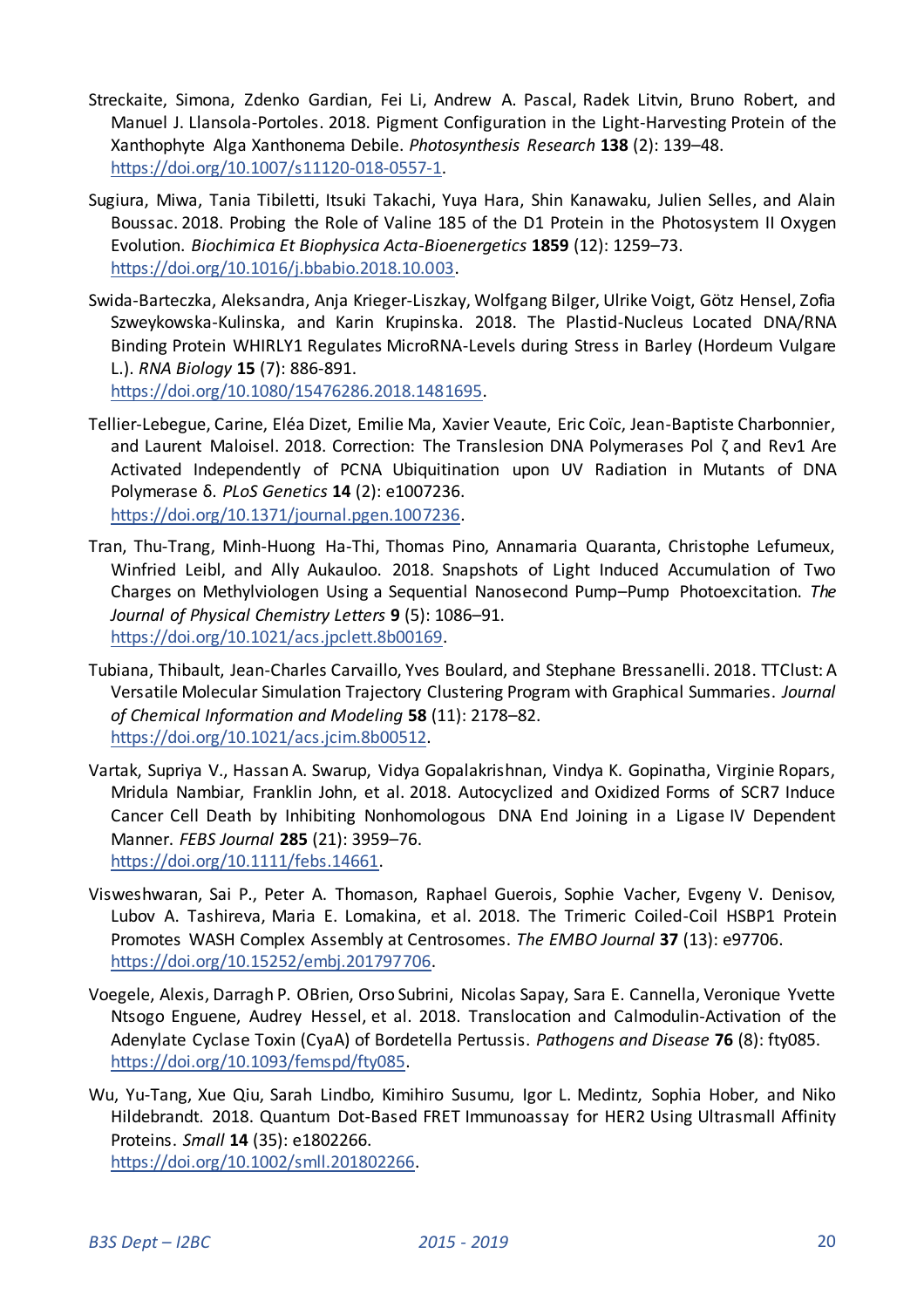- Zaghouani, Mehdi, Oscar Gayraud, Vincent Jactel, Sébastien Prévost, Ambre Dezaire, Michèle Sabbah, Alexandre Escargueil, et al. 2018. Multifaceted Study on a Cytochalasin Scaffold: Lessons on Reactivity, Multidentate Catalysis and Anticancer Properties. *Chemistry* **24** (62): 16686–91. [https://doi.org/10.1002/chem.201804023.](https://doi.org/10.1002/chem.201804023)
- Zinke, Maximilian, Pascal Fricke, Sascha Lange, Sophie Zinn-Justin, and Adam Lange. 2018. Protein-Protein Interfaces Probed by Methyl Labeling and Proton-Detected Solid-State NMR Spectroscopy. *Chemphyschem* **19** (19): 2457–60. [https://doi.org/10.1002/cphc.201800542.](https://doi.org/10.1002/cphc.201800542)

# <span id="page-20-0"></span>**2017**

Amjadi, Mohammad, Tooba Hallaj, Hamideh Asadollahi, Zhenlun Song, Marta de Frutos, and Niko Hildebrandt. 2017. Facile Synthesis of Carbon Quantum Dot/Silver Nanocomposite and Its Application for Colorimetric Detection of Methimazole. *Sensors and Actuators B: Chemical* **244**: 425–32.

[https://doi.org/10.1016/j.snb.2017.01.003.](https://doi.org/10.1016/j.snb.2017.01.003) 

- Azouaoui, Hassina, Cédric Montigny, Thibaud Dieudonné, Philippe Champeil, Aurore Jacquot, José Luis Vázquez-Ibar, Pierre Le Maréchal, et al. 2017. A High and Phosphatidylinositol-4-Phosphate (PI4P)-Dependent ATPase Activity for the Drs2p/Cdc50p Flippase after Removal of Its N- and C-Terminal Extensions. *Journal of Biological Chemistry* **292** (19): 7954-7970. [https://doi.org/10.1074/jbc.M116.751487.](https://doi.org/10.1074/jbc.M116.751487)
- Bahloul, Amel, Elise Pepermans, Bertrand Raynal, Nicolas Wolff, Florence Cordier, Patrick England, Sylvie Nouaille, et al. 2017. Conformational Switch of Harmonin, a Submembrane Scaffold Protein of the Hair Cell Mechanoelectrical Transduction Machinery. *FEBS Letters* **591** (15) : 2299-2310. [https://doi.org/10.1002/1873-3468.12729.](https://doi.org/10.1002/1873-3468.12729)
- Baquero, Eduard, Aurélie A Albertini, Hélène Raux, Abbas Abou‐Hamdan, Elisabetta Boeri‐Erba, Malika Ouldali, Linda Buonocore, et al. 2017. Structural Intermediates in the Fusion‐associated Transition of Vesiculovirus Glycoprotein. *The EMBO Journal* **36** (5): 679–92. [https://doi.org/10.15252/embj.201694565.](https://doi.org/10.15252/embj.201694565)
- Benkaidali, Lydia, François André, Gautier Moroy, Bahoueddine Tangour, François Maurel, and Michel Petitjean. 2017. The Cytochrome P450 3A4 Has Three Major Conformations: New Clues to Drug Recognition by This Promiscuous Enzyme. *Molecular Informatics*, **36** (10): 1700044. [https://doi.org/10.1002/minf.201700044.](https://doi.org/10.1002/minf.201700044)
- Bhuckory, Shashi, Eva Hemmer, Yu-Tang Wu, Akram Yahia-Ammar, Fiorenzo Vetrone, and Niko Hildebrandt. 2017. Core or Shell? Er <sup>3+</sup> FRET Donors in Upconversion Nanoparticles: Core or Shell? Er 3+ FRET Donors in Upconversion Nanoparticles. *European Journal of Inorganic Chemistry* **2017** (44): 5186–95.

[https://doi.org/10.1002/ejic.201700904.](https://doi.org/10.1002/ejic.201700904) 

- Biniek, Catherine, Eiri Heyno, Jerzy Kruk, Francesca Sparla, Paolo Trost, and Anja Krieger-Liszkay. 2017. Role of the NAD(P)H Quinone Oxidoreductase NQR and the Cytochrome b AIR12 in Controlling Superoxide Generation at the Plasma Membrane. *Planta* **245 (4)**: 807-817. [https://doi.org/10.1007/s00425-016-2643-y.](https://doi.org/10.1007/s00425-016-2643-y)
- Braun, Daniela A., Jia Rao, Geraldine Mollet, David Schapiro, Marie-Claire Daugeron, Weizhen Tan, Olivier Gribouval, et al. 2017. Mutations in KEOPS-Complex Genes Cause Nephrotic Syndrome with Primary Microcephaly. *Nature Genetics* **49** (10): 1529–38.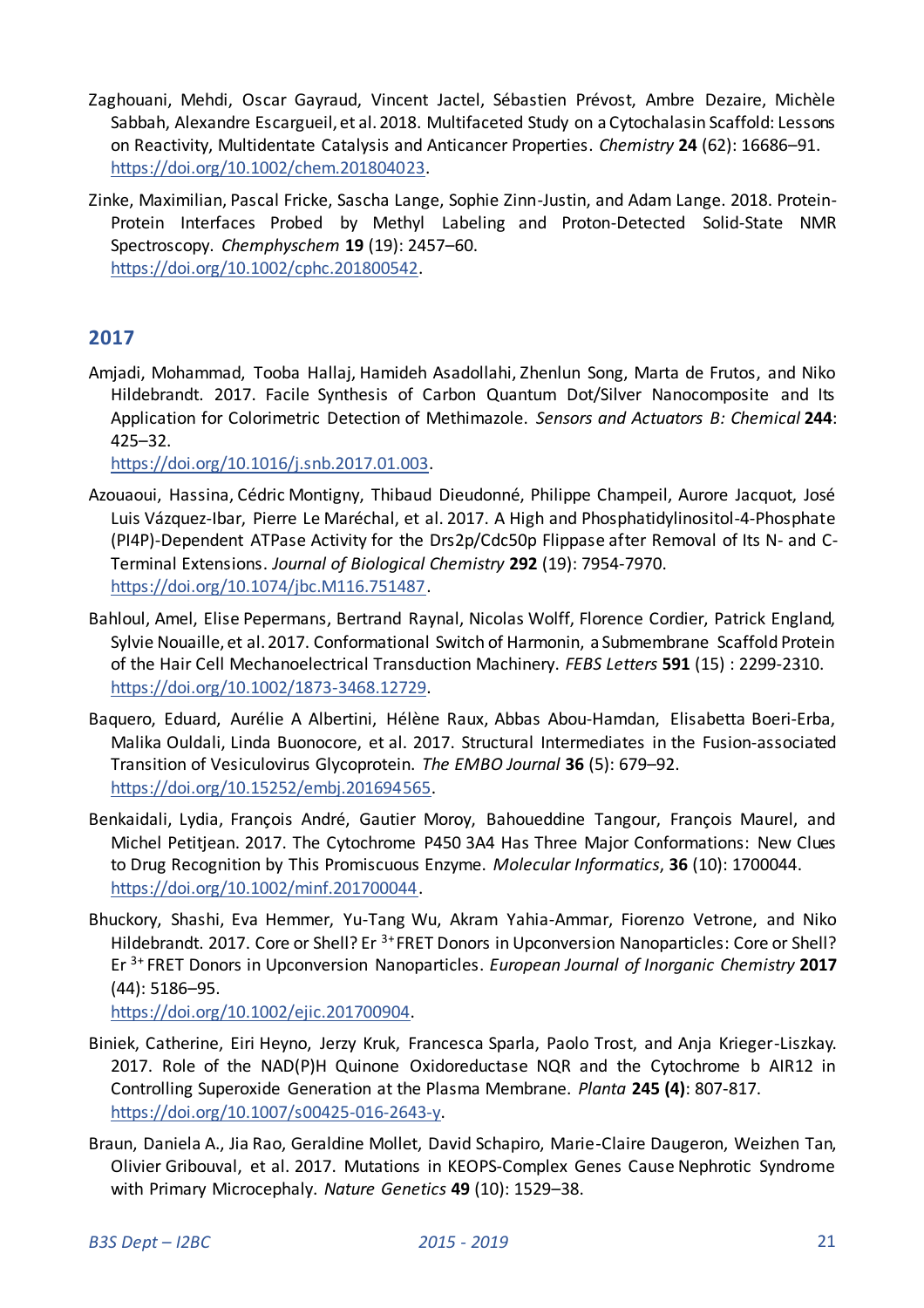[https://doi.org/10.1038/ng.3933.](https://doi.org/10.1038/ng.3933) 

Brettel, Klaus, Martin Byrdin, and Marten H. Vos. 2017. Ultrafast Light-Induced Processes in DNA Photolyase and Its Substrate-Bound Complex. In *Ultrafast Dynamics at the Nanoscale: Biomolecules and Supramolecular Assemblies*, edited by Irene Burghardt and Stefan Haacke, 65– 90. Penthouse Level, Suntec Tower 3, 8 Temasek Boulevard, Singapore 038988: Pan Stanford Publishing.

[https://doi.org/10.1201/9781315364599.](https://doi.org/10.1201/9781315364599) 

- Burghardt, Irene, and Stefan Haacke, eds. 2017. *Ultrafast Dynamics at the Nanoscale: Biomolecules and Supramolecular Assemblies*. Penthouse Level, Suntec Tower 3, 8 Temasek Boulevard, Singapore 038988: Pan Stanford Publishing. [https://doi.org/10.1201/9781315364599.](https://doi.org/10.1201/9781315364599)
- Caillet-Saguy, Célia, Angelo Toto, Raphael Guerois, Pierre Maisonneuve, Eva di Silvio, Kristi Sawyer, Stefano Gianni, and Nicolas Wolff. 2017. Regulation of the Human Phosphatase PTPN4 by the Inter-Domain Linker Connecting the PDZ and the Phosphatase Domains. *Scientific Reports* **7**: 7875.

[https://doi.org/10.1038/s41598-017-08193-6.](https://doi.org/10.1038/s41598-017-08193-6) 

- Cannella, Sara E., Véronique Yvette Ntsogo Enguéné, Marilyne Davi, Christian Malosse, Ana Cristina Sotomayor Pérez, Julia Chamot-Rooke, Patrice Vachette, Dominique Durand, Daniel Ladant, and Alexandre Chenal. 2017. Stability, Structural and Functional Properties of a Monomeric, Calcium– Loaded Adenylate Cyclase Toxin, CyaA, from Bordetella Pertussis. *Scientific Reports* **7**: 42065. [https://doi.org/10.1038/srep42065.](https://doi.org/10.1038/srep42065)
- Cao, Luyan, Soraya Cantos-Fernandes, and Benoît Gigant. 2017. The Structural Switch of Nucleotide-Free Kinesin. *Scientific Reports* **7**: 42558. [https://doi.org/10.1038/srep42558.](https://doi.org/10.1038/srep42558)
- Cardol, Pierre, and Anja Krieger-Liszkay. 2017. From Light Capture to Metabolic Needs, Oxygenic Photosynthesis Is an Ever-Expanding Field of Study in Plants, Algae and Cyanobacteria. *Physiologia Plantarum* **161** (1): 2-5. [https://doi.org/10.1111/ppl.12589.](https://doi.org/10.1111/ppl.12589)
- Carlier, Marie-France, and Shashank Shekhar. 2017. Global Treadmilling Coordinates Actin Turnover and Controls the Size of Actin Networks. *Nature Reviews. Molecular Cell Biology* **18** (6): 389–401. [https://doi.org/10.1038/nrm.2016.172.](https://doi.org/10.1038/nrm.2016.172)
- Celma, Louisa, Christopher Corbinais, Julien Vercruyssen, Xavier Veaute, Inès Li de la Sierra-Gallay, Raphaël Guérois, Didier Busso, et al. 2017. Structural Basis for the Substrate Selectivity of Helicobacter Pylori NucT Nuclease Activity. *PLoS One* **12** (12): e0189049. [https://doi.org/10.1371/journal.pone.0189049.](https://doi.org/10.1371/journal.pone.0189049)
- Chaptal, Vincent, Frédéric Delolme, Arnaud Kilburg, Sandrine Magnard, Cédric Montigny, Martin Picard, Charlène Prier, et al. 2017. Quantification of Detergents Complexed with Membrane Proteins. *Scientific Reports* **7**: 41751. [https://doi.org/10.1038/srep41751.](https://doi.org/10.1038/srep41751)
- Clémancey, Martin, Thibault Cantat, Geneviève Blondin, Jean-Marc Latour, Pierre Dorlet, and Guillaume Lefèvre. 2017. Structural Insights into the Nature of Fe(0) and Fe(I) Low-Valent Species Obtained upon the Reduction of Iron Salts by Aryl Grignard Reagents. *Inorganic Chemistry* **56** (7): 3834–48.

[https://doi.org/10.1021/acs.inorgchem.6b02616.](https://doi.org/10.1021/acs.inorgchem.6b02616)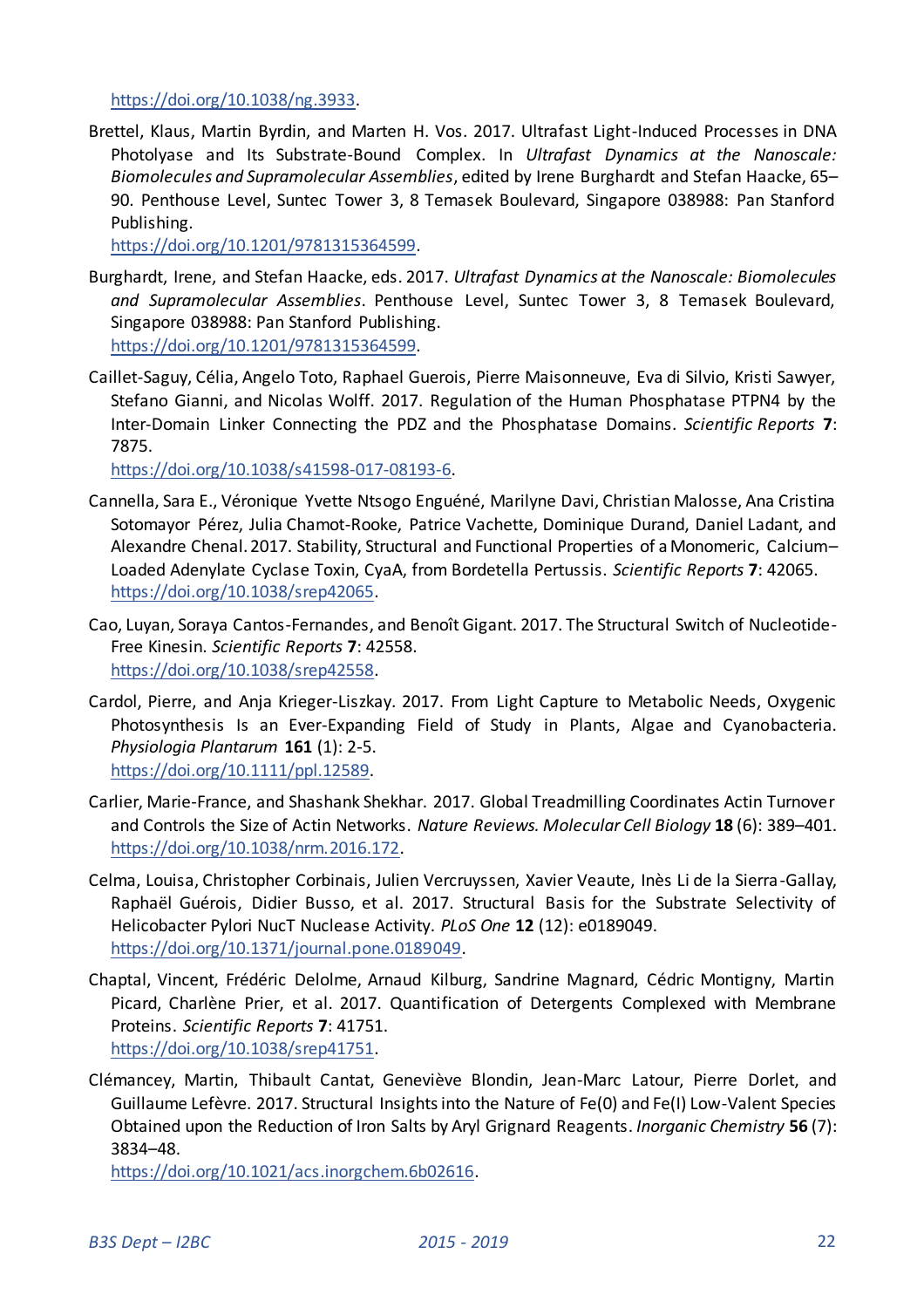- Corbinais, Christopher, Aurélie Mathieu, Prashant P. Damke, Thierry Kortulewski, Didier Busso, Mariano Prado-Acosta, J. Pablo Radicella, and Stéphanie Marsin. 2017. ComB Proteins Expression Levels Determine Helicobacter Pylori Competence Capacity. *Scientific Reports* **7**: 41495. [https://doi.org/10.1038/srep41495.](https://doi.org/10.1038/srep41495)
- Cuniasse, Philippe, Paulo Tavares, Elena V Orlova, and Sophie Zinn-Justin. 2017. Structures of Biomolecular Complexes by Combination of NMR and CryoEM Methods. *Current Opinion in Structural Biology* **43**: 104–13. [https://doi.org/10.1016/j.sbi.2016.12.008.](https://doi.org/10.1016/j.sbi.2016.12.008)
- Dhers, Laura, Nicolas Pietrancosta, Lionel Ducassou, Booma Ramassamy, Julien Dairou, Maryse Jaouen, François André, Daniel Mansuy, and Jean-Luc Boucher. 2017. Spectral and 3D Model Studies of the Interaction of Orphan Human Cytochrome P450 2U1 with Substrates and Ligands. *Biochimica et Biophysica Acta (BBA) - General Subjects* **1861** (1): 3144–53.

[https://doi.org/10.1016/j.bbagen.2016.07.018.](https://doi.org/10.1016/j.bbagen.2016.07.018) 

- Di Meo, Thibault, Wadih Ghattas, Christian Herrero, Christophe Velours, Philippe Minard, Jean-Pierre Mahy, Rémy Ricoux, and Agathe Urvoas. 2017.  $\alpha$ Rep A3: A Versatile Artificial Scaffold for Metalloenzyme Design. *Chemistry* **23** (42): 10156-10166. [https://doi.org/10.1002/chem.201701518.](https://doi.org/10.1002/chem.201701518)
- Díaz, Sebastián A., Guillermo Lasarte Aragonés, Susan Buckhout-White, Xue Qiu, Eunkeu Oh, Kimihiro Susumu, Joseph S. Melinger, Alan L. Huston, Niko Hildebrandt, and Igor L. Medintz. 2017. Bridging Lanthanide to Quantum Dot Energy Transfer with a Short-Lifetime Organic Dye. *The Journal of Physical Chemistry Letters* **8** (10): 2182–88. [https://doi.org/10.1021/acs.jpclett.7b00584.](https://doi.org/10.1021/acs.jpclett.7b00584)
- Dimchev, Georgi, Anika Steffen, Frieda Kage, Vanessa Dimchev, Julien Pernier, Marie-France Carlier, and Klemens Rottner. 2017. Efficiency of Lamellipodia Protrusion Is Determined by the Extent of Cytosolic Actin Assembly. *Molecular Biology of the Cell* **28** (10): 1311–25. [https://doi.org/10.1091/mbc.E16-05-0334.](https://doi.org/10.1091/mbc.E16-05-0334)
- Djebaili, Takieddine, Stéphane Abel, Massimo Marchi, and Johannes Richardi. 2017. Influence of Force-Field Parameters on the Atomistic Simulations of Metallic Surfaces and Nanoparticles. *The Journal of Physical Chemistry C* **121** (49): 27758–65. [https://doi.org/10.1021/acs.jpcc.7b09857.](https://doi.org/10.1021/acs.jpcc.7b09857)
- Doerflinger, Sylvie Y., Mirko Cortese, Inés Romero-Brey, Zach Menne, Thibault Tubiana, Christian Schenk, Peter A. White, et al. 2017. Membrane Alterations Induced by Nonstructural Proteins of Human Norovirus. *PLoS Pathogens* **13** (10): e1006705. [https://doi.org/10.1371/journal.ppat.1006705.](https://doi.org/10.1371/journal.ppat.1006705)
- Ducassou, Lionel, Laura Dhers, Gabriella Jonasson, Nicolas Pietrancosta, Jean-Luc Boucher, Daniel Mansuy, and François André. 2017. Membrane-Bound Human Orphan Cytochrome P450 2U1: Sequence Singularities, Construction of a Full 3D Model, and Substrate Docking. *Biochimie* **140**: 166–75.

[https://doi.org/10.1016/j.biochi.2017.07.007.](https://doi.org/10.1016/j.biochi.2017.07.007) 

Duroc, Yann, Rajeev Kumar, Lepakshi Ranjha, Céline Adam, Raphaël Guérois, Khan Md Muntaz, Marie-Claude Marsolier-Kergoat, et al. 2017. Concerted Action of the MutLβ Heterodimer and Mer3 Helicase Regulates the Global Extent of Meiotic Gene Conversion. *ELife* **6:** e21900. [https://doi.org/10.7554/eLife.21900.](https://doi.org/10.7554/eLife.21900)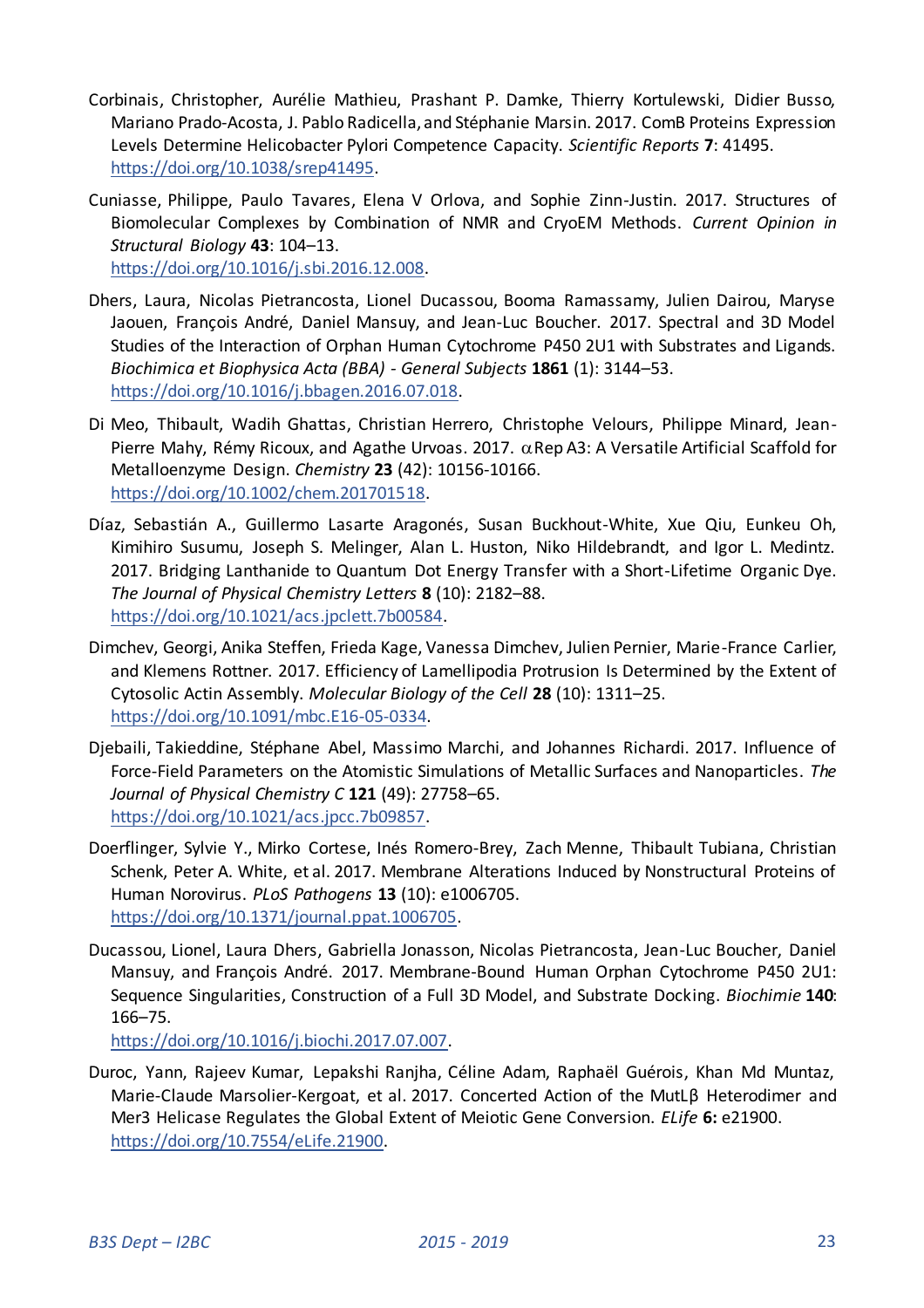- El Bakkali-Tahéri, Nadia, Sybille Tachon, Maylis Orio, Sylvain Bertaina, Marlène Martinho, Viviane Robert, Marius Réglier, Thierry Tron, Pierre Dorlet, and A. Jalila Simaan. 2017. Characterization of Cu(II)-Reconstituted ACC Oxidase Using Experimental and Theoretical Approaches. *Archives of Biochemistry and Biophysics* **623-624**: 31-41. [https://doi.org/10.1016/j.abb.2017.03.012.](https://doi.org/10.1016/j.abb.2017.03.012)
- Errasti-Murugarren, Ekaitz, Arturo Rodríguez-Banqueri, and José Luis Vázquez-Ibar. 2017. Split GFP Complementation as Reporter of Membrane Protein Expression and Stability in E. Coli: A Tool to Engineer Stability in a LAT Transporter. In *Heterologous Gene Expression in E.Coli*, edited by Nicola A. Burgess-Brown, **1586**:181–95. Methods in Molecular Biology. New York, NY: Springer New York.

[https://doi.org/10.1007/978-1-4939-6887-9\\_11.](https://doi.org/10.1007/978-1-4939-6887-9_11) 

Farran, Rajaa, Clémence Ducloiset, Julien Buendia, Nhat Tam Vo, Régis Guillot, Zakaria Halime, Philippe Dauban, Winfried Leibl, Marie Sircoglou, and Ally Aukauloo. 2017. Light-Induced Activation of the Du Bois  $[Rh^{II}_2 \text{ (Esp)}_2]$  Catalyst for Nitrogen Atom Transfer Reactions. *ChemPhotoChem* **1** (12): 562–67.

[https://doi.org/10.1002/cptc.201700138.](https://doi.org/10.1002/cptc.201700138) 

Feilke, Kathleen, Ghada Ajlani, and Anja Krieger-Liszkay. 2017a. Overexpression of Plastid Terminal Oxidase in Synechocystis Sp. PCC 6803 Alters Cellular Redox State. *Philosophical Transactions of the Royal Society of London. Series B, Biological Sciences* **372** (1730). [https://doi.org/10.1098/rstb.2016.0379.](https://doi.org/10.1098/rstb.2016.0379) 

Correction. *Philosophical Transactions of the Royal Society B: Biological Sciences* **372** (1736): 20170277. [https://doi.org/10.1098/rstb.2017.0277.](https://doi.org/10.1098/rstb.2017.0277) 

- Fetler, L., and P. Vachette. 2017. The Quaternary Structure of the R-State of Escherichia Coli Aspartate Transcarbamoylase in Solution Is Different from That in the Crystal and Is Modified by Mg2+·ATP Binding. *Biochemistry* **56** (22): 2860–62. [https://doi.org/10.1021/acs.biochem.7b00160.](https://doi.org/10.1021/acs.biochem.7b00160)
- Fieulaine, Sonia, Rodolphe Alves de Sousa, Laure Maigre, Karim Hamiche, Mickael Alimi, Jean-Michel Bolla, Abbass Taleb, et al. 2017. Corrigendum: A Unique Peptide Deformylase Platform to Rationally Design and Challenge Novel Active Compounds. *Scientific Reports* 7: 39365. [https://doi.org/10.1038/srep39365.](https://doi.org/10.1038/srep39365)
- Figliuolo, Vanessa R., Luiz Eduardo Baggio Savio, Hanaa Safya, Hayandra Nanini, Cláudio Bernardazzi, Alessandra Abalo, Heitor S. P. de Souza, et al. 2017. P2X7 Receptor Promotes Intestinal Inflammation in Chemically Induced Colitis and Triggers Death of Mucosal Regulatory T Cells. *Biochimica Et Biophysica Acta – Molecular Basis of Disease* **1863** (6): 1183-1194. [https://doi.org/10.1016/j.bbadis.2017.03.004.](https://doi.org/10.1016/j.bbadis.2017.03.004)
- Folpini, Giulia, Torsten Siebert, Michael Woerner, Stephane Abel, Damien Laage, and Thomas Elsaesser. 2017. Water Librations in the Hydration Shell of Phospholipids. *The Journal of Physical Chemistry Letters* **8** (18): 4492–97. [https://doi.org/10.1021/acs.jpclett.7b01942.](https://doi.org/10.1021/acs.jpclett.7b01942)
- Gaibelet, Gérald, François Tercé, Sophie Allart, Chantal Lebrun, Xavier Collet, Nadège Jamin, and Stéphane Orlowski. 2017. Fluorescent Probes for Detecting Cholesterol-Rich Ordered Membrane Microdomains: Entangled Relationships between Structural Analogies in the Membrane and Functional Homologies in the Cell. *AIMS Biophysics* **4** (1): 121–51. [https://doi.org/10.3934/biophy.2017.1.121.](https://doi.org/10.3934/biophy.2017.1.121)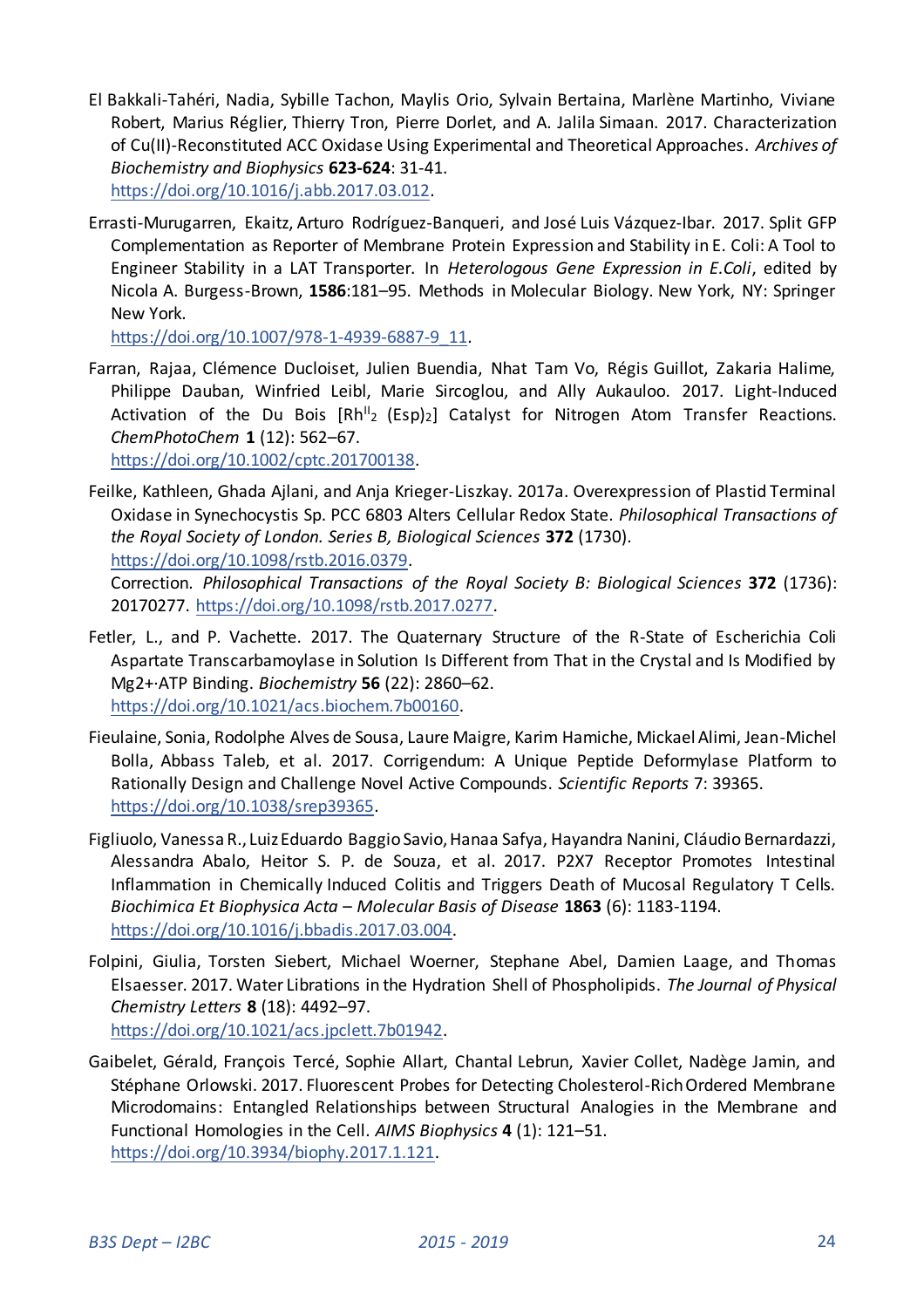Giovannercole, F., C. Mérigoux, C. Zamparelli, D. Verzili, G. Grassini, M. Buckle, P. Vachette, and D. De Biase. 2017. On the Effect of Alkaline PH and Cofactor Availability in the Conformational and Oligomeric State of Escherichia Coli Glutamate Decarboxylase. *Protein Engineering, Design and Selection* **30** (3): 237–46.

[https://doi.org/10.1093/protein/gzw076.](https://doi.org/10.1093/protein/gzw076) 

Grzela, Renata, Julien Nusbaum, Sonia Fieulaine, Francesco Lavecchia, Willy V. Bienvenut, Cyril Dian, Thierry Meinnel, and Carmela Giglione. 2017. The C-Terminal Residue of Phage Vp16 PDF, the Smallest Peptide Deformylase, Acts as an Offset Element Locking the Active Conformation. *Scientific Reports* **7** (1): 11041.

[https://doi.org/10.1038/s41598-017-11329-3.](https://doi.org/10.1038/s41598-017-11329-3) 

- Guettari, Moez, Amal Belaidi, Stéphane Abel, and Tahar Tajouri. 2017. Polyvinylpyrrolidone Behavior in Water/Ethanol Mixed Solvents: Comparison of Modeling Predictions with Experimental Results. *Journal of Solution Chemistry* **46** (7): 1404–17. [https://doi.org/10.1007/s10953-017-0649-0.](https://doi.org/10.1007/s10953-017-0649-0)
- Hadpech, Sudarat, Sawitree Nangola, Koollawat Chupradit, Kanda Fanhchaksai, Wilhelm Furnon, Agathe Urvoas, Marie Valerio-Lepiniec, et al. 2017. Alpha-Helicoidal HEAT-like Repeat Proteins (ΑRep) Selected as Interactors of HIV-1 Nucleocapsid Negatively Interfere with Viral Genome Packaging and Virus Maturation. *Scientific Reports* **7** (1): 16335. [https://doi.org/10.1038/s41598-017-16451-w.](https://doi.org/10.1038/s41598-017-16451-w)
- Hildebrandt, Niko, Christopher M. Spillmann, W. Russ Algar, Thomas Pons , Michael H. Stewart, Eunkeu Oh, Kimihiro Susumu, Sebastian A. Díaz, James B. Delehanty, and Igor L. Medintz. 2017. Energy Transfer with Semiconductor Quantum Dot Bioconjugates: A Versatile Platform for Biosensing, Energy Harvesting, and Other Developing Applications. *Chemical Reviews* **117** (2): 536–711.

[https://doi.org/10.1021/acs.chemrev.6b00030.](https://doi.org/10.1021/acs.chemrev.6b00030) 

- Ho, Junming, Elizabeth Kish, Dalvin D. Méndez-Hernández, Katherine WongCarter, Smitha Pillai, Gerdenis Kodis, Jens Niklas, et al. 2017. Triplet-Triplet Energy Transfer in Artificial and Natural Photosynthetic Antennas. *Proc.Natl. Acad. Sci. USA* **114** (28):E5513-E5521. [https://doi.org/10.1073/pnas.1614857114.](https://doi.org/10.1073/pnas.1614857114)
- Houriez, Céline, Michael Meot-Ner Mautner, and Michel Masella. 2017. Solvation of the Guanidinium Ion in Pure Aqueous Environments: A Theoretical Study from an "Ab Initio"-Based Polarizable Force Field. *The Journal of Physical Chemistry. B* **121** (50): 11219–28. [https://doi.org/10.1021/acs.jpcb.7b07874.](https://doi.org/10.1021/acs.jpcb.7b07874)
- Houriez, Céline, Valérie Vallet, Florent Réal, Michael Meot-Ner Mautner, and Michel Masella. 2017. Organic Ion Association in Aqueous Phase and Ab Initio-Based Force Fields: The Case of Carboxylate/Ammonium Salts. *The Journal of Chemical Physics* **147** (16): 161720. [https://doi.org/10.1063/1.4997996.](https://doi.org/10.1063/1.4997996)
- Ishida, Yohei, Ikumi Akita, Thomas Pons, Tetsu Yonezawa, and Niko Hildebrandt. 2017. Real-Space Investigation of Energy Transfer through Electron Tomography. *The Journal of Physical Chemistry C* **121** (51): 28395–402.

[https://doi.org/10.1021/acs.jpcc.7b10628.](https://doi.org/10.1021/acs.jpcc.7b10628) 

Jupin, Isabelle, Maya Ayach, Lucile Jomat, Sonia Fieulaine, and Stéphane Bressanelli. 2017. A Mobile Loop near the Active Site Acts as a Switch between the Dual Activities of a Viral Protease/Deubiquitinase. *PLoS Pathogens* **13** (11): e1006714. [https://doi.org/10.1371/journal.ppat.1006714.](https://doi.org/10.1371/journal.ppat.1006714)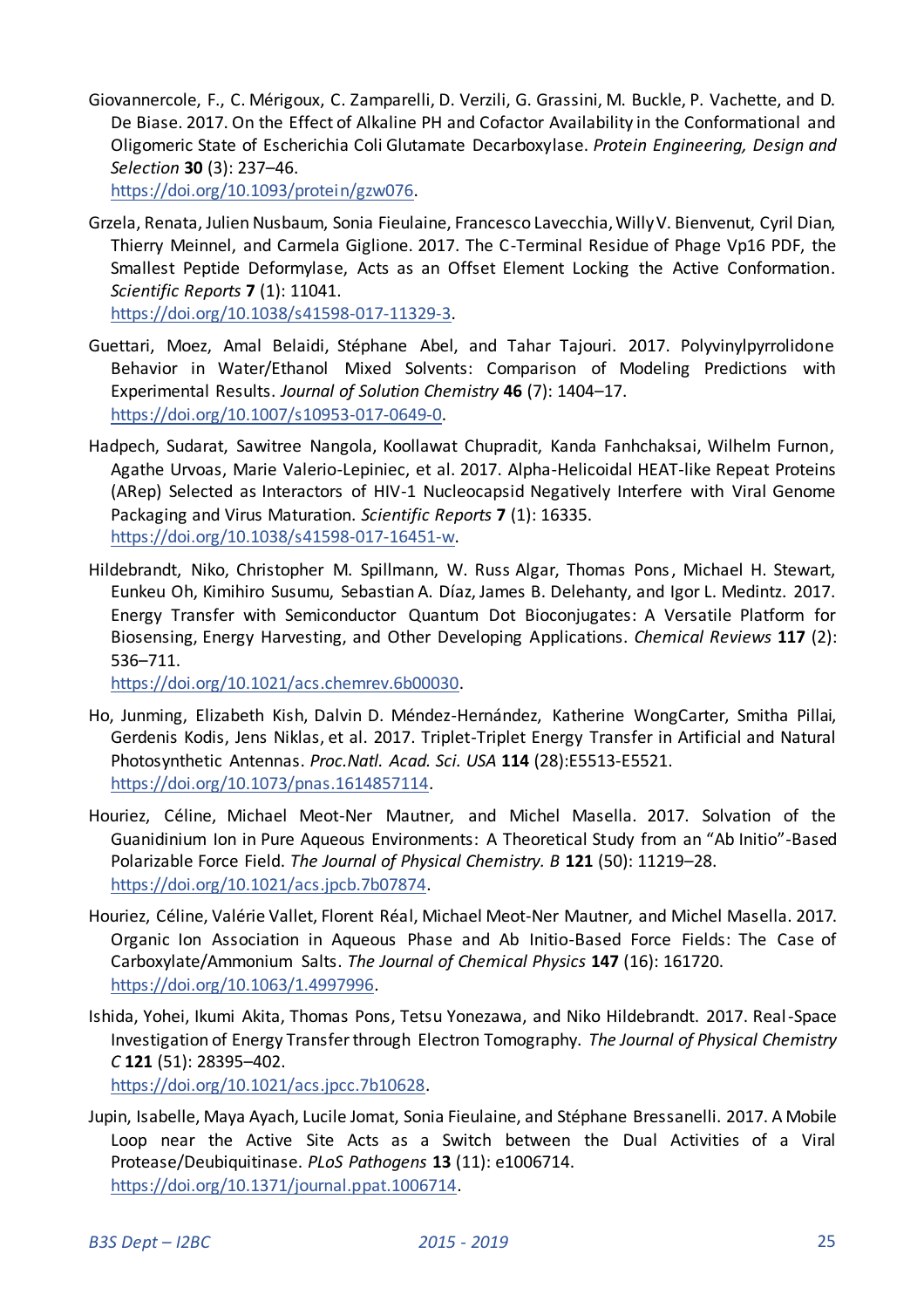Kage, Frieda, Moritz Winterhoff, Vanessa Dimchev, Jan Mueller, Tobias Thalheim, Anika Freise, Stefan Brühmann, et al. 2017. FMNL Formins Boost Lamellipodial Force Generation. *Nature Communications* **8**: 14832.

[https://doi.org/10.1038/ncomms14832.](https://doi.org/10.1038/ncomms14832) 

- Karakas, Esra, Cyntia Taveneau, Stéphane Bressanelli, Massimo Marchi, Bruno Robert, and Stéphane Abel. 2017. Derivation of Original RESP Atomic Partial Charges for MD Simulations of the LDAO Surfactant with AMBER: Applications to a Model of Micelle and a Fragment of the Lipid Kinase PI4KA. *Journal of Biomolecular Structure and Dynamics* **35** (1): 159–81. [https://doi.org/10.1080/07391102.2015.1135822.](https://doi.org/10.1080/07391102.2015.1135822)
- Kopečná, Martina, Armelle Vigouroux, Jan Vilím, Radka Končitíková, Pierre Briozzo, Eva Hájková, Lenka Jašková, et al. 2017. The ALDH21 Gene Found in Lower Plants and Some Vascular Plants Codes for a NADP(+) -Dependent Succinic Semialdehyde Dehydrogenase. *The Plant Journal* **92** (2): 229–43.

[https://doi.org/10.1111/tpj.13648.](https://doi.org/10.1111/tpj.13648) 

Krasteva, Petya Violinova, Joaquin Bernal-Bayard, Laetitia Travier, Fernando Ariel Martin, Pierre-Alexandre Kaminski, Gouzel Karimova, Rémi Fronzes, and Jean-Marc Ghigo. 2017. Insights into the Structure and Assembly of a Bacterial Cellulose Secretion System. *Nature Communications* **8** (1): 2065.

[https://doi.org/10.1038/s41467-017-01523-2.](https://doi.org/10.1038/s41467-017-01523-2) 

- Krasteva, Petya Violinova, and Holger Sondermann. 2017. Versatile Modes of Cellular Regulation via Cyclic Dinucleotides. *Nature Chemical Biology* **13** (4): 350–59. [https://doi.org/10.1038/nchembio.2337.](https://doi.org/10.1038/nchembio.2337)
- Lang, Julien, Armelle Vigouroux, Abbas El Sahili, Anthony Kwasiborski, Magali Aumont-Nicaise, Yves Dessaux, Jacqui Anne Shykoff, Solange Moréra, and Denis Faure. 2017. Fitness Costs Restrict Niche Expansion by Generalist Niche-Constructing Pathogens. *The ISME Journal* **11** (2): 374–85. [https://doi.org/10.1038/ismej.2016.137.](https://doi.org/10.1038/ismej.2016.137)
- Le Dur, Annick, Thanh Lan Laï, Marie-George Stinnakre, Aude Laisné, Nathalie Chenais, Sabine Rakotobe, Bruno Passet, et al. 2017. Divergent Prion Strain Evolution Driven by PrP(C) Expression Level in Transgenic Mice. *Nature Communications* **8**: 14170. [https://doi.org/10.1038/ncomms14170.](https://doi.org/10.1038/ncomms14170)
- Llansola-Portoles, Manuel J., Radek Litvin, Cristian Ilioaia, Andrew A. Pascal, David Bina, and Bruno Robert. 2017. Pigment Structure in the Violaxanthin-Chlorophyll-a-Binding Protein VCP. *Photosynthesis Research* **134**: 51-58. [https://doi.org/10.1007/s11120-017-0407-6.](https://doi.org/10.1007/s11120-017-0407-6)
- Llansola-Portoles, Manuel J., Andrew A. Pascal, and Bruno Robert. 2017. Electronic and Vibrational Properties of Carotenoids: From in Vitro to in Vivo. *Journal of the Royal Society, Interface* **14** (135): 20170504. [https://doi.org/10.1098/rsif.2017.0504.](https://doi.org/10.1098/rsif.2017.0504)
- Llansola-Portoles, Manuel J., Roman Sobotka, Elizabeth Kish, Mahendra Kumar Shukla, Andrew A. Pascal, Tomáš Polívka, and Bruno Robert. 2017. Twisting a β-Carotene, an Adaptive Trick from Nature for Dissipating Energy during Photoprotection. *Journal of Biological Chemistry* **292** (4): 1396–1403.

[https://doi.org/10.1074/jbc.M116.753723.](https://doi.org/10.1074/jbc.M116.753723)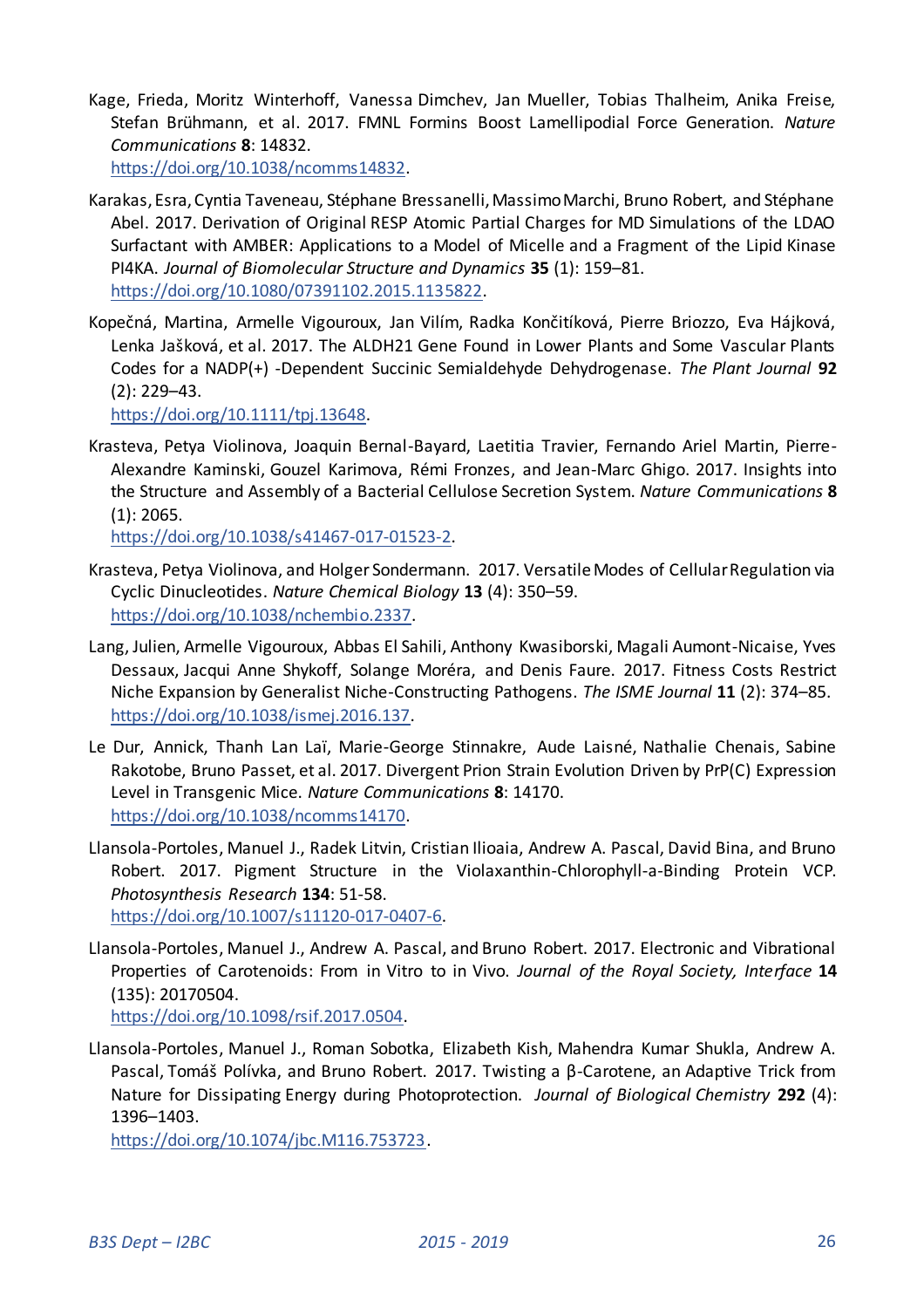- Loussouarn, Margot, Anja Krieger-Liszkay, Ljubica Svilar, Antoine Bily, Simona Birtic, and Michel Havaux. 2017. Carnosic Acid and Carnosol, Two Major Antioxidants of Rosemary, Act through Different Mechanisms. *Plant Physiology* **175** (3): 1381–1394. [https://doi.org/10.1104/pp.17.01183.](https://doi.org/10.1104/pp.17.01183)
- Ma, Fei, Long-Jiang Yu, Manuel J. Llansola-Portoles, Bruno Robert, Zheng-Yu Wang-Otomo, and Rienk van Grondelle. 2017. Metal Cations Induced Αβ-BChl a Heterogeneity in LH1 as Revealed by Temperature-Dependent Fluorescence Splitting. *Chemphyschem: A European Journal of Chemical Physics and Physical Chemistry* **18** (16): 2295-2301. [https://doi.org/10.1002/cphc.201700551.](https://doi.org/10.1002/cphc.201700551)
- Ma, Miao, Ines Li de La Sierra Gallay, Noureddine Lazar, Olivier Pellegrini, Jean Lepault, Ciarán Condon, Dominique Durand, and Herman van Tilbeurgh. 2017. Trz1, the Long Form RNase Z from Yeast, Forms a Stable Heterohexamer with Endonuclease Nuc1 and Mutarotase. *The Biochemical Journal* **474** (21): 3599-3613.

[https://doi.org/10.1042/BCJ20170435.](https://doi.org/10.1042/BCJ20170435) 

- Ma, Miao, Ines Li de la Sierra-Gallay, Noureddine Lazar, Olivier Pellegrini, Dominique Durand, Anita Marchfelder, Ciarán Condon, and Herman van Tilbeurgh. 2017. The Crystal Structure of Trz1, the Long Form RNase Z from Yeast. *Nucleic Acids Research* **45** (10): 6209–6216. [https://doi.org/10.1093/nar/gkx216.](https://doi.org/10.1093/nar/gkx216)
- Mandal, Pravat K., Deepika Shukla, Varan Govind, Yves Boulard, and Lars Ersland. 2017. Glutathione Conformations and Its Implications for in Vivo Magnetic Resonance Spectroscopy. *Journal of Alzheimers Disease* **59** (2): 537-541. [https://doi.org/10.3233/JAD-170350.](https://doi.org/10.3233/JAD-170350)
- Mao, Wei, Pierre Daligaux, Noureddine Lazar, Tâp Ha-Duong, Christian Cavé, Herman van Tilbeurgh, Philippe M. Loiseau, and Sébastien Pomel. 2017. Biochemical Analysis of Leishmanial and Human GDP-Mannose Pyrophosphorylases and Selection of Inhibitors as New Leads. *Scientific Reports* **7**: 751.

[https://doi.org/10.1038/s41598-017-00848-8.](https://doi.org/10.1038/s41598-017-00848-8) 

- Martin, Ryan, Fabien Lacombat, Agathe Espagne, Nadia Dozova, Pascal Plaza, Junpei Yamamoto, Pavel Müller, Klaus Brettel, and Aurélien de la Lande. 2017. Ultrafast Flavin Photoreduction in an Oxidized Animal (6-4) Photolyase through an Unconventional Tryptophan Tetrad. *Physical Chemistry Chemical Physics* **19** (36): 24293-24504. [https://doi.org/10.1039/c7cp04555g.](https://doi.org/10.1039/c7cp04555g)
- Matsuyama, Bruno Y., Petya V. Krasteva, and Marcos V. A. S. Navarro. 2017. Isothermal Titration Calorimetry to Determine Apparent Dissociation Constants (K d) and Stoichiometry of Interaction (n) of C-Di-GMP Binding Proteins. *Methods in Molecular Biology (Clifton, N.J.)* **1657**: 403–16. [https://doi.org/10.1007/978-1-4939-7240-1\\_30.](https://doi.org/10.1007/978-1-4939-7240-1_30)
- Mendes Marinho, Stéphanie, Minh-Huong Ha-Thi, Van-Thai Pham, Annamaria Quaranta, Thomas Pino, Christophe Lefumeux, Thierry Chamaillé, Winfried Leibl, and Ally Aukauloo. 2017. Time-Resolved Interception of Multiple-Charge Accumulation in a Sensitizer-Acceptor Dyad. *Angewandte Chemie (International Ed. in English)* **56** (50): 15936-15940. [https://doi.org/10.1002/anie.201706564.](https://doi.org/10.1002/anie.201706564)
- Méneret, Aurélie, Elizabeth A. Franz, Oriane Trouillard, Thomas C. Oliver, Yvrick Zagar, Stephen P. Robertson, Quentin Welniarz, et al. 2017. Mutations in the Netrin-1 Gene Cause Congenital Mirror Movements. *The Journal of Clinical Investigation* **127** (1): 3923-3936. [https://doi.org/10.1172/JCI95442.](https://doi.org/10.1172/JCI95442)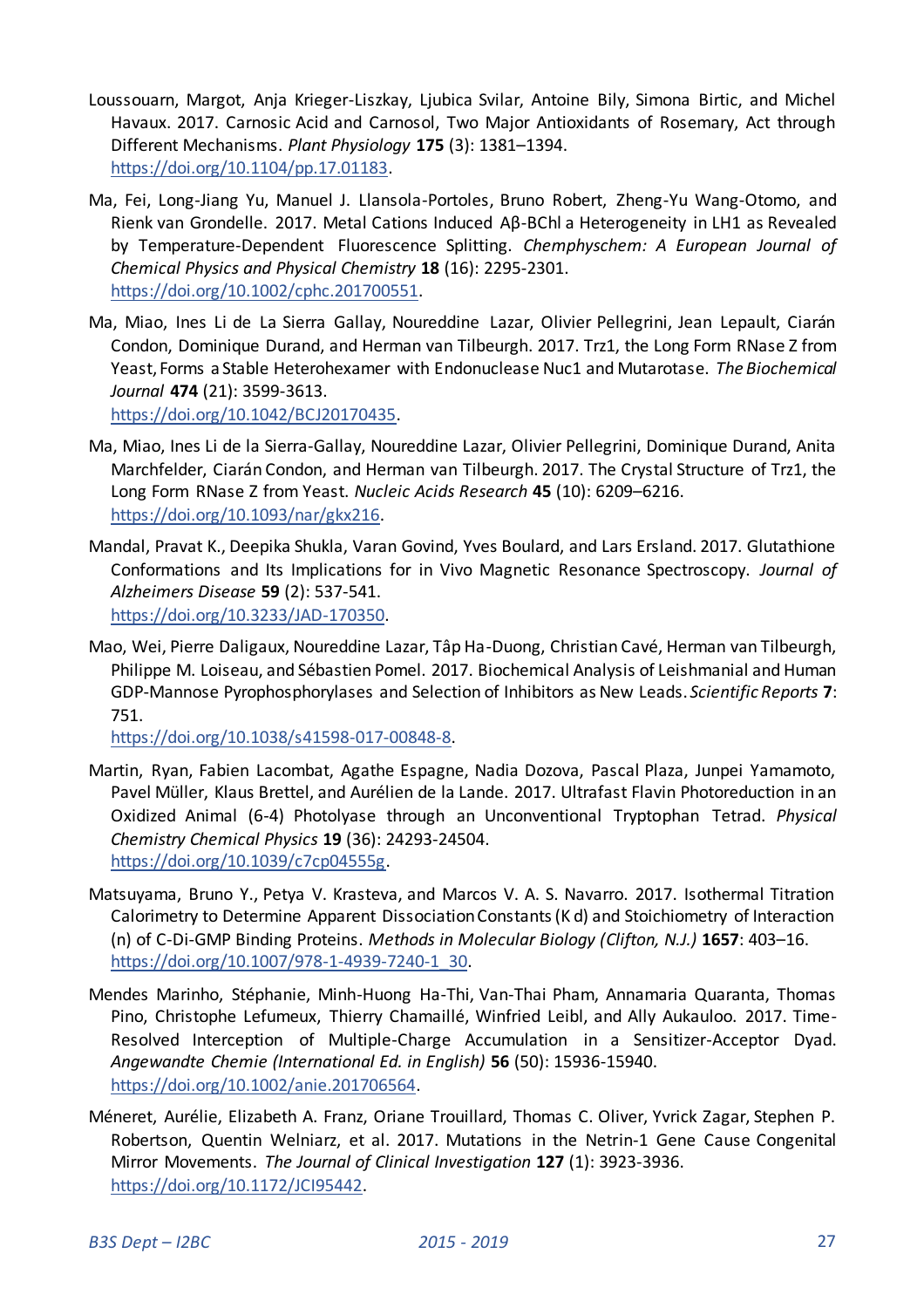- Mezzetti, Alberto, and Winfried Leibl. 2017. Time-Resolved Infrared Spectroscopy in the Study of Photosynthetic Systems. *Photosynthesis Research* **131** (2): 121–44. [https://doi.org/10.1007/s11120-016-0305-3.](https://doi.org/10.1007/s11120-016-0305-3)
- Mignée, Clara, Risa Mutoh, Anja Krieger-Liszkay, Genji Kurisu, and Pierre Sétif. 2017. Gallium Ferredoxin as a Tool to Study the Effects of Ferredoxin Binding to Photosystem I without Ferredoxin Reduction. *Photosynthesis Research* **134**: 251-263. [https://doi.org/10.1007/s11120-016-0332-0.](https://doi.org/10.1007/s11120-016-0332-0)
- Mohr, Stephan, Michel Masella, Laura E. Ratcliff, and Luigi Genovese. 2017. Complexity Reduction in Large Quantum Systems: Fragment Identification and Population Analysis via a Local Optimized Minimal Basis. *Journal of Chemical Theory and Computation* **13** (9): 4079-4088. [https://doi.org/10.1021/acs.jctc.7b00291.](https://doi.org/10.1021/acs.jctc.7b00291)
- Montigny, Cédric, Thibaud Dieudonné, Stéphane Orlowski, José Luis Vázquez-Ibar, Carole Gauron, Dominique Georgin, Sten Lund, et al. 2017. Slow Phospholipid Exchange between a Detergent-Solubilized Membrane Protein and Lipid-Detergent Mixed Micelles: Brominated Phospholipids as Tools to Follow Its Kinetics. *PLoS One* **12** (1): e0170481. [https://doi.org/10.1371/journal.pone.0170481.](https://doi.org/10.1371/journal.pone.0170481)
- Moonshiram, Dooshaye, Antonio Picón, Alvaro Vazquez-Mayagoitia, Xiaoyi Zhang, Ming-Feng Tu, Pablo Garrido-Barros, Jean-Pierre Mahy, Frédéric Avenier, and Ally Aukauloo. 2017. Elucidating Light-Induced Charge Accumulation in an Artificial Analogue of Methane Monooxygenase Enzymes Using Time-Resolved X-Ray Absorption Spectroscopy. *Chemical Communications (Cambridge, England)* **53** (18): 2725–28. [https://doi.org/10.1039/c6cc08748e.](https://doi.org/10.1039/c6cc08748e)
- Moriceau, Lucille, Lucile Jomat, Stéphane Bressanelli, Catherine Alcaide-Loridan, and Isabelle Jupin. 2017. Identification and Molecular Characterization of the Chloroplast Targeting Domain of Turnip Yellow Mosaic Virus Replication Proteins. *Frontiers in Plant Science* **8**: 2138. [https://doi.org/10.3389/fpls.2017.02138.](https://doi.org/10.3389/fpls.2017.02138)
- Motomura, Taiki, Michihiro Suga, Rainer Hienerwadel, Akiko Nakagawa, Thanh-Lan Lai, Wolfgang Nitschke, Takahiro Kuma, Miwa Sugiura, Alain Boussac, and Jain-Ren Shen. 2017. Crystal Structure and Redox Properties of a Novel Cyanobacterial Heme-Protein with a His/Cys Heme Axial Ligation and a per-Arnt-Sim (PAS)-like Domain. *The Journal of Biological Chemistry* **292** (23): 9599-9612.

[https://doi.org/10.1074/jbc.M116.746263.](https://doi.org/10.1074/jbc.M116.746263) 

Muzzopappa, Fernando, Adjélé Wilson, Vinosa Yogarajah, Sandrine Cot, François Perreau, Cédric Montigny, Céline Bourcier de Carbon, and Diana Kirilovsky. 2017. The Paralogs to the C-Terminal Domain of the Cyanobacterial OCP Are Carotenoid Donors to HCPs. *Plant Physiology* **175** (3): 1283-1303.

[https://doi.org/10.1104/pp.17.01040.](https://doi.org/10.1104/pp.17.01040) 

Negroni, Luc, Michel Zivy, and Claire Lemaire. 2017. Mass Spectrometry of Mitochondrial Membrane Protein Complexes. In *Membrane Protein Structure and Function Characterization*, edited by Jean-Jacques Lacapere, **1635**:233–46. Methods in Molecular Biology. New York, NY: Springer New York.

[https://doi.org/10.1007/978-1-4939-7151-0\\_12.](https://doi.org/10.1007/978-1-4939-7151-0_12)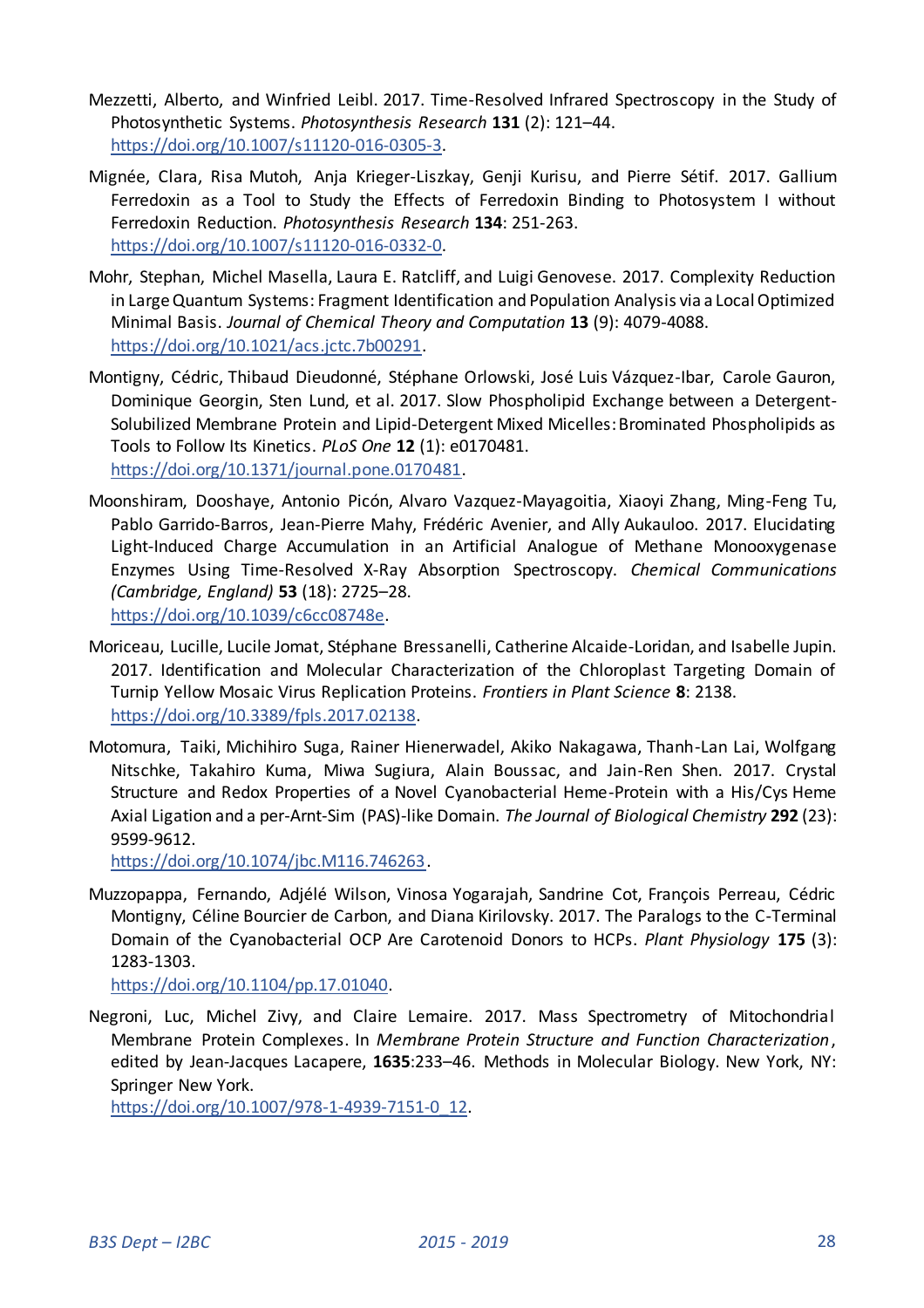Nguyen, The Quyen, Mélanie Chenon, Fernando Vilela, Christophe Velours, Magali Aumont-Nicaise, Jessica Andreani, Paloma F. Varela, Paola Llinas, and Julie Ménétrey. 2017. Structural Plasticity of the N-Terminal Capping Helix of the TPR Domain of Kinesin Light Chain. *PLoS One* **12** (10): e0186354.

[https://doi.org/10.1371/journal.pone.0186354.](https://doi.org/10.1371/journal.pone.0186354) 

- OBrien, Darragh P., Sara E. Cannella, Dominique Durand, Véronique Y. Ntsogo Enguéné, Belen Hernandez, Mahmoud Ghomi, Orso Subrini, et al. 2017. Calcium Tightly Regulates Disorder-To-Order Transitions Involved in the Secretion, Folding and Functions of the CyaA Toxin of Bordetella Pertussis, the Causative Agent of Whooping Cough. *Biophysical Journal* **112** (3): 523a. [https://doi.org/10.1016/j.bpj.2016.11.2828.](https://doi.org/10.1016/j.bpj.2016.11.2828)
- OBrien, Darragh P., Dominique Durand, Alexis Voegele, Véronique Hourdel, Marilyne Davi, Julia Chamot-Rooke, Patrice Vachette, Sébastien Brier, Daniel Ladant, and Alexandre Chenal. 2017. Calmodulin Fishing with a Structurally Disordered Bait Triggers CyaA Catalysis. *PLoS Biology* **15** (12): e2004486.

[https://doi.org/10.1371/journal.pbio.2004486.](https://doi.org/10.1371/journal.pbio.2004486) 

- Pattamadilok, Chotiga, Valérie Chanoine, Christophe Pallier, Jean-Luc Anton, Bruno Nazarian, Pascal Belin, and Johannes C. Ziegler. 2017. Automaticity of Phonological and Semantic Processing during Visual Word Recognition. *NeuroImage* **149**: 244–55. [https://doi.org/10.1016/j.neuroimage.2017.02.003.](https://doi.org/10.1016/j.neuroimage.2017.02.003)
- Perez, Javier, and Patrice Vachette. 2017. A Successful Combination: Coupling SE-HPLC with SAXS. In *Biological Small Angle Scattering: Techniques, Strategies and Tips*, edited by B. Chaudhuri, I. G. Munoz, S. Qian, and V. S. Urban, 1009:183–99. Singapore: Springer-Verlag Singapore Pte Ltd.
- Pétriacq, Pierre, Linda de Bont, Lucie Genestout, Jingfang Hao, Constance Laureau, Igor Florez-Sarasa, Touhami Rzigui, et al. 2017. Photoperiod Affects the Phenotype of Mitochondrial Complex I Mutants. *Plant Physiology* **173** (1): 434–55. [https://doi.org/10.1104/pp.16.01484.](https://doi.org/10.1104/pp.16.01484)
- Peuchant, Evelyne, Marie-Lise Bats, Isabelle Moranvillier, Michel Lepoivre, Jérôme Guitton, Dominique Wendum, Marie-Lise Lacombe, François Moreau-Gaudry, Mathieu Boissan, and Sandrine Dabernat. 2017. Metastasis Suppressor NM23 Limits Oxidative Stress in Mammals by Preventing Activation of Stress-Activated Protein Kinases/JNKs through Its Nucleoside Diphosphate Kinase Activity. *FASEB Journal* **31** (4): 1531–46. [https://doi.org/10.1096/fj.201600705R.](https://doi.org/10.1096/fj.201600705R)
- Porret, Estelle, Lucie Sancey, Angela Martín-Serrano, Maria I. Montañez, Ralf Seeman, Akram Yahia-Ammar, Hanako Okuno, et al. 2017. Hydrophobicity of Gold Nanoclusters Influences Their Interactions with Biological Barriers. *Chemistry of Materials* **29** (17): 7497–7506. [https://doi.org/10.1021/acs.chemmater.7b02497.](https://doi.org/10.1021/acs.chemmater.7b02497)
- Qiu, Xue, Jiajia Guo, Zongwen Jin, Igor L. Medintz, and Niko Hildebrandt. 2017. Multiplexed Nucleic Acid Hybridization Assays Using Single-FRET-Pair Distance-Tuning. *Small* **13** (25): 1700332. [https://doi.org/10.1002/smll.201700332.](https://doi.org/10.1002/smll.201700332)
- Ratcliff, Laura E., Stephan Mohr, Georg Huhs, Thierry Deutsch, Michel Masella, and Luigi Genovese. 2017. Challenges in Large Scale Quantum Mechanical Calculations: Challenges in Large Scale Quantum Mechanical Calculations. *Wiley Interdisciplinary Reviews: Computational Molecular Science* **7** (1): e1290.

[https://doi.org/10.1002/wcms.1290.](https://doi.org/10.1002/wcms.1290)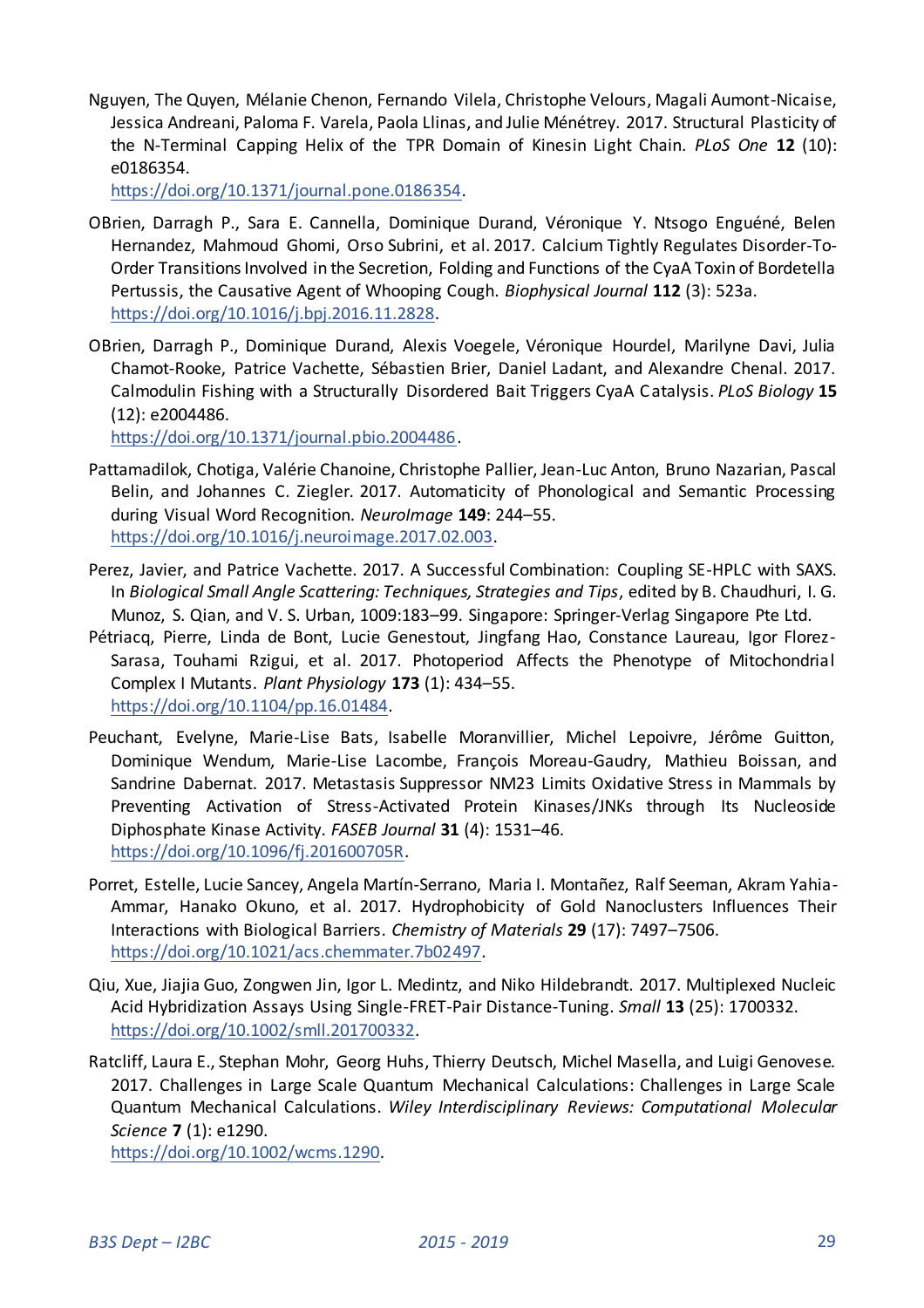- Renault, Hugues, Minttu De Marothy, Gabriella Jonasson, Patricia Lara, David R. Nelson, IngMarie Nilsson, François André, Gunnar von Heijne, and Danièle Werck-Reichhart. 2017. Gene Duplication Leads to Altered Membrane Topology of a Cytochrome P450 Enzyme in Seed Plants. *Molecular Biology and Evolution* **34** (8): 2041–2056. [https://doi.org/10.1093/molbev/msx160.](https://doi.org/10.1093/molbev/msx160)
- Renvoisé, Margaux, Ludovic Bonhomme, Marlène Davanture, Michel Zivy, and Claire Lemaire. 2017. Phosphoproteomic Analysis of Isolated Mitochondria in Yeast. In *Kinase Signaling Networks*, edited by Aik-Choon Tan and Paul H. Huang, **1636**:283–99. Methods in Molecular Biology. New York, NY: Springer New York.

[https://doi.org/10.1007/978-1-4939-7154-1\\_18.](https://doi.org/10.1007/978-1-4939-7154-1_18) 

Roach, Thomas, Theresa Baur, Wolfgang Stöggl, and Anja Krieger-Liszkay. 2017. Chlamydomonas Reinhardtii Responding to High Light: A Role for 2-Propenal (Acrolein). *Physiologia Plantarum* **161** (1): 75-87.

[https://doi.org/10.1111/ppl.12567.](https://doi.org/10.1111/ppl.12567) 

- Samson, Camille, Florian Celli, Kitty Hendriks, Maximilian Zinke, Nada Essawy, Isaline Herrada, Ana Andreea Arteni, et al. 2017. Emerin Self-Assembly Mechanism: Role of the LEM Domain. *The FEBS Journal* **284** (2): 338–52. [https://doi.org/10.1111/febs.13983.](https://doi.org/10.1111/febs.13983)
- Sánchez-Corrionero, Álvaro, Inmaculada Sánchez-Vicente, Sergio González-Pérez, Ascensión Corrales, Anja Krieger-Liszkay, Óscar Lorenzo, and Juan B. Arellano. 2017. Singlet Oxygen Triggers Chloroplast Rupture and Cell Death in the Zeaxanthin Epoxidase Defective Mutant Aba1 of Arabidopsis Thaliana under High Light Stress. *Journal of Plant Physiology* **216**: 188–96. [https://doi.org/10.1016/j.jplph.2017.06.009.](https://doi.org/10.1016/j.jplph.2017.06.009)
- Santolini, Jérôme, François André, Sylvain Jeandroz, and David Wendehenne. 2017. Nitric Oxide Synthase in Plants: Where Do We Stand? *Nitric Oxide* **63**: 30–38. [https://doi.org/10.1016/j.niox.2016.09.005.](https://doi.org/10.1016/j.niox.2016.09.005)
- Sauer, Paul Victor, Jennifer Timm, Danni Liu, David Sitbon, Elisabetta Boeri-Erba, Christophe Velours, Norbert Mücke, et al. 2017. Insights into the Molecular Architecture and Histone H3-H4 Deposition Mechanism of Yeast Chromatin Assembly Factor 1. *ELife* **6** : e23474. [https://doi.org/10.7554/eLife.23474.](https://doi.org/10.7554/eLife.23474)
- Sensi, Matteo, Carole Baffert, Laura Fradale, Charles Gauquelin, Philippe Soucaille, Isabelle Meynial Salles, Hervé Bottin, et al. 2017. Photoinhibition of FeFe Hydrogenase. *ACS Catalysis* **7** (10): 7378– 87.

[https://doi.org/10.1021/acscatal.7b02252.](https://doi.org/10.1021/acscatal.7b02252) 

- Sétif, Pierre, Risa Mutoh, and Genji Kurisu. 2017. Dynamics and Energetics of Cyanobacterial Photosystem I:Ferredoxin Complexes in Different Redox States. *Biochimica Et Biophysica Acta* – *Bioenergetics* **1858** (7): 483-496. [https://doi.org/10.1016/j.bbabio.2017.04.001.](https://doi.org/10.1016/j.bbabio.2017.04.001)
- Shekhar, Shashank, and Marie-France Carlier. 2017. Enhanced Depolymerization of Actin Filaments by ADF/Cofilin and Monomer Funneling by Capping Protein Cooperate to Accelerate Barbed-End Growth. *Current Biology* **27** (13): 1990-1998. [https://doi.org/10.1016/j.cub.2017.05.036.](https://doi.org/10.1016/j.cub.2017.05.036)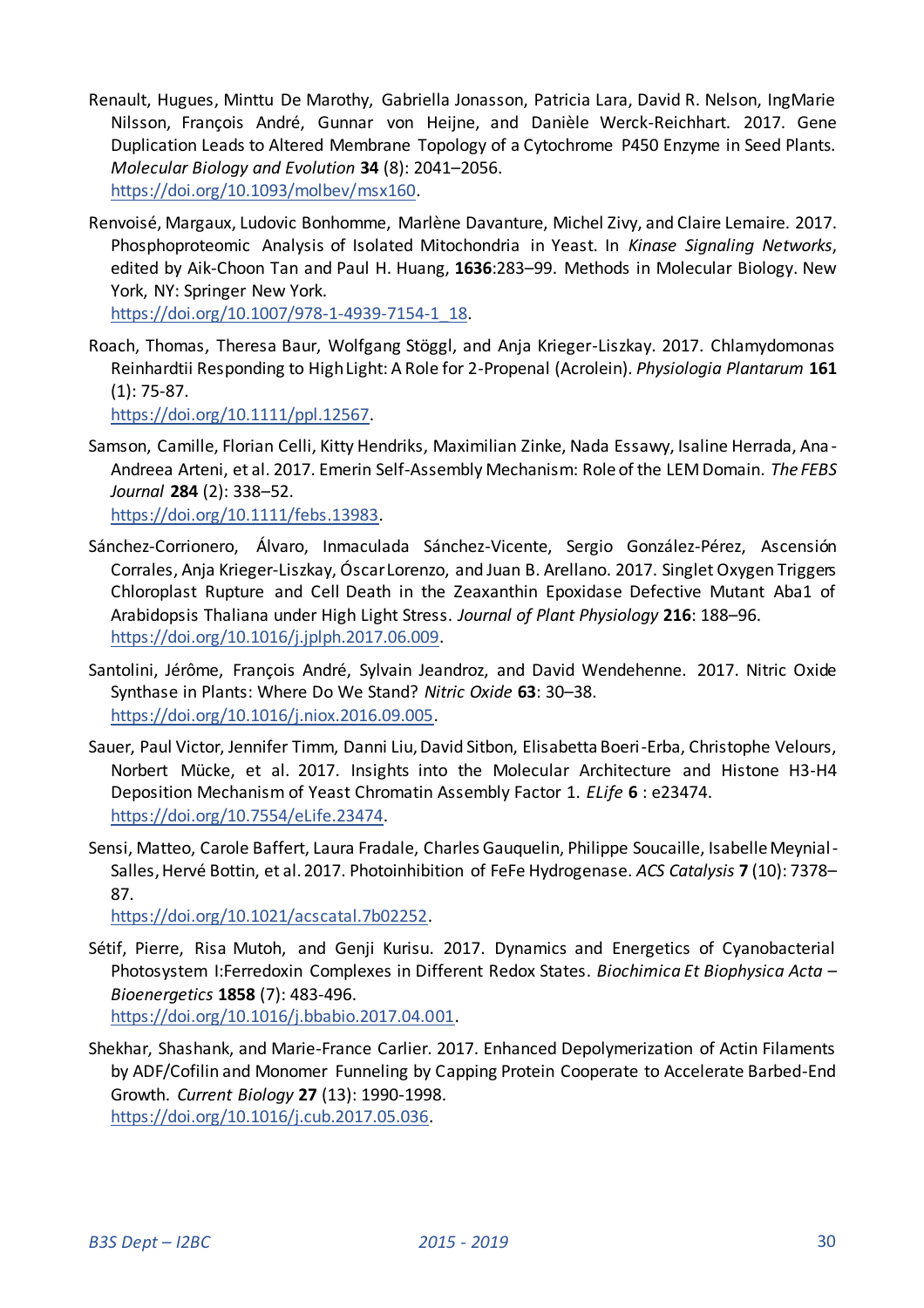Šlouf, Václav, Valentyna Kuznetsova, Marcel Fuciman, Céline Bourcier de Carbon, Adjélé Wilson, Diana Kirilovsky, and Tomáš Polívka. 2017. Ultrafast Spectroscopy Tracks Carotenoid Configurations in the Orange and Red Carotenoid Proteins from Cyanobacteria. *Photosynthesis Research* **131** (1): 105–17.

[https://doi.org/10.1007/s11120-016-0302-6.](https://doi.org/10.1007/s11120-016-0302-6) 

- Sokolova, Svetlana, Camille Lamy, Jérémy Peixoto, and Michel Lepoivre. 2017. [The loss of SCRIB ignites the macrophages]. *Medecine Sciences: M/S* **33** (10): 849–51. [https://doi.org/10.1051/medsci/20173310012.](https://doi.org/10.1051/medsci/20173310012)
- Sorigué, Damien, Bertrand Légeret, Stéphan Cuiné, Stéphanie Blangy, Solène Moulin, Emmanuelle Billon, Pierre Richaud, et al. 2017. An Algal Photoenzyme Converts Fatty Acids to Hydrocarbons. *Science (New York, N.Y.)* **357** (6354): 903–7. [https://doi.org/10.1126/science.aan6349.](https://doi.org/10.1126/science.aan6349)
- Suurväli, Jaanus, Pierre Boudinot, Jean Kanellopoulos, and Sirje Rüütel Boudinot. 2017. P2X4: A Fast and Sensitive Purinergic Receptor. *Biomedical Journal* **40** (5): 245–56. [https://doi.org/10.1016/j.bj.2017.06.010.](https://doi.org/10.1016/j.bj.2017.06.010)
- Tagit, Oya, and Niko Hildebrandt. 2017. Fluorescence Sensing of Circulating Diagnostic Biomarkers Using Molecular Probes and Nanoparticles. *ACS Sensors* **2** (1): 31–45. [https://doi.org/10.1021/acssensors.6b00625.](https://doi.org/10.1021/acssensors.6b00625)
- Talagas, Antoine, Laetitia Fontaine, Laura Ledesma-García, Johann Mignolet, Inès Li de la Sierra-Gallay, Noureddine Lazar, Magali Aumont-Nicaise, et al. 2017. Correction: Structural Insights into Streptococcal Competence Regulation by the Cell-to-Cell Communication System ComRS. *PLoS Pathogens* **13** (2): e1006208.

[https://doi.org/10.1371/journal.ppat.1006208.](https://doi.org/10.1371/journal.ppat.1006208) 

Tebo, Alison G., Annamaria Quaranta, Christian Herrero, Vincent L. Pecoraro, and Ally Aukauloo. 2017. Intramolecular Photogeneration of a Tyrosine Radical in a Designed Protein. *ChemPhotoChem* **1** (3): 89–92.

[https://doi.org/10.1002/cptc.201600044.](https://doi.org/10.1002/cptc.201600044) 

Tellier-Lebegue, Carine, Eléa Dizet, Emilie Ma, Xavier Veaute, Eric Coïc, Jean-Baptiste Charbonnier, and Laurent Maloisel. 2017. The Translesion DNA Polymerases Pol ζ and Rev1 Are Activated Independently of PCNA Ubiquitination upon UV Radiation in Mutants of DNA Polymerase δ. *PLoS Genetics* **13** (12): e1007119.

[https://doi.org/10.1371/journal.pgen.1007119.](https://doi.org/10.1371/journal.pgen.1007119) 

- Thurotte, Adrien, Céline Bourcier de Carbon, Adjélé Wilson, Léa Talbot, Sandrine Cot, Rocio López-Igual, and Diana Kirilovsky. 2017. The Cyanobacterial Fluorescence Recovery Protein Has Two Distinct Activities: Orange Carotenoid Protein Amino Acids Involved in FRP Interaction. *Biochimica et Biophysica Acta - Bioenergetics* **1858** (4): 308–17. [https://doi.org/10.1016/j.bbabio.2017.02.003.](https://doi.org/10.1016/j.bbabio.2017.02.003)
- Trewhella, Jill, Anthony P. Duff, Dominique Durand, Frank Gabel, J. Mitchell Guss, Wayne A. Hendrickson, Greg L. Hura, et al. 2017. 2017 Publication Guidelines for Structural Modelling of Small-Angle Scattering Data from Biomolecules in Solution: An Update. *Acta Crystallographica. Section D, Structural Biology* **73** (Pt 9): 710–28. [https://doi.org/10.1107/S2059798317011597.](https://doi.org/10.1107/S2059798317011597)
- Tubiana, Thibault, Yves Boulard, and Stéphane Bressanelli. 2017. Dynamics and Asymmetry in the Dimer of the Norovirus Major Capsid Protein. *PLoS One* **12** (7): e0182056. [https://doi.org/10.1371/journal.pone.0182056.](https://doi.org/10.1371/journal.pone.0182056)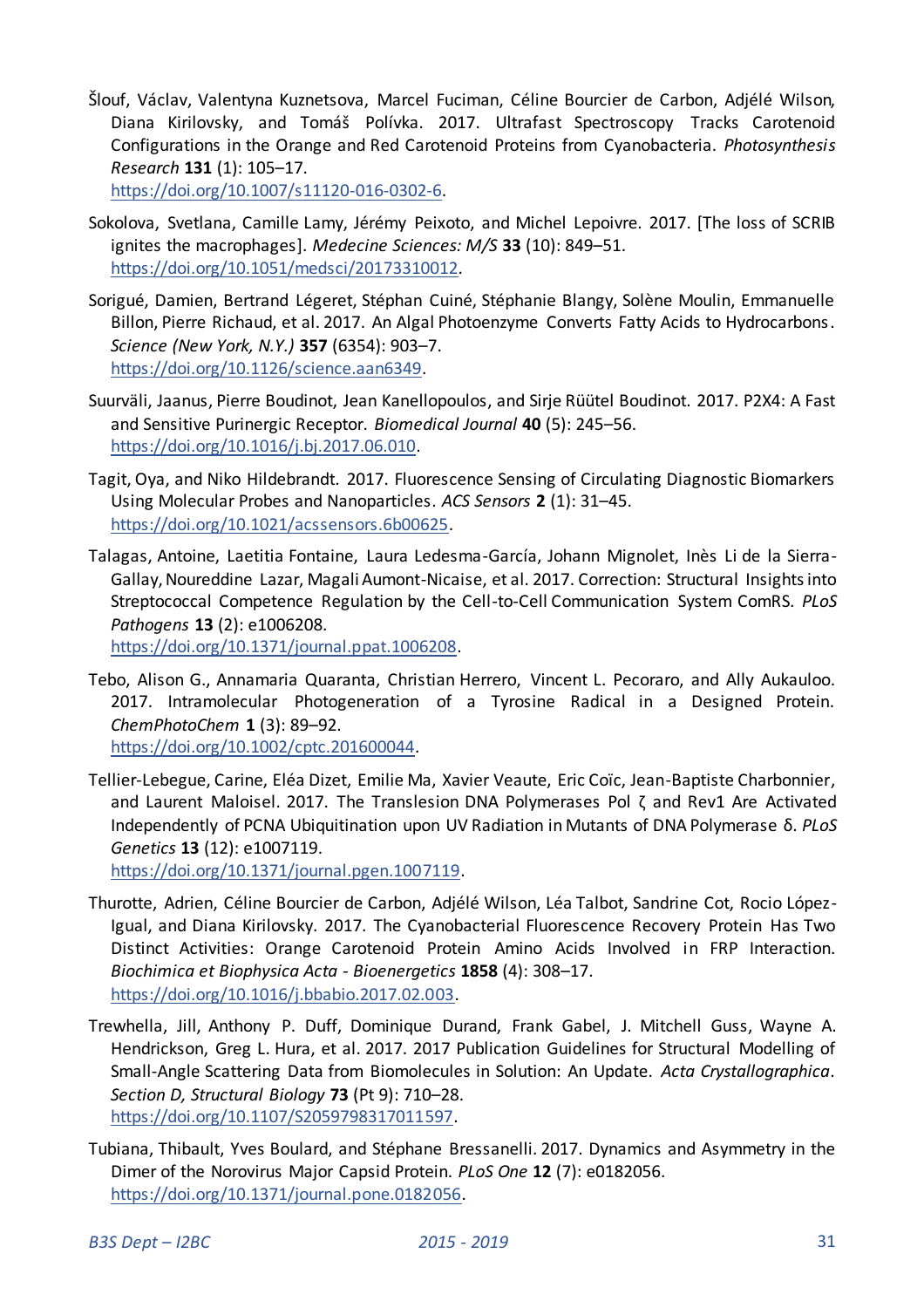- Vernhes, Emeline, Madalena Renouard, Bernard Gilquin, Philippe Cuniasse, Dominique Durand, Patrick England, Sylviane Hoos, et al. 2017a. High Affinity Anchoring of the Decoration Protein Pb10 onto the Bacteriophage T5 Capsid. *Scientific Reports* **7**: 41662. [https://doi.org/10.1038/srep41662.](https://doi.org/10.1038/srep41662)  Erratum: *Scientific Reports* **7**: 43977[. https://doi.org/10.1038/srep43977.](https://doi.org/10.1038/srep43977)
- Vigouroux, Armelle, Abbas El Sahili, Julien Lang, Magali Aumont-Nicaise, Yves Dessaux, Denis Faure, and Solange Moréra. 2017. Structural Basis for High Specificity of Octopine Binding in the Plant Pathogen Agrobacterium Tumefaciens. *Scientific Reports* **7**: 18033. [https://doi.org/10.1038/s41598-017-18243-8.](https://doi.org/10.1038/s41598-017-18243-8)
- Wang, Weiyi, Soraya Cantos-Fernandes, Yuncong Lv, Hureshitanmu Kuerban, Shoeb Ahmad, Chunguang Wang, and Benoît Gigant. 2017. Insight into Microtubule Disassembly by Kinesin-13s from the Structure of Kif2C Bound to Tubulin. *Nature Communications* **8** (1): 70. [https://doi.org/10.1038/s41467-017-00091-9.](https://doi.org/10.1038/s41467-017-00091-9)
- Wang, Yuxi, Yamei Yu, Guo-Bo Li, Shu-Ang Li, Chengyong Wu, Benoît Gigant, Wenming Qin, et al. 2017. Mechanism of Microtubule Stabilization by Taccalonolide AJ. *Nature Communications* **8**: 15787.

[https://doi.org/10.1038/ncomms15787.](https://doi.org/10.1038/ncomms15787) 

Weisslocker-Schaetzel, Marine, François André, Nabila Touazi, Noelia Foresi, Mehdi Lembrouk, Pierre Dorlet, Annie Frelet-Barrand, Lorenzo Lamattina, and Jérôme Santolini. 2017. The NOS-like Protein from the Microalgae Ostreococcus Tauri Is a Genuine and Ultrafast NO-Producing Enzyme. *Plant Science* **265**: 100–111.

[https://doi.org/10.1016/j.plantsci.2017.09.019.](https://doi.org/10.1016/j.plantsci.2017.09.019) 

Weisslocker-Schaetzel, Marine, Mehdi Lembrouk, Jérôme Santolini, and Pierre Dorlet. 2017. Revisiting the Val/Ile Mutation in Mammalian and Bacterial Nitric Oxide Synthases: A Spectroscopic and Kinetic Study. *Biochemistry* **56** (5): 748–56. [https://doi.org/10.1021/acs.biochem.6b01018.](https://doi.org/10.1021/acs.biochem.6b01018) 

Yamamoto, Junpei, Pascal Plaza, and Klaus Brettel. 2017. Repair of (6-4) Lesions in DNA by (6-4) Photolyase: 20 Years of Quest for the Photoreaction Mechanism. *Photochemistry and Photobiology* **93** (1): 51–66. [https://doi.org/10.1111/php.12696.](https://doi.org/10.1111/php.12696) 

- Yamamoto, Junpei, Kohei Shimizu, Takahiro Kanda, Yuhei Hosokawa, Shigenori Iwai, Pascal Plaza, and Pavel Müller. 2017. Loss of Fourth Electron-Transferring Tryptophan in Animal (6-4) Photolyase Impairs DNA Repair Activity in Bacterial Cells. *Biochemistry* **56** (40): 5356-5364. [https://doi.org/10.1021/acs.biochem.7b00366.](https://doi.org/10.1021/acs.biochem.7b00366)
- Yu, Jinchao, Jessica Andreani, Françoise Ochsenbein, and Raphaël Guerois. 2017. Lessons from (Co- )Evolution in the Docking of Proteins and Peptides for CAPRI Rounds 28-35: Coevolution in CAPRI Rounds 28-35. *Proteins: Structure, Function, and Bioinformatics* **85** (3): 378–90. [https://doi.org/10.1002/prot.25180.](https://doi.org/10.1002/prot.25180)
- Zinke, Maximilian, Pascal Fricke, Camille Samson, Songhwan Hwang, Joseph Wall, Sascha Lange, Sophie Zinn-Justin, and Adam Lange. 2017. Bacteriophage Tail Tube Assembly Studied by Proton-Detected 4D Solid-State NMR. *Angewandte Chemie (International Ed. in English)* **56** (32): 9497- 9501.

[https://doi.org/10.1002/anie.201706060.](https://doi.org/10.1002/anie.201706060)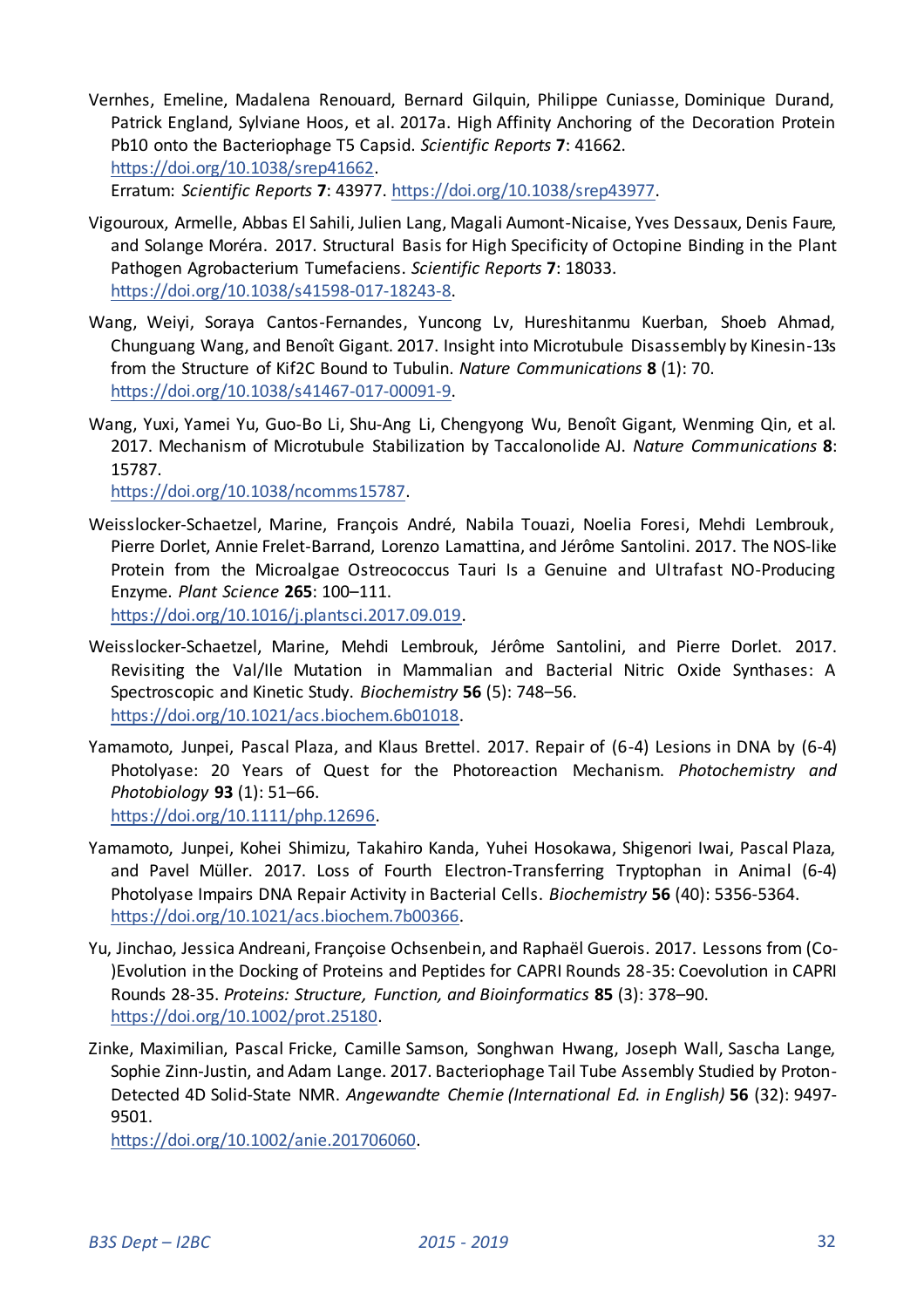Zwier, Jurriaan M., and Niko Hildebrandt. 2017. Time-Gated FRET Detection for Multiplexed Biosensing. In *Reviews in Fluorescence 2016*, edited by Chris D. Geddes, 17–43. Cham: Springer International Publishing.

[https://doi.org/10.1007/978-3-319-48260-6\\_3.](https://doi.org/10.1007/978-3-319-48260-6_3) 

# <span id="page-32-0"></span>**2016**

Abel, Stéphane, Nuno Galamba, Esra Karakas, Massimo Marchi, Ward H. Thompson, and Damien Laage. 2016. On the Structural and Dynamical Properties of DOPC Reverse Micelles. *Langmuir* **32** (41): 10610–10620.

[https://doi.org/10.1021/acs.langmuir.6b02566.](https://doi.org/10.1021/acs.langmuir.6b02566) 

- Abella, Jasmine V. G., Chiara Galloni, Julien Pernier, David J. Barry, Svend Kjær, Marie-France Carlier, and Michael Way. 2016. Isoform Diversity in the Arp2/3 Complex Determines Actin Filament Dynamics. *Nature Cell Biology* **18** (1): 76–86. [https://doi.org/10.1038/ncb3286.](https://doi.org/10.1038/ncb3286)
- Acuña, Alonso M., Radek Kaňa, Michal Gwizdala, Joris J. Snellenburg, Pascal van Alphen, Bart van Oort, Diana Kirilovsky, Rienk van Grondelle, and Ivo H. M. van Stokkum. 2016. A Method to Decompose Spectral Changes in Synechocystis PCC 6803 during Light-Induced State Transitions. *Photosynthesis Research* **130** (1–3): 237–49. [https://doi.org/10.1007/s11120-016-0248-8.](https://doi.org/10.1007/s11120-016-0248-8)
- Acuña, Alonso M., Joris J. Snellenburg, Michal Gwizdala, Diana Kirilovsky, Rienk van Grondelle, and Ivo H. M. van Stokkum. 2016. Resolving the Contribution of the Uncoupled Phycobilisomes to Cyanobacterial Pulse-Amplitude Modulated (PAM) Fluorometry Signals. *Photosynthesis Research* **127** (1): 91–102.

[https://doi.org/10.1007/s11120-015-0141-x.](https://doi.org/10.1007/s11120-015-0141-x) 

Ahmad, Shoeb, Ludovic Pecqueur, Birgit Dreier, Djemel Hamdane, Magali Aumont-Nicaise, Andreas Plückthun, Marcel Knossow, and Benoît Gigant. 2016. Destabilizing an Interacting Motif Strengthens the Association of a Designed Ankyrin Repeat Protein with Tubulin. *Scientific Reports* **6**: 28922.

[https://doi.org/10.1038/srep28922.](https://doi.org/10.1038/srep28922) 

- Akhmetzyanov, D., H. Y. V. Ching, V. Denysenkov, P. Demay-Drouhard, H. C. Bertrand, L. C. Tabares, C. Policar, T. F. Prisner, and S. Un. 2016. RIDME Spectroscopy on High-Spin Mn(2+) Centers. *Physical Chemistry Chemical Physics* **18** (44): 30857–66. [https://doi.org/10.1039/c6cp05239h.](https://doi.org/10.1039/c6cp05239h)
- Akil, Abdellah, Juan Peng, Mohyeddine Omrane, Claire Gondeau, Christophe Desterke, Mickaël Marin, Hélène Tronchère, et al. 2016. Septin 9 Induces Lipid Droplets Growth by a Phosphatidylinositol-5-Phosphate and Microtubule-Dependent Mechanism Hijacked by HCV. *Nature Communications* **7**: 12203. [https://doi.org/10.1038/ncomms12203.](https://doi.org/10.1038/ncomms12203)
- Araye, Anne, Amélie Goudet, Julien Barbier, Sylvain Pichard, Bruno Baron, Patrick England, Javier Pérez, Sophie Zinn-Justin, Alexandre Chenal, and Daniel Gillet. 2016a. The Translocation Domain of Botulinum Neurotoxin A Moderates the Propensity of the Catalytic Domain to Interact with Membranes at Acidic PH. *PLoS One* **11** (4): e0153401.

[https://doi.org/10.1371/journal.pone.0153401.](https://doi.org/10.1371/journal.pone.0153401) 

Correction: *PLoS One* **11** (8): e0161743. [https://doi.org/10.1371/journal.pone.0161743.](https://doi.org/10.1371/journal.pone.0161743)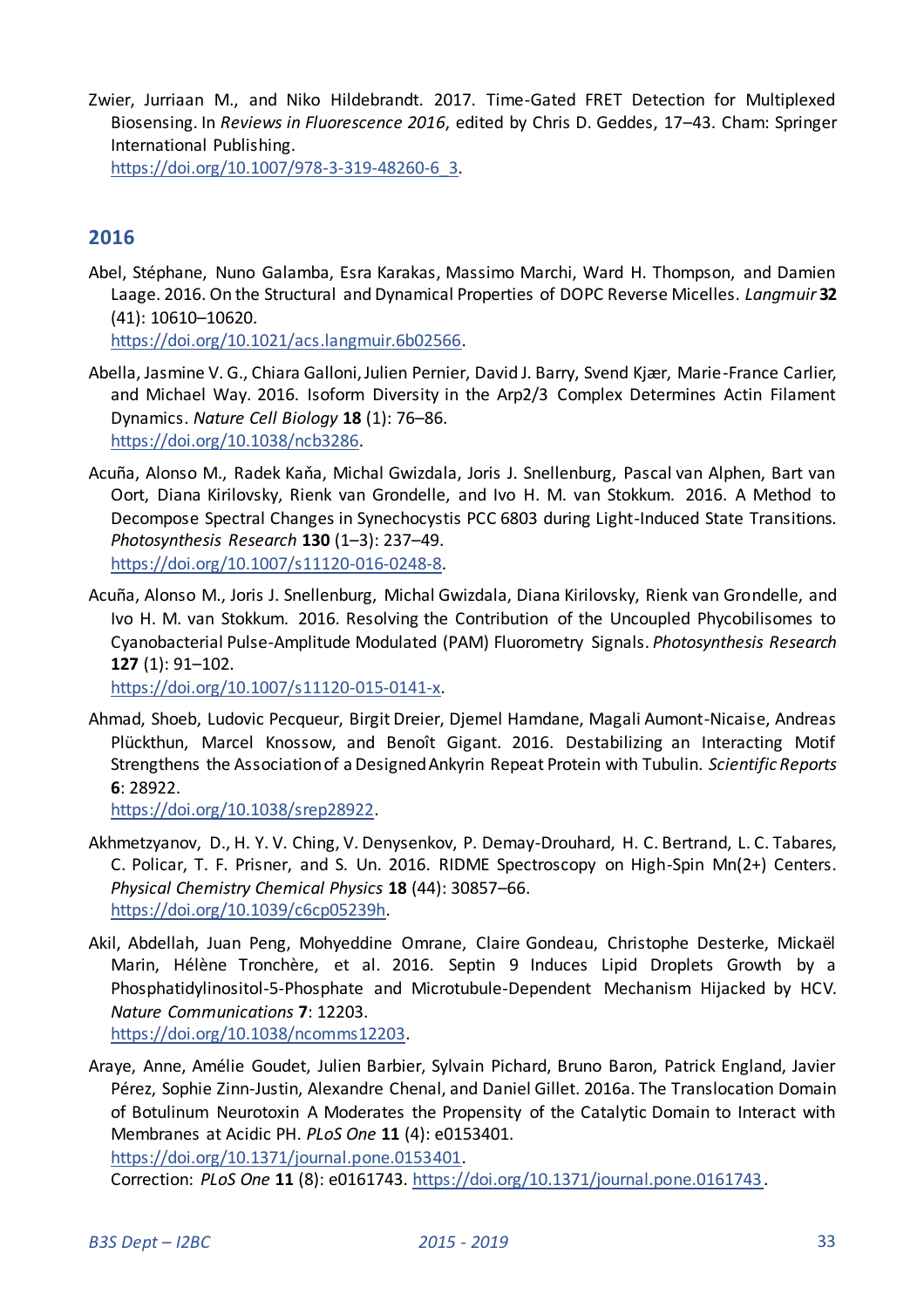Azouaoui, Hassina, Cédric Montigny, Aurore Jacquot, Raphaëlle Barry, Philippe Champeil, and Guillaume Lenoir. 2016. Coordinated Overexpression in Yeast of a P4-ATPase and Its Associated Cdc50 Subunit: The Case of the Drs2p/Cdc50p Lipid Flippase Complex. *Methods in Molecular Biology (Clifton, N.J.)* **1377**: 37–55.

[https://doi.org/10.1007/978-1-4939-3179-8\\_6.](https://doi.org/10.1007/978-1-4939-3179-8_6) 

- Bakari, Sana, Mehdi Lembrouk, Laura Sourd, Fares Ousalem, François André, Stéphane Orlowski, Marcel Delaforge, and Annie Frelet-Barrand. 2016. Lactococcus Lactis Is an Efficient Expression System for Mammalian Membrane Proteins Involved in Liver Detoxification, CYP3A4, and MGST1. *Molecular Biotechnology* **58** (4): 299–310. [https://doi.org/10.1007/s12033-016-9928-z.](https://doi.org/10.1007/s12033-016-9928-z)
- Barbot, Thomas, Cédric Montigny, Paulette Decottignies, Marc le Maire, Christine Jaxel, Nadège Jamin, and Veronica Beswick. 2016. Functional and Structural Insights into Sarcolipin, a Regulator of the Sarco-Endoplasmic Reticulum Ca2+-ATPases. In *Regulation of Ca2+-ATPases,V-ATPases and F-ATPases*, edited by Sajal Chakraborti and Naranjan S Dhalla, 153–86. Cham: Springer International Publishing.

[https://doi.org/10.1007/978-3-319-24780-9\\_10.](https://doi.org/10.1007/978-3-319-24780-9_10) 

Belyy, Alexander, Dorothée Raoux-Barbot, Cosmin Saveanu, Abdelkader Namane, Vasily Ogryzko, Lina Worpenberg, Violaine David, et al. 2016. Actin Activates Pseudomonas Aeruginosa ExoY Nucleotidyl Cyclase Toxin and ExoY-like Effector Domains from MARTX Toxins. *Nature Communications* **7**: 13582. [https://doi.org/10.1038/ncomms13582.](https://doi.org/10.1038/ncomms13582) 

- Benarroch-Popivker, Delphine, Sabrina Pisano, Aaron Mendez-Bermudez, Liudmyla Lototska, Parminder Kaur, Serge Bauwens, Nadir Djerbi, et al. 2016. TRF2-Mediated Control of Telomere DNA Topology as a Mechanism for Chromosome-End Protection. *Molecular Cell* **61** (2): 274–86. [https://doi.org/10.1016/j.molcel.2015.12.009.](https://doi.org/10.1016/j.molcel.2015.12.009)
- Bhuckory, S., L. Mattera, K. D. Wegner, X. Qiu, Y.-T. Wu, L. J. Charbonnière, P. Reiss, and N. Hildebrandt. 2016. Direct Conjugation of Antibodies to the ZnS Shell of Quantum Dots for FRET Immunoassays with Low Picomolar Detection Limits. *Chemical Communications (Cambridge, England)* **52** (100): 14423–25.

[https://doi.org/10.1039/c6cc08835j.](https://doi.org/10.1039/c6cc08835j) 

Biondini, Marco, Amel Sadou-Dubourgnoux, Perrine Paul-Gilloteaux, Giulia Zago, Melis D. Arslanhan, François Waharte, Etienne Formstecher, et al. 2016. Direct Interaction between Exocyst and Wave Complexes Promotes Cell Protrusions and Motility. *Journal of Cell Science* **129** (20): 3756–69.

[https://doi.org/10.1242/jcs.187336.](https://doi.org/10.1242/jcs.187336) 

Bizien, Thomas, Dominique Durand, Pierre Roblina, Aurélien Thureau, Patrice Vachette, and Javier Pérez. 2016. A Brief Survey of State-of-the-Art BioSAXS. *Protein and Peptide Letters* **23** (3): 217– 31.

[https://doi.org/10.2174/0929866523666160106153655.](https://doi.org/10.2174/0929866523666160106153655) 

Breiman, Adina, Sonia Fieulaine, Thierry Meinnel, and Carmela Giglione. 2016. The Intriguing Realm of Protein Biogenesis: Facing the Green Co-Translational Protein Maturation Networks. *Biochimica et Biophysica Acta (BBA) - Proteins and Proteomics* **1864** (5): 531–50. [https://doi.org/10.1016/j.bbapap.2015.11.002.](https://doi.org/10.1016/j.bbapap.2015.11.002)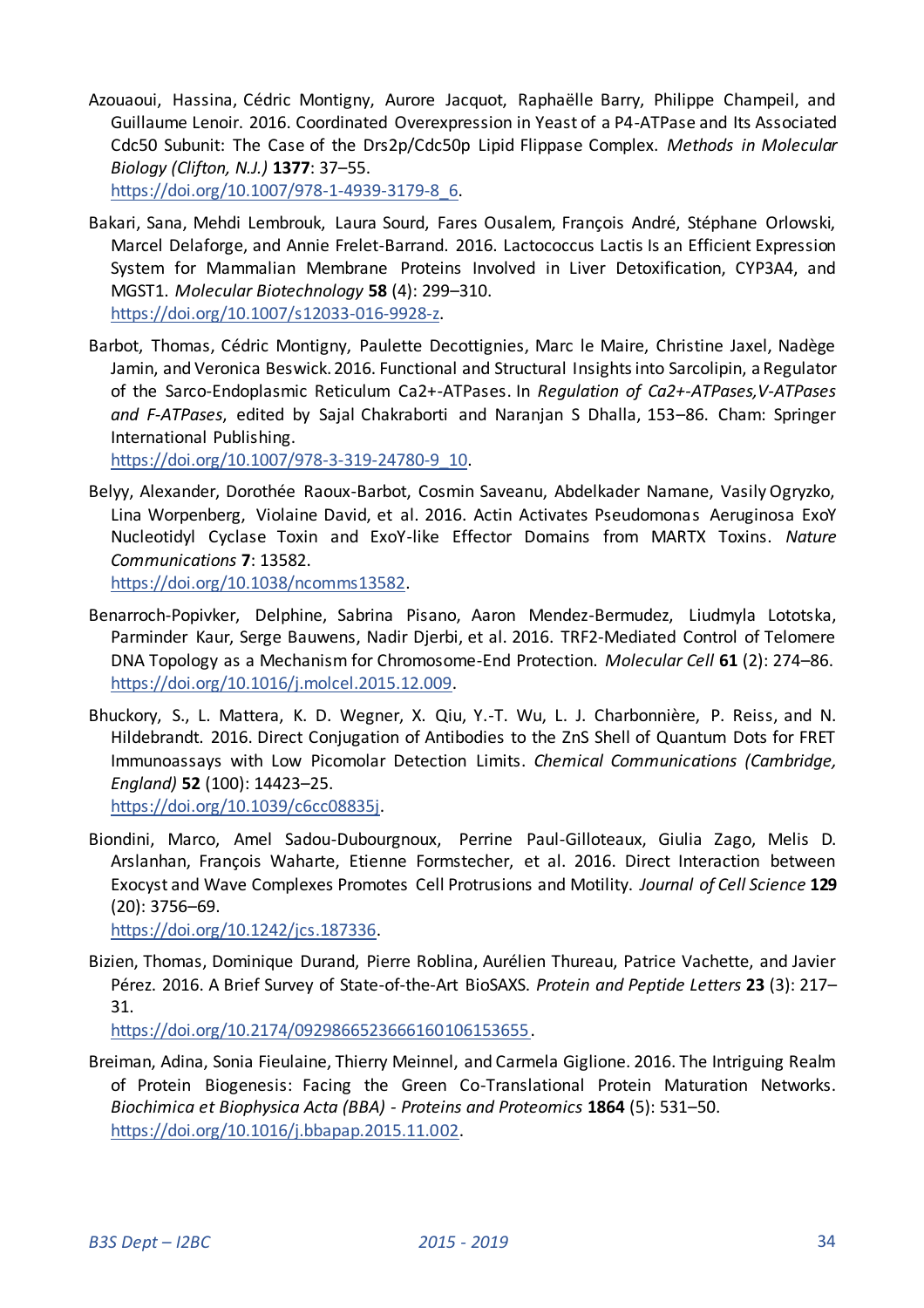- Brézellec, Pierre, Isabelle Vallet-Gely, Christophe Possoz, Sophie Quevillon-Cheruel, and Jean-Luc Ferat. 2016. DciA Is an Ancestral Replicative Helicase Operator Essential for Bacterial Replication Initiation. *Nature Communications* **7**: 13271. [https://doi.org/10.1038/ncomms13271.](https://doi.org/10.1038/ncomms13271)
- Brinkert, Katharina, Sven De Causmaecker, Anja Krieger-Liszkay, Andrea Fantuzzi, and A. William Rutherford. 2016. Bicarbonate-Induced Redox Tuning in Photosystem II for Regulation and Protection. *Proc.Natl. Acad. Sci. USA* **113** (43): 12144–49. [https://doi.org/10.1073/pnas.1608862113.](https://doi.org/10.1073/pnas.1608862113)
- Brookes, Emre, Patrice Vachette, Mattia Rocco, and Javier Pérez. 2016. US-SOMO HPLC-SAXS Module: Dealing with Capillary Fouling and Extraction of Pure Component Patterns from Poorly Resolved SEC-SAXS Data. *Journal of Applied Crystallography* **49** (Pt 5): 1827–41. [https://doi.org/10.1107/S1600576716011201.](https://doi.org/10.1107/S1600576716011201)
- Bruggeman, Quentin, Christelle Mazubert, Florence Prunier, Raphael Lugan, Kai Xun Chan, Su Yin Phua, Barry J. Pogson, et al. 2016. Chloroplasts Activity and PAP-Signaling Regulate Programmed Cell Death in Arabidopsis. *Plant Physiology* **170** (3): 1745-1756. [https://doi.org/10.1104/pp.15.01872.](https://doi.org/10.1104/pp.15.01872)
- Brunel, Albane, Jérôme Lang, Manon Couture, Jean-Luc Boucher, Pierre Dorlet, and Jérôme Santolini. 2016. Oxygen Activation in NO Synthases: Evidence for a Direct Role of the Substrate. *FEBS Open Bio* **6** (5): 386–97. [https://doi.org/10.1002/2211-5463.12036.](https://doi.org/10.1002/2211-5463.12036)
- Burton, Mark J., Sofia M. Kapetanaki, Tatyana Chernova, Andrew G. Jamieson, Pierre Dorlet, Jérôme Santolini, Peter C. E. Moody, et al. 2016. A Heme-Binding Domain Controls Regulation of ATP-Dependent Potassium Channels. *Proc.Natl. Acad. Sci. USA* **113** (14): 3785–90. [https://doi.org/10.1073/pnas.1600211113.](https://doi.org/10.1073/pnas.1600211113)
- Cailliez, Fabien, Pavel Müller, Thiago Firmino, Pascal Pernot, and Aurélien de la Lande. 2016. Energetics of Photoinduced Charge Migration within the Tryptophan Tetrad of an Animal (6-4) Photolyase. *Journal of the American Chemical Society* **138** (6): 1904–15. [https://doi.org/10.1021/jacs.5b10938.](https://doi.org/10.1021/jacs.5b10938)
- Carles, L., P. Besse-Hoggan, M. Joly, A. Vigouroux, S. Morera, and I. Batisson. 2016. Functional and Structural Characterization of Two Bacillus Megaterium Nitroreductases Biotransforming the Herbicide Mesotrione. *Biochemical Journal* **473** (10): 1443–53. [https://doi.org/10.1042/BJ20151366.](https://doi.org/10.1042/BJ20151366)
- Cerezo, Michaël, Abdelali Lehraiki, Antoine Millet, Florian Rouaud, Magali Plaisant, Emilie Jaune, Thomas Botton, et al. 2016. Compounds Triggering ER Stress Exert Anti-Melanoma Effects and Overcome BRAF Inhibitor Resistance. *Cancer Cell* **29** (6): 805–19. [https://doi.org/10.1016/j.ccell.2016.06.007.](https://doi.org/10.1016/j.ccell.2016.06.007)
- Champeil, Philippe, Stéphane Orlowski, Simon Babin, Sten Lund, Marc le Maire, Jesper Møller, Guillaume Lenoir, and Cédric Montigny. 2016. A Robust Method to Screen Detergents for Membrane Protein Stabilization, Revisited. *Analytical Biochemistry* **511**: 31–35. [https://doi.org/10.1016/j.ab.2016.07.017.](https://doi.org/10.1016/j.ab.2016.07.017)
- Ching, H. Y. Vincent, Florencia C. Mascali, Hélène C. Bertrand, Eduardo M. Bruch, Paul Demay-Drouhard, Rodolfo M. Rasia, Clotilde Policar, Leandro C. Tabares, and Sun Un. 2016. The Use of Mn(II) Bound to His-Tags as Genetically Encodable Spin-Label for Nanometric Distance Determination in Proteins. *The Journal of Physical Chemistry Letters* **7** (6): 1072–76. [https://doi.org/10.1021/acs.jpclett.6b00362.](https://doi.org/10.1021/acs.jpclett.6b00362)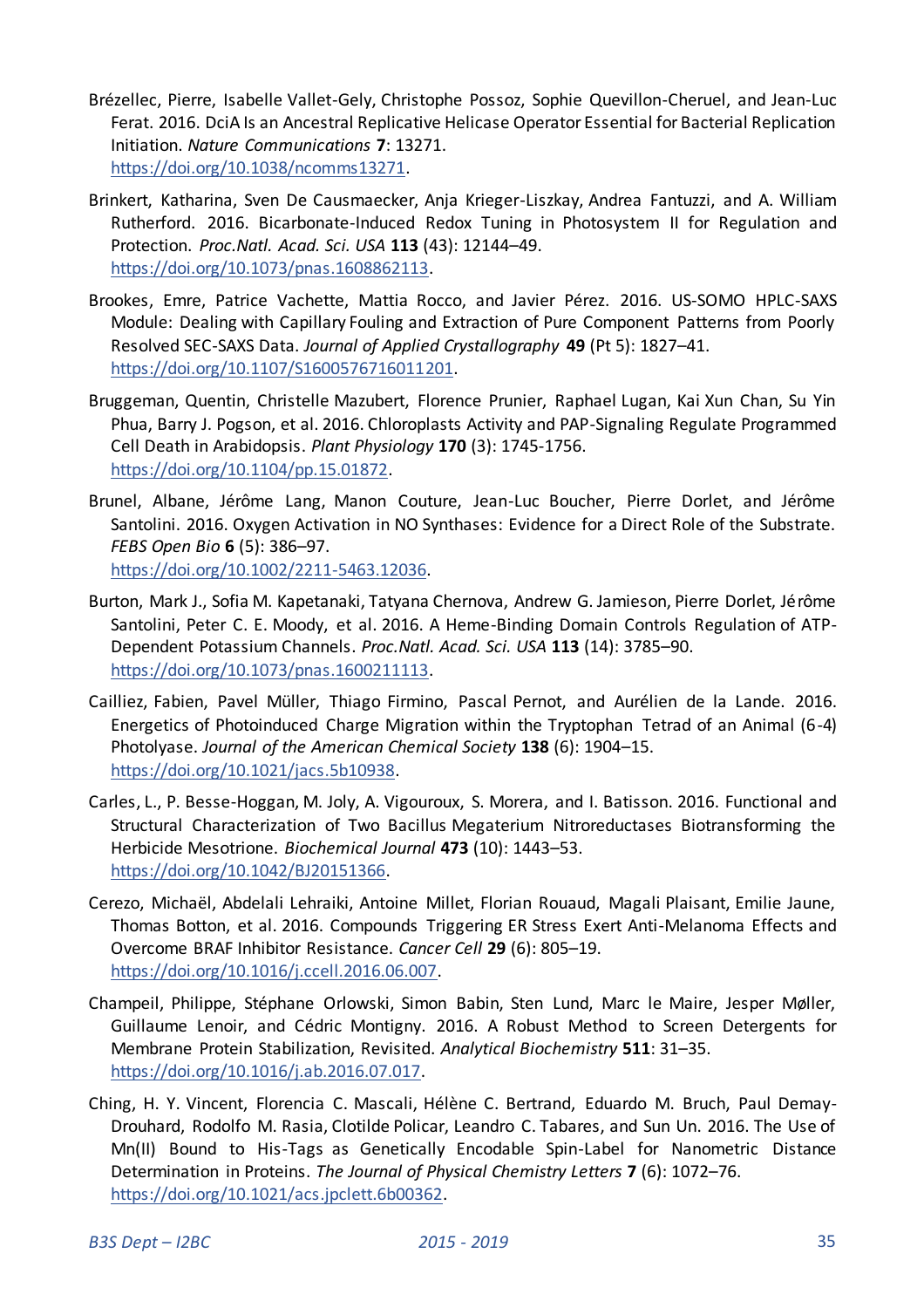- Coles, Jonathan P., Céline Houriez, Michael Meot-Ner (Mautner), and Michel Masella. 2016. Extrapolating Single Organic Ion Solvation Thermochemistry from Simulated Water Nanodroplets. *The Journal of Physical Chemistry B* **120** (35): 9402–9. [https://doi.org/10.1021/acs.jpcb.6b02486.](https://doi.org/10.1021/acs.jpcb.6b02486)
- Corbinais, Christopher, Aurélie Mathieu, Thierry Kortulewski, J. Pablo Radicella, and Stéphanie Marsin. 2016. Following Transforming DNA in Helicobacter Pylori from Uptake to Expression. *Molecular Microbiology* **101** (6): 1039–53. [https://doi.org/10.1111/mmi.13440.](https://doi.org/10.1111/mmi.13440)
- Costa, Maria, Hélène Walbott, Dario Monachello, Eric Westhof, and François Michel. 2016. Crystal Structures of a Group II Intron Lariat Primed for Reverse Splicing. *Science* **354** (6316): aaf9258. [https://doi.org/10.1126/science.aaf9258.](https://doi.org/10.1126/science.aaf9258)
- Cragnell, Carolina, Dominique Durand, Bernard Cabane, and Marie Skepö. 2016. Coarse-Grained Modeling of the Intrinsically Disordered Protein Histatin 5 in Solution: Monte Carlo Simulations in Combination with SAXS. *Proteins* **84** (6): 777–91. [https://doi.org/10.1002/prot.25025.](https://doi.org/10.1002/prot.25025)
- David, Marion A., Stéphane Orlowski, Roger K. Prichard, Shaima Hashem, François André, and Anne Lespine. 2016. In Silico Analysis of the Binding of Anthelmintics to Caenorhabditis Elega ns P-Glycoprotein 1. *International Journal for Parasitology: Drugs and Drug Resistance* **6** (3): 299–313. [https://doi.org/10.1016/j.ijpddr.2016.09.001.](https://doi.org/10.1016/j.ijpddr.2016.09.001)
- David-Bosne, Stéphanie, Michael Voldsgaard Clausen, Hanne Poulsen, Jesper Vuust Møller, Poul Nissen, and Marc le Maire. 2016a. Reappraising the Effects of Artemisinin on the ATPase Activity of PfATP6 and SERCA1a E255L Expressed in Xenopus Laevis Oocytes. *Nature Structural & Molecular Biology* **23** (1): 1–2.

[https://doi.org/10.1038/nsmb.3156.](https://doi.org/10.1038/nsmb.3156) 

Erratum: *Nature Structural & Molecular Biology* **23** (4): 358–358. [https://doi.org/10.1038/nsmb0416-358a.](https://doi.org/10.1038/nsmb0416-358a) 

- Delattre, Hadrien, Oussema Souiai, Khema Fagoonee, Raphaël Guerois, and Marie-Agnès Petit. 2016. Phagonaute: A Web-Based Interface for Phage Synteny Browsing and Protein Function Prediction. *Virology* **496**: 42–50. [https://doi.org/10.1016/j.virol.2016.05.007.](https://doi.org/10.1016/j.virol.2016.05.007)
- Demay-Drouhard, Paul, H. Y. Vincent Ching, Dmitry Akhmetzyanov, Régis Guillot, Leandro C. Tabares, Hélène C. Bertrand, and Clotilde Policar. 2016. A Bis-Manganese(II)-DOTA Complex for Pulsed Dipolar Spectroscopy. *Chemphyschem* **17** (13): 2066–78. [https://doi.org/10.1002/cphc.201600234.](https://doi.org/10.1002/cphc.201600234)
- Devigne, Alice, Philippe Guérin, Johnny Lisboa, Sophie Quevillon-Cheruel, Jean Armengaud, Suzanne Sommer, Claire Bouthier de la Tour, and Pascale Servant. 2016. PprA Protein Is Involved in Chromosome Segregation via Its Physical and Functional Interaction with DNA Gyrase in Irradiated Deinococcus Radiodurans Bacteria. *MSphere* **1** (1). [https://doi.org/10.1128/mSphere.00036-15.](https://doi.org/10.1128/mSphere.00036-15)
- Deville, Célia, Christine Girard-Blanc, Nadine Assrir, Naïma Nhiri, Eric Jacquet, François Bontems, Louis Renault, Stéphane Petres, and Carine van Heijenoort. 2016. Mutations in Actin Used for Structural Studies Partially Disrupt β-Thymosin/WH2 Domains Interaction. *FEBS Letters* **590** (20): 3690–99.

[https://doi.org/10.1002/1873-3468.12423.](https://doi.org/10.1002/1873-3468.12423)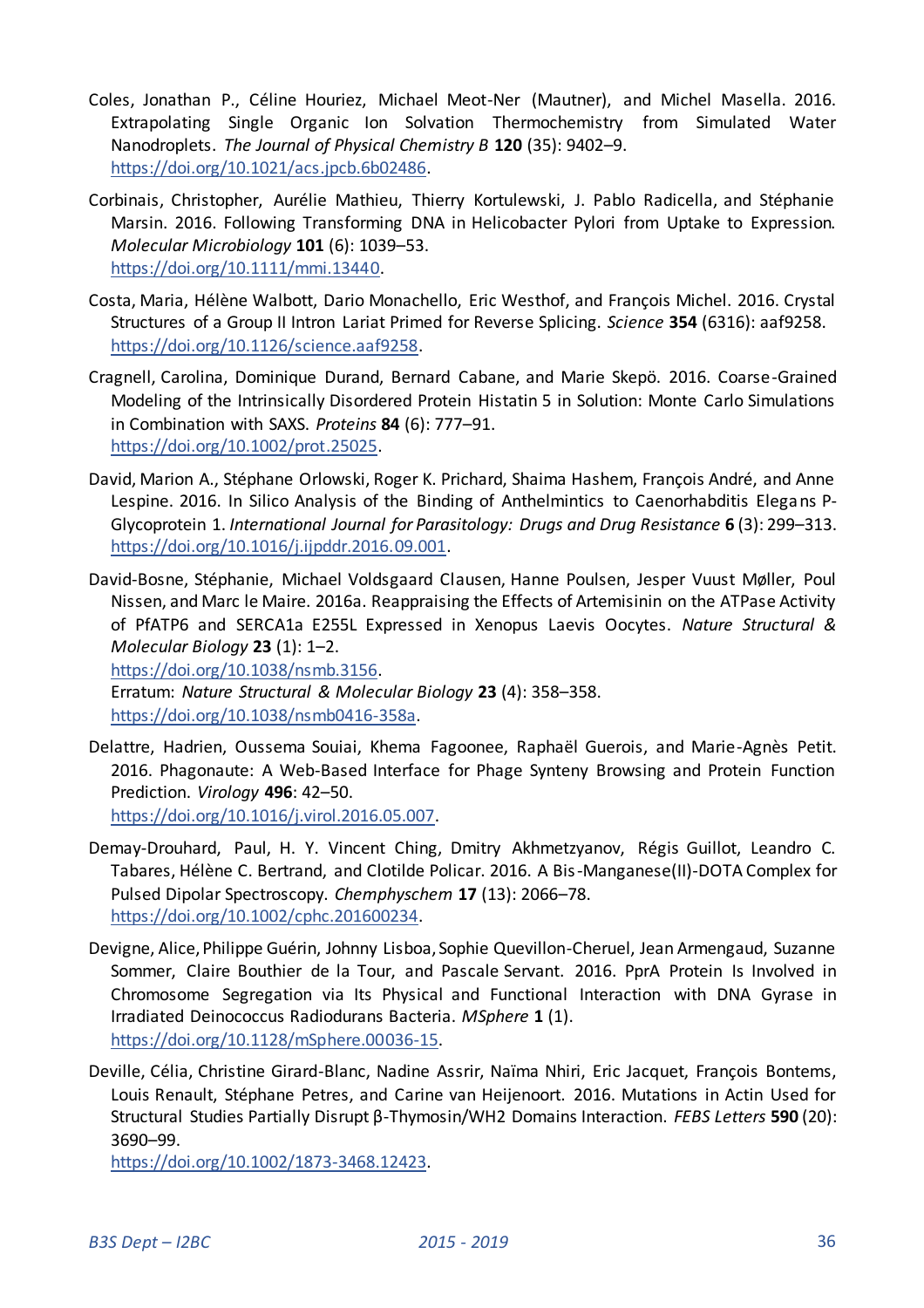Dietz, Karl-Josef, Ismail Turkan, and Anja Krieger-Liszkay. 2016. Redox- and Reactive Oxygen Species-Dependent Signaling into and out of the Photosynthesizing Chloroplast. *Plant Physiology* **171** (3): 1541–50.

[https://doi.org/10.1104/pp.16.00375.](https://doi.org/10.1104/pp.16.00375) 

- Feilke, Kathleen, Peter Streb, Gabriel Cornic, François Perreau, Jerzy Kruk, and Anja Krieger-Liszkay. 2016. Effect of Chlamydomonas Plastid Terminal Oxidase 1 Expressed in Tobacco on Photosynthetic Electron Transfer. *The Plant Journal* **85** (2): 219–28. [https://doi.org/10.1111/tpj.13101.](https://doi.org/10.1111/tpj.13101)
- Fetics, Susan, Aurélien Thureau, Valérie Campanacci, Magali Aumont-Nicaise, Irène Dang, Alexis Gautreau, Javier Pérez, and Jacqueline Cherfils. 2016. Hybrid Structural Analysis of the Arp2/3 Regulator Arpin Identifies Its Acidic Tail as a Primary Binding Epitope. *Structure (London, England: 1993)* **24** (2): 252–60.

[https://doi.org/10.1016/j.str.2015.12.001.](https://doi.org/10.1016/j.str.2015.12.001) 

- Fieulaine, Sonia, Rodolphe Alves de Sousa, Laure Maigre, Karim Hamiche, Mickael Alimi, Jean-Michel Bolla, Abbass Taleb, et al. 2016. A Unique Peptide Deformylase Platform to Rationally Design and Challenge Novel Active Compounds. *Scientific Reports* **6**: 35429. [https://doi.org/10.1038/srep35429.](https://doi.org/10.1038/srep35429)
- Figueroa, Maximiliano, Mike Sleutel, Marylene Vandevenne, Gregory Parvizi, Sophie Attout, Olivier Jacquin, Julie Vandenameele, et al. 2016. The Unexpected Structure of the Designed Protein Octarellin V.1 Forms a Challenge for Protein Structure Prediction Tools. *Journal of Structural Biology* **195** (1): 19–30.

[https://doi.org/10.1016/j.jsb.2016.05.004.](https://doi.org/10.1016/j.jsb.2016.05.004) 

Figueroa, Maximiliano, Julie Vandenameele, Erik Goormaghtigh, Marie Valerio-Lepiniec, Philippe Minard, André Matagne, and Cécile Van de Weerdt. 2016. Biophysical Characterization Data of the Artificial Protein Octarellin V.1 and Binding Test with Its X-Ray Helpers. *Data in Brief* **8**: 1221– 26.

[https://doi.org/10.1016/j.dib.2016.07.036.](https://doi.org/10.1016/j.dib.2016.07.036) 

Foresi, Noelia, Natalia Correa-Aragunde, Jerome Santolini, and Lorenzo Lamattina. 2016. Analysis of the Expression and Activity of Nitric Oxide Synthase from Marine Photosynthetic Microorganisms. In *Plant Nitric Oxide*, edited by Kapuganti Jagadis Gupta, **1424**:149–62. New York, NY: Springer New York.

[https://doi.org/10.1007/978-1-4939-3600-7\\_13.](https://doi.org/10.1007/978-1-4939-3600-7_13) 

- Frutos, Marta de, Amélie Leforestier, Jéril Degrouard, Nebraska Zambrano, Frank Wien, Pascale Boulanger, Sandrine Brasilès, Madalena Renouard, Dominique Durand, and Françoise Livolant. 2016. Can Changes in Temperature or Ionic Conditions Modify the DNA Organization in the Full Bacteriophage Capsid? *The Journal of Physical Chemistry. B* **120** (26): 5975–86. [https://doi.org/10.1021/acs.jpcb.6b01783.](https://doi.org/10.1021/acs.jpcb.6b01783)
- Gaullier, Guillaume, Simona Miron, Sabrina Pisano, Rémi Buisson, Yann-Vaï Le Bihan, Carine Tellier-Lebègue, Wala Messaoud, et al. 2016. A Higher-Order Entity Formed by the Flexible Assembly of RAP1 with TRF2. *Nucleic Acids Research* **44** (4): 1962–76. [https://doi.org/10.1093/nar/gkv1531.](https://doi.org/10.1093/nar/gkv1531)
- Ghattas, Wadih, Lur Cotchico-Alonso, Jean-Didier Maréchal, Agathe Urvoas, Maëva Rousseau, Jean-Pierre Mahy, and Rémy Ricoux. 2016. Artificial Metalloenzymes with the Neocarzinostatin Scaffold: Toward a Biocatalyst for the Diels-Alder Reaction. *Chembiochem* **17** (5): 433–40. [https://doi.org/10.1002/cbic.201500445.](https://doi.org/10.1002/cbic.201500445)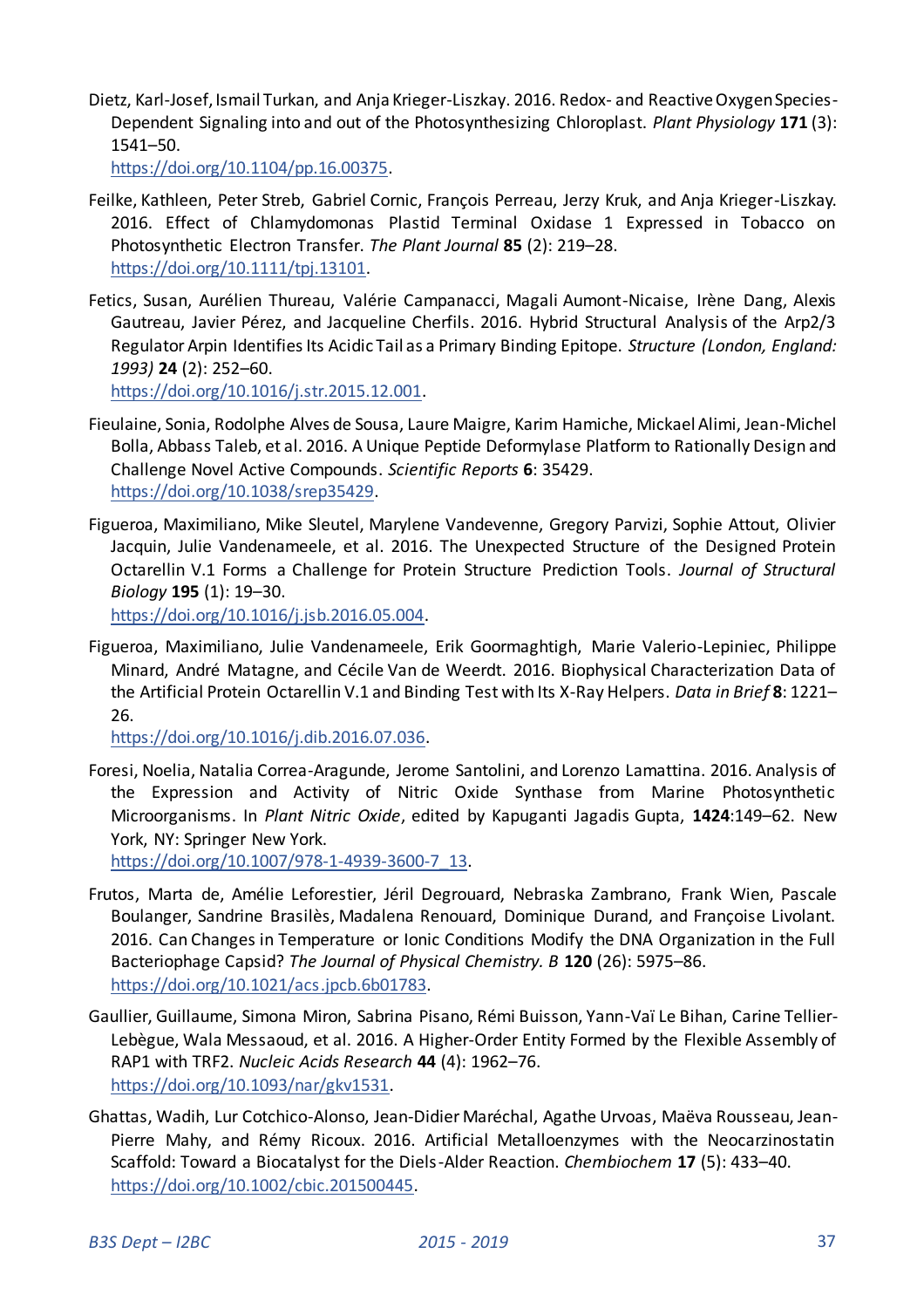- Gibasiewicz, Krzysztof, Rafał Białek, Maria Pajzderska, Jerzy Karolczak, Gotard Burdziński, Michael R. Jones, and Klaus Brettel. 2016. Weak Temperature Dependence of P + H A − Recombination in Mutant Rhodobacter Sphaeroides Reaction Centers. *Photosynthesis Research* **128** (3): 243–58. [https://doi.org/10.1007/s11120-016-0239-9.](https://doi.org/10.1007/s11120-016-0239-9)
- Golinelli-Cohen, Marie-Pierre, Ewen Lescop, Cécile Mons, Sergio Gonçalves, Martin Clémancey, Jérôme Santolini, Eric Guittet, Geneviève Blondin, Jean-Marc Latour, and Cécile Bouton. 2016. Redox Control of the Human Iron-Sulfur Repair Protein MitoNEET Activity via Its Iron-Sulfur Cluster. *Journal of Biological Chemistry* **291** (14): 7583–93. [https://doi.org/10.1074/jbc.M115.711218.](https://doi.org/10.1074/jbc.M115.711218)
- Grandclément, Catherine, Mélanie Tannières, Solange Moréra, Yves Dessaux, and Denis Faure. 2016. Quorum Quenching: Role in Nature and Applied Developments. Edited by Miguel Camara. *FEMS Microbiology Reviews* 40 (1): 86–116. [https://doi.org/10.1093/femsre/fuv038.](https://doi.org/10.1093/femsre/fuv038)
- Gurunatha, Kargal L., Agathe C. Fournier, Agathe Urvoas, Marie Valerio-Lepiniec, Valérie Marchi, Philippe Minard, and Erik Dujardin. 2016. Nanoparticles Self-Assembly Driven by High Affinity Repeat Protein Pairing. *ACS Nano* **10** (3): 3176–85. [https://doi.org/10.1021/acsnano.5b04531.](https://doi.org/10.1021/acsnano.5b04531)
- Gwizdala, Michal, Rudi Berera, Diana Kirilovsky, Rienk van Grondelle, and Tjaart P.J. Krüger. 2016. Controlling Light Harvesting with Light. *Journal of the American Chemical Society* **138** (36): 11616–22.

[https://doi.org/10.1021/jacs.6b04811.](https://doi.org/10.1021/jacs.6b04811) 

Harris, Dvir, Ofir Tal, Denis Jallet, Adjélé Wilson, Diana Kirilovsky, and Noam Adir. 2016. Orange Carotenoid Protein Burrows into the Phycobilisome to Provide Photoprotection. *Proc.Natl. Acad. Sci. USA* **113** (12): E1655–62.

[https://doi.org/10.1073/pnas.1523680113.](https://doi.org/10.1073/pnas.1523680113) 

- Herrada, Isaline, Benjamin Bourgeois, Camille Samson, Brigitte Buendia, Howard J. Worman, and Sophie Zinn-Justin. 2016. Purification and Structural Analysis of LEM-Domain Proteins. In *Methods in Enzymology*, **569**:43–61. Elsevier. [https://doi.org/10.1016/bs.mie.2015.07.008.](https://doi.org/10.1016/bs.mie.2015.07.008)
- Kirilovsky, Diana, and Cheryl A. Kerfeld. 2016. Cyanobacterial Photoprotection by the Orange Carotenoid Protein. *Nature Plants* **2** (12): 16180. [https://doi.org/10.1038/nplants.2016.180.](https://doi.org/10.1038/nplants.2016.180)
- Kish, Elizabeth, Ke Wang, Manuel J. Llansola-Portoles, Cristian Ilioaia, Andrew A. Pascal, Bruno Robert, and Chunhong Yang. 2016. Probing the Pigment Binding Sites in LHCII with Resonance Raman Spectroscopy: The Effect of Mutations at S123. *Biochimica et Biophysica Acta (BBA) - Bioenergetics* **1857** (9): 1490–96.

[https://doi.org/10.1016/j.bbabio.2016.06.001.](https://doi.org/10.1016/j.bbabio.2016.06.001) 

Klein, Géraldine, Stéphanie Devineau, Jean Christophe Aude, Yves Boulard, Hélène Pasquier, Jean Labarre, Serge Pin, and Jean Philippe Renault. 2016. Interferences of Silica Nanoparticles in Green Fluorescent Protein Folding Processes. *Langmuir: The ACS Journal of Surfaces and Colloids* **32** (1): 195–202.

[https://doi.org/10.1021/acs.langmuir.5b03890.](https://doi.org/10.1021/acs.langmuir.5b03890)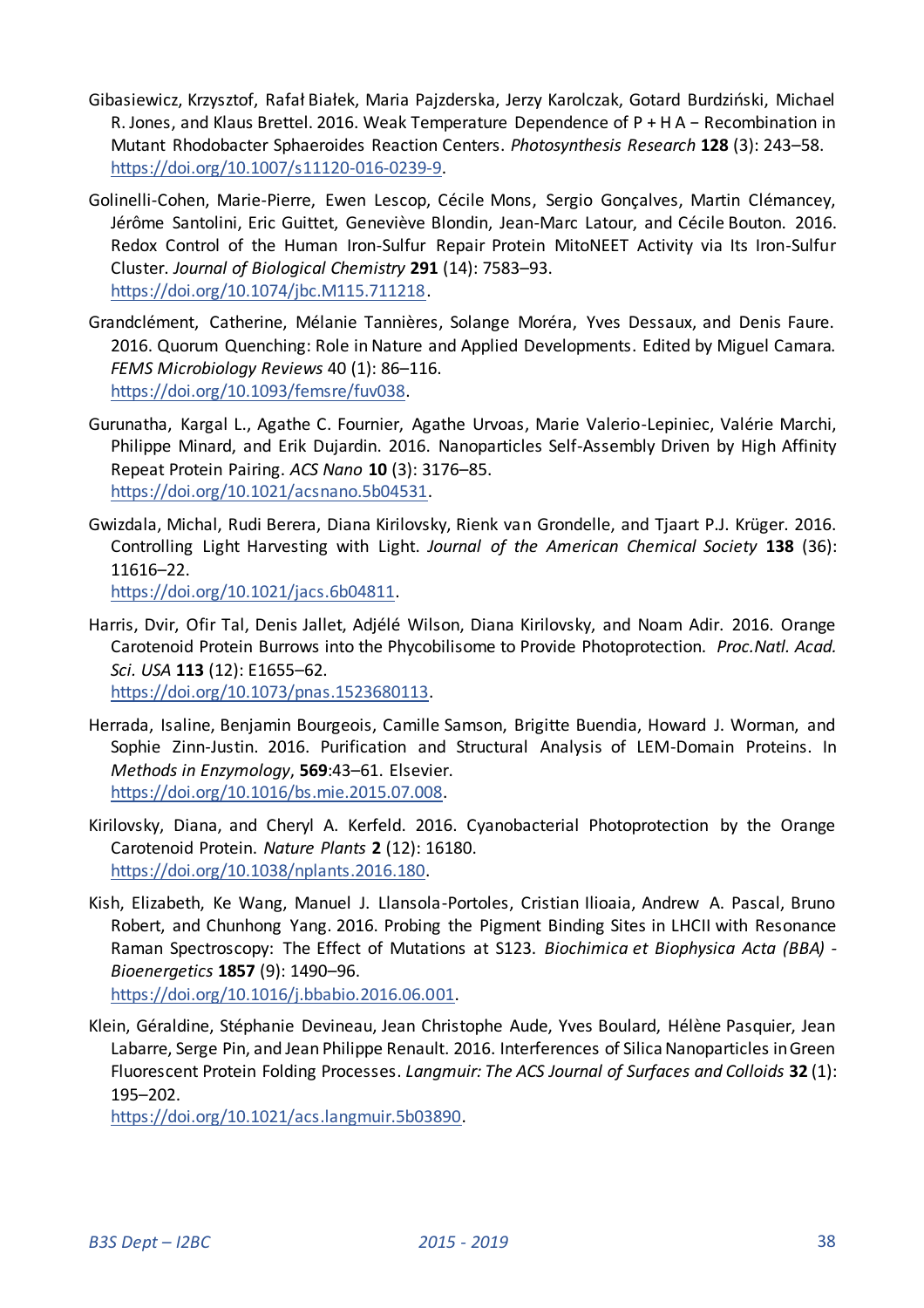- Klein, Géraldine, Christelle Mathé, Mathilde Biola-Clier, Stéphanie Devineau, Emilie Drouineau, Elie Hatem, Laurent Marichal, et al. 2016. RNA-Binding Proteins Are a Major Target of Silica Nanoparticles in Cell Extracts. *Nanotoxicology* **10** (10): 1555–64. [https://doi.org/10.1080/17435390.2016.1244299.](https://doi.org/10.1080/17435390.2016.1244299)
- Kopečný, David, Radka Končitíková, Hana Popelka, Pierre Briozzo, Armelle Vigouroux, Martina Kopečná, David Zalabák, et al. 2016. Kinetic and Structural Investigation of the Cytokinin Oxidase/Dehydrogenase Active Site. *FEBS Journal* **283** (2): 361–77. [https://doi.org/10.1111/febs.13581.](https://doi.org/10.1111/febs.13581)
- Krieger-Liszkay, Anja, and Kathleen Feilke. 2016. The Dual Role of the Plastid Terminal Oxidase PTOX: Between a Protective and a Pro-Oxidant Function. *Frontiers in Plant Science* **6** (January). [https://doi.org/10.3389/fpls.2015.01147.](https://doi.org/10.3389/fpls.2015.01147)
- Lang, Jérôme, Amandine Maréchal, Manon Couture, and Jérôme Santolini. 2016. Reaction Intermediates and Molecular Mechanism of Peroxynitrite Activation by NO Synthases. *Biophysical Journal* **111** (10): 2099–2109. [https://doi.org/10.1016/j.bpj.2016.05.056.](https://doi.org/10.1016/j.bpj.2016.05.056)
- Law-Hine, Didier, Mehdi Zeghal, Stéphane Bressanelli, Doru Constantin, and Guillaume Tresset. 2016. Identification of a Major Intermediate along the Self-Assembly Pathway of an Icosahedral Viral Capsid by Using an Analytical Model of a Spherical Patch. *Soft Matter* **12** (32): 6728–36. [https://doi.org/10.1039/C6SM01060A.](https://doi.org/10.1039/C6SM01060A)
- Le Breton, Nolwenn, Tiona Adrianaivomananjaona, Guillaume Gerbaud, Emilien Etienne, Elena Bisetto, Alain Dautant, Bruno Guigliarelli, Francis Haraux, Marlène Martinho, and Valérie Belle. 2016. Dimerization Interface and Dynamic Properties of Yeast IF1 Revealed by Site-Directed Spin Labeling EPR Spectroscopy. *Biochimica et Biophysica Acta (BBA) - Bioenergetics* **1857** (1): 89–97. [https://doi.org/10.1016/j.bbabio.2015.10.010.](https://doi.org/10.1016/j.bbabio.2015.10.010)
- Lebourg, Fanny, Sloane Paulcan, and Michel Lepoivre. 2016. [The two-faced Sestrin2 against agerelated pathologies]. *Medecine Sciences: M/S* **32** (6–7): 580–82. [https://doi.org/10.1051/medsci/20163206018.](https://doi.org/10.1051/medsci/20163206018)
- Lensink, Marc F., Sameer Velankar, Andriy Kryshtafovych, Shen-You Huang, Dina Schneidman-Duhovny, Andrej Sali, Joan Segura, et al. 2016. Prediction of Homoprotein and Heteroprotein Complexes by Protein Docking and Template-Based Modeling: A CASP-CAPRI Experiment: Prediction of Homo and Heteroprotein Complexes by Protein Docking and Modeling. *Proteins: Structure, Function, and Bioinformatics* **84**: 323–48. [https://doi.org/10.1002/prot.25007.](https://doi.org/10.1002/prot.25007)
- Liang, Xujun, Massimo Marchi, Chuling Guo, Zhi Dang, and Stéphane Abel. 2016. Atomistic Simulation of Solubilization of Polycyclic Aromatic Hydrocarbons in a Sodium Dodecyl Sulfate Micelle. *Langmuir: The ACS Journal of Surfaces and Colloids* **32** (15): 3645–54. [https://doi.org/10.1021/acs.langmuir.6b00182.](https://doi.org/10.1021/acs.langmuir.6b00182)
- Liger, Dominique, Liliana Mora, Noureddine Lazar, Sabine Figaro, Julien Henri, Nathalie Scrima, Richard H. Buckingham, Herman van Tilbeurgh, Valérie Heurgué-Hamard, and Marc Graille. 2016. Mechanism of Activation of Methyltransferases Involved in Translation by the Trm112 "Hub" Protein. *Nucleic Acids Research* **44** (3): 1482–1482. [https://doi.org/10.1093/nar/gkv1172.](https://doi.org/10.1093/nar/gkv1172)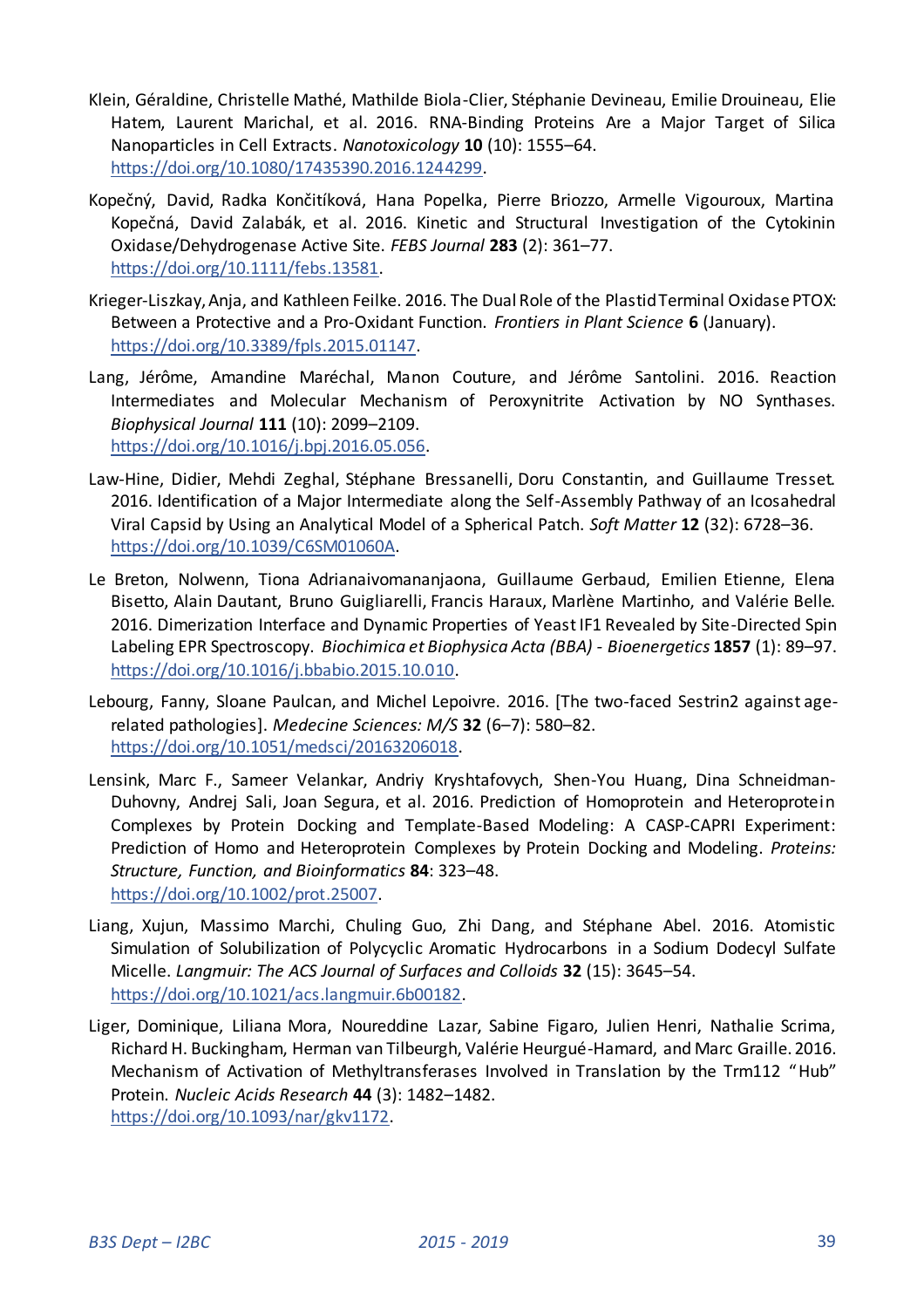- Lippens, Guy, Isabelle Landrieu, Caroline Smet, Isabelle Huvent, Neha Gandhi, Benoît Gigant, Clément Despres, Haoling Qi, and Juan Lopez. 2016. NMR Meets Tau: Insights into Its Function and Pathology. *Biomolecules* **6** (2): 28. [https://doi.org/10.3390/biom6020028.](https://doi.org/10.3390/biom6020028)
- Liu, Zhenhua, Raquel Tavares, Evan S. Forsythe, François André, Raphaël Lugan, Gabriella Jonasson, Stéphanie Boutet-Mercey, et al. 2016. Evolutionary Interplay between Sister Cytochrome P450 Genes Shapes Plasticity in Plant Metabolism. *Nature Communications* **7**: 13026. [https://doi.org/10.1038/ncomms13026.](https://doi.org/10.1038/ncomms13026)
- Llansola-Portoles, Manuel J., Chiasa Uragami, Andrew A. Pascal, David Bina, Radek Litvin, and Bruno Robert. 2016. Pigment Structure in the FCP-like Light-Harvesting Complex from Chromera Velia. *Biochimica et Biophysica Acta (BBA) - Bioenergetics* **1857** (11): 1759–65. [https://doi.org/10.1016/j.bbabio.2016.08.006.](https://doi.org/10.1016/j.bbabio.2016.08.006)
- Llinas, Paola, Mélanie Chenon, T. Quyen Nguyen, Catia Moreira, Annélie de Régibus, Aline Coquard, Maria J. Ramos, Raphaël Guérois, Pedro A. Fernandes, and Julie Ménétrey. 2016. Structure of a Truncated Form of Leucine Zipper II of JIP3 Reveals an Unexpected Antiparallel Coiled-Coil Arrangement. *Acta Crystallographica Section F Structural Biology Communications* **72** (3): 198– 206.

[https://doi.org/10.1107/S2053230X16001576.](https://doi.org/10.1107/S2053230X16001576) 

- López-Igual, Rocío, Adjélé Wilson, Ryan L. Leverenz, Matthew R. Melnicki, Céline Bourcier de Carbon, Markus Sutter, Aiko Turmo, François Perreau, Cheryl A. Kerfeld, and Diana Kirilovsky. 2016. Different Functions of the Paralogs to the N-Terminal Domain of the Orange Carotenoid Protein in the Cyanobacterium Anabaena Sp. PCC 7120. *Plant Physiology* **171** (3): 1852–66. [https://doi.org/10.1104/pp.16.00502.](https://doi.org/10.1104/pp.16.00502)
- Low, May Lee, Laure Maigre, Mohamed Ibrahim M. Tahir, Edward R.T. Tiekink, Pierre Dorlet, Régis Guillot, Thahira Begum Ravoof, et al. 2016. New Insight into the Structural, Electrochemical and Biological Aspects of Macroacyclic Cu(II) Complexes Derived from S-Substituted Dithiocarbazate Schiff Bases. *European Journal of Medicinal Chemistry* **120**: 1–12. [https://doi.org/10.1016/j.ejmech.2016.04.027.](https://doi.org/10.1016/j.ejmech.2016.04.027)
- Marchi, Massimo. 2016. A First Principle Particle Mesh Method for Solution SAXS of Large Bio-Molecular Systems. *The Journal of Chemical Physics* **145** (4): 045101. [https://doi.org/10.1063/1.4959123.](https://doi.org/10.1063/1.4959123)
- Marty, Loïc, Armelle Vigouroux, Magali Aumont-Nicaise, Yves Dessaux, Denis Faure, and Solange Moréra. 2016. Structural Basis for High Specificity of Amadori Compound and Mannopine Opine Binding in Bacterial Pathogens. *The Journal of Biological Chemistry* **291** (43): 22638–49. [https://doi.org/10.1074/jbc.M116.745562.](https://doi.org/10.1074/jbc.M116.745562)
- Mascali, Florencia C., H. Y. Vincent Ching, Rodolfo M. Rasia, Sun Un, and Leandro C. Tabares. 2016. Using Genetically Encodable Self-Assembling Gd(III) Spin Labels To Make In-Cell Nanometric Distance Measurements. *Angewandte Chemie International Edition* **55** (37): 11041–43. [https://doi.org/10.1002/anie.201603653.](https://doi.org/10.1002/anie.201603653)
- McGovern, Stephen, Sonia Baconnais, Pierre Roblin, Pierre Nicolas, Pascal Drevet, Héloïse Simonson, Olivier Piétrement, et al. 2016. C-Terminal Region of Bacterial Ku Controls DNA Bridging, DNA Threading and Recruitment of DNA Ligase D for Double Strand Breaks Repair. *Nucleic Acids Research* **44** (10): 4785-4806. [https://doi.org/10.1093/nar/gkw149.](https://doi.org/10.1093/nar/gkw149)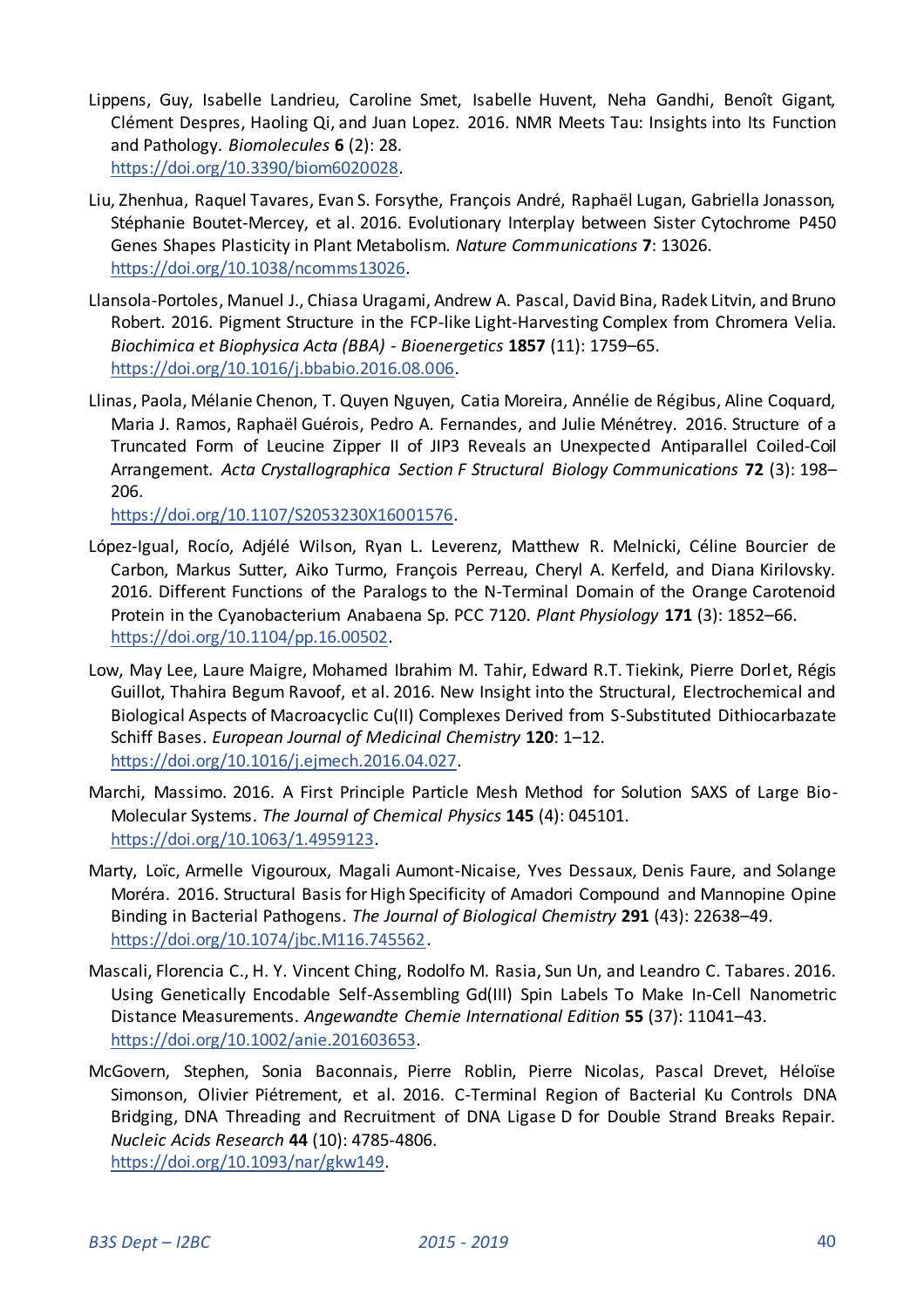Melnicki, Matthew R., Ryan L. Leverenz, Markus Sutter, Rocío López-Igual, Adjélé Wilson, Emily G. Pawlowski, François Perreau, Diana Kirilovsky, and Cheryl A. Kerfeld. 2016. Structure, Diversity, and Evolution of a New Family of Soluble Carotenoid-Binding Proteins in Cyanobacteria. *Molecular Plant* **9** (10): 1379–94.

[https://doi.org/10.1016/j.molp.2016.06.009.](https://doi.org/10.1016/j.molp.2016.06.009) 

- Montaville, Pierre, Sonja Kühn, Christel Compper, and Marie-France Carlier. 2016. Role of the C-Terminal Extension of Formin 2 in Its Activation by Spire Protein and Processive Assembly of Actin Filaments. *The Journal of Biological Chemistry* **291** (7): 3302–18. [https://doi.org/10.1074/jbc.M115.681379.](https://doi.org/10.1074/jbc.M115.681379)
- Montigny, Cédric, Joseph Lyons, Philippe Champeil, Poul Nissen, and Guillaume Lenoir. 2016. On the Molecular Mechanism of Flippase- and Scramblase-Mediated Phospholipid Transport. *Biochimica et Biophysica Acta (BBA) - Molecular and Cell Biology of Lipids* **1861** (8): 767–83. [https://doi.org/10.1016/j.bbalip.2015.12.020.](https://doi.org/10.1016/j.bbalip.2015.12.020)
- Müller, Pavel, Klaus Brettel, Laszlo Grama, Miklos Nyitrai, and Andras Lukacs. 2016. Photochemistry of Wild-Type and N378D Mutant E. Coli DNA Photolyase with Oxidized FAD Cofactor Studied by Transient Absorption Spectroscopy. *Chemphyschem* **17** (9): 1329–40. [https://doi.org/10.1002/cphc.201501077.](https://doi.org/10.1002/cphc.201501077)
- Naranjo, Belén, Clara Mignée, Anja Krieger-Liszkay, Dámaso Hornero-Méndez, Lourdes Gallardo-Guerrero, Francisco Javier Cejudo, and Marika Lindahl. 2016. The Chloroplast NADPH Thioredoxin Reductase C, NTRC, Controls Non-Photochemical Quenching of Light Energy and Photosynthetic Electron Transport in *Arabidopsis*: NTRC Controls Photosynthetic Electron Transport. *Plant, Cell & Environment* **39** (4): 804–22.

[https://doi.org/10.1111/pce.12652.](https://doi.org/10.1111/pce.12652) 

Perchat, Stéphane, Antoine Talagas, Sandrine Poncet, Noureddine Lazar, Inès Li de la Sierra-Gallay, Michel Gohar, Didier Lereclus, and Sylvie Nessler. 2016a. How Quorum Sensing Connects Sporulation to Necrotrophism in Bacillus Thuringiensis. *PLoS Pathogens* **12** (8): e1005779. [https://doi.org/10.1371/journal.ppat.1005779.](https://doi.org/10.1371/journal.ppat.1005779) 

Correction: *PLoS Pathogens* **12** (10): e1006009[. https://doi.org/10.1371/journal.ppat.1006009.](https://doi.org/10.1371/journal.ppat.1006009) 

- Perchat, Stéphane, Antoine Talagas, Samira Zouhir, Sandrine Poncet, Laurent Bouillaut, Sylvie Nessler, and Didier Lereclus. 2016. NprR, a Moonlighting Quorum Sensor Shifting from a Phosphatase Activity to a Transcriptional Activator. *Microbial Cell (Graz, Austria)* **3** (11): 573–75. [https://doi.org/10.15698/mic2016.11.542.](https://doi.org/10.15698/mic2016.11.542)
- Pernier, Julien, Shashank Shekhar, Antoine Jegou, Bérengère Guichard, and Marie-France Carlier. 2016. Profilin Interaction with Actin Filament Barbed End Controls Dynamic Instability, Capping, Branching, and Motility. *Developmental Cell* **36** (2): 201–14. [https://doi.org/10.1016/j.devcel.2015.12.024.](https://doi.org/10.1016/j.devcel.2015.12.024)
- Plegaria, Jefferson S., Christian Herrero, Annamaria Quaranta, and Vincent L. Pecoraro. 2016. Electron Transfer Activity of a de Novo Designed Copper Center in a Three-Helix Bundle Fold. *Biochimica et Biophysica Acta (BBA) - Bioenergetics* **1857** (5): 522–30. [https://doi.org/10.1016/j.bbabio.2015.09.007.](https://doi.org/10.1016/j.bbabio.2015.09.007)
- Qiu, Xue, K. David Wegner, Yu-Tang Wu, Paul M. P. van Bergen en Henegouwen, Travis L. Jennings, and Niko Hildebrandt. 2016. Nanobodies and Antibodies for Duplexed EGFR/HER2 Immunoassays Using Terbium-to-Quantum Dot FRET. *Chemistry of Materials* **28** (22): 8256–67. [https://doi.org/10.1021/acs.chemmater.6b03198.](https://doi.org/10.1021/acs.chemmater.6b03198)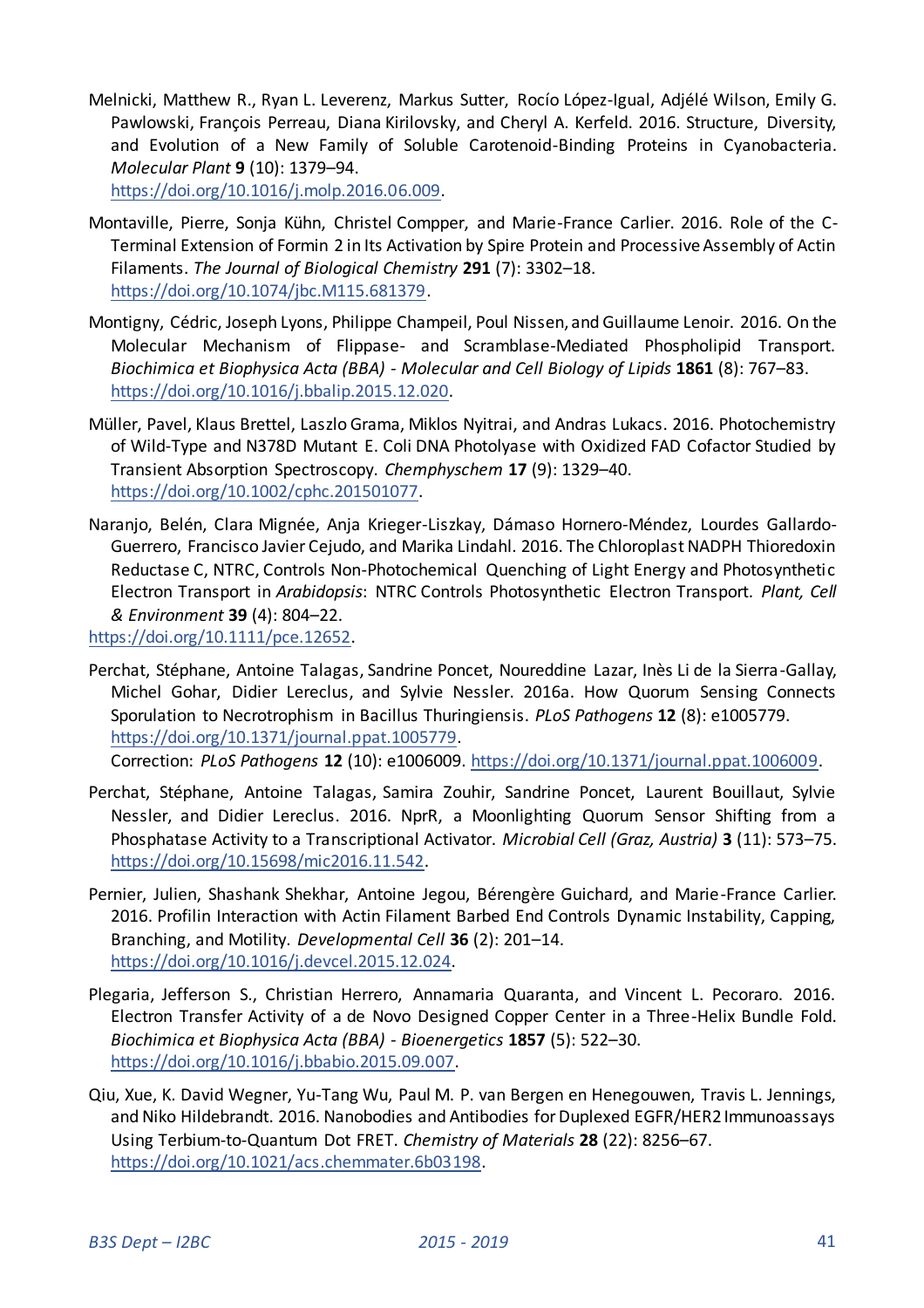- Quaranta, Annamaria, Bernard Lagoutte, Julien Frey, and Pierre Sétif. 2016. Photoreduction of the Ferredoxin/Ferredoxin–NADP+-Reductase Complex by a Linked Ruthenium Polypyridyl Chromophore. *Journal of Photochemistry and Photobiology B: Biology* **160**: 347–54. [https://doi.org/10.1016/j.jphotobiol.2016.04.030.](https://doi.org/10.1016/j.jphotobiol.2016.04.030)
- Réal, Florent, André Severo Pereira Gomes, Yansel Omar Guerrero Martínez, Tahra Ayed, Nicolas Galland, Michel Masella, and Valérie Vallet. 2016. Structural, Dynamical, and Transport Properties of the Hydrated Halides: How Do At− Bulk Properties Compare with Those of the Other Halides, from F− to I−? *The Journal of Chemical Physics* **144** (12): 124513. [https://doi.org/10.1063/1.4944613.](https://doi.org/10.1063/1.4944613)
- Redrejo-Rodríguez, Modesto, Armelle Vigouroux, Aibek Mursalimov, Inga Grin, Doria Alili, Zhanat Koshenov, Zhiger Akishev, et al. 2016. Structural Comparison of AP Endonucleases from the Exonuclease III Family Reveals New Amino Acid Residues in Human AP Endonuclease 1 That Are Involved in Incision of Damaged DNA. *Biochimie* **128–129**: 20–33. [https://doi.org/10.1016/j.biochi.2016.06.011.](https://doi.org/10.1016/j.biochi.2016.06.011)
- Renault, L. 2016. Intrinsic, Functional, and Structural Properties of β-Thymosins and β-Thymosin/WH2 Domains in the Regulation and Coordination of Actin Self-Assembly Dynamics and Cytoskeleton Remodeling. *Vitamins and Hormones* **102**: 25–54. [https://doi.org/10.1016/bs.vh.2016.04.006.](https://doi.org/10.1016/bs.vh.2016.04.006)
- Rodríguez-Banqueri, Arturo, Ekaitz Errasti-Murugarren, Paola Bartoccioni, Lukasz Kowalczyk, Alex Perálvarez-Marín, Manuel Palacín, and José Luis Vázquez-Ibar. 2016. Stabilization of a Prokaryotic LAT Transporter by Random Mutagenesis. *The Journal of General Physiology* **147** (4): 353–68. [https://doi.org/10.1085/jgp.201511510.](https://doi.org/10.1085/jgp.201511510)
- Samson, Camille, Isaline Herrada, Florian Celli, Francois-Xavier Theillet, and Sophie Zinn-Justin. 2016. 1H, 13C and 15N Backbone Resonance Assignment of the Intrinsically Disordered Region of the Nuclear Envelope Protein Emerin. *Biomolecular NMR Assignments* **10** (1): 179–82. [https://doi.org/10.1007/s12104-015-9662-7.](https://doi.org/10.1007/s12104-015-9662-7)
- Seigneurin-Berny, Daphne, Martin S. King, Emiline Sautron, Lucas Moyet, Patrice Catty, François André, Norbert Rolland, Edmund R. S. Kunji, and Annie Frelet-Barrand. 2016. Membrane Protein Production in Lactococcus Lactis for Functional Studies. In *Heterologous Expression of Membrane Proteins*, edited by Isabelle Mus-Veteau, **1432**:79–101. New York, NY: Springer New York. [https://doi.org/10.1007/978-1-4939-3637-3\\_6.](https://doi.org/10.1007/978-1-4939-3637-3_6)
- Seo, Daisuke, Takahiro Soeta, Hidehiro Sakurai, Pierre Sétif, and Takeshi Sakurai. 2016. Pre-Steady-State Kinetic Studies of Redox Reactions Catalysed by Bacillus Subtilis Ferredoxin-NADP + Oxidoreductase with NADP + /NADPH and Ferredoxin. *Biochimica et Biophysica Acta (BBA) - Bioenergetics* **1857** (6): 678–87. [https://doi.org/10.1016/j.bbabio.2016.03.005.](https://doi.org/10.1016/j.bbabio.2016.03.005)
- Shanker, Erin, Donald A. Morrison, Antoine Talagas, Sylvie Nessler, Michael J. Federle, and Gerd Prehna. 2016. Pheromone Recognition and Selectivity by ComR Proteins among Streptococcus Species. *PLoS Pathogens* **12** (12): e1005979. [https://doi.org/10.1371/journal.ppat.1005979.](https://doi.org/10.1371/journal.ppat.1005979)
- Shekhar, Shashank, and Marie-France Carlier. 2016. Single-Filament Kinetic Studies Provide Novel Insights into Regulation of Actin-Based Motility. *Molecular Biology of the Cell* **27** (1): 1–6. [https://doi.org/10.1091/mbc.E15-06-0352.](https://doi.org/10.1091/mbc.E15-06-0352)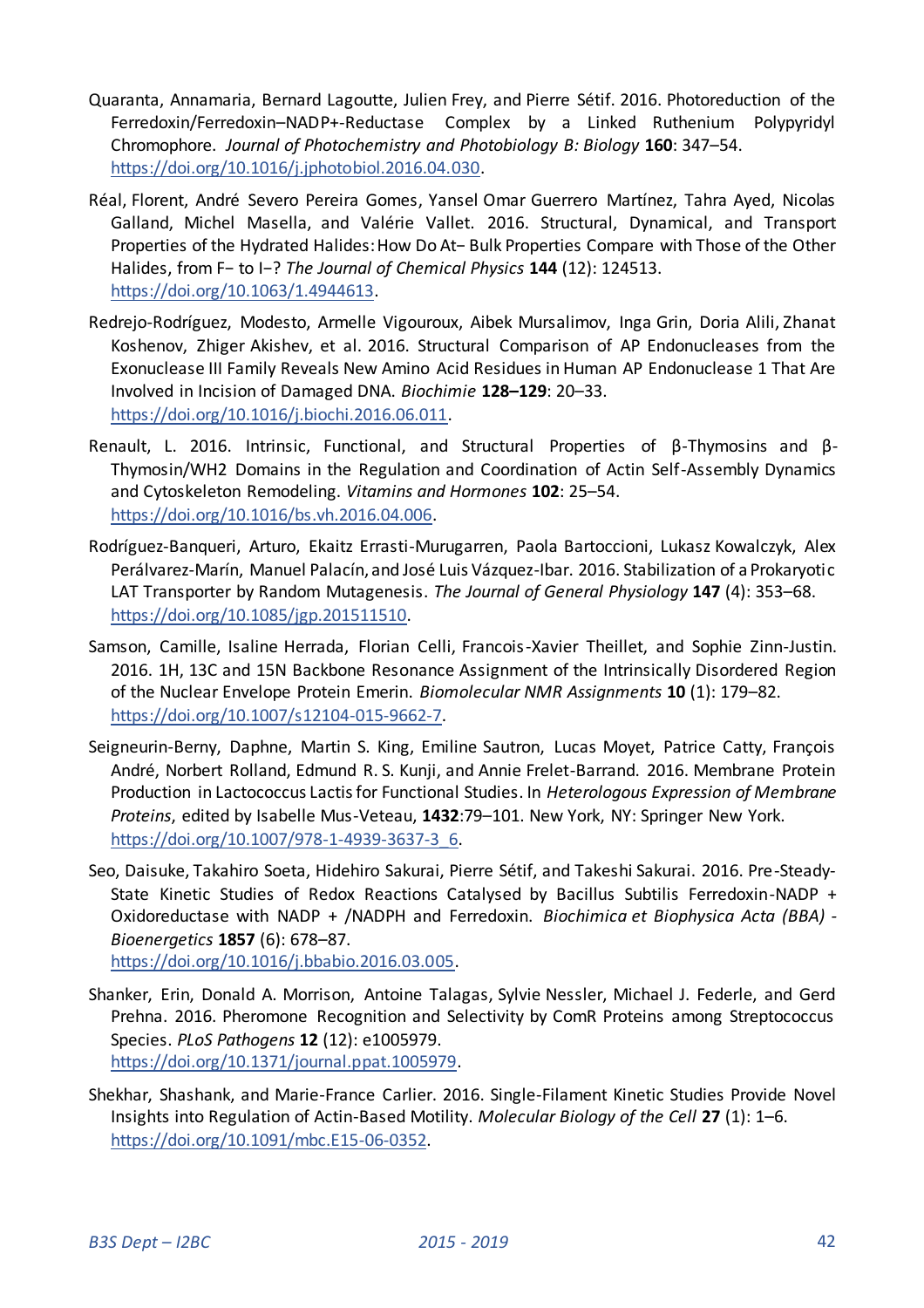- Shekhar, Shashank, Julien Pernier, and Marie-France Carlier. 2016. Regulators of Actin Filament Barbed Ends at a Glance. *Journal of Cell Science* **129** (6): 1085–91. [https://doi.org/10.1242/jcs.179994.](https://doi.org/10.1242/jcs.179994)
- Tadi, Satish K., Carine Tellier-Lebègue, Clément Nemoz, Pascal Drevet, Stéphane Audebert, Sunetra Roy, Katheryn Meek, Jean-Baptiste Charbonnier, and Mauro Modesti. 2016. PAXX Is an Accessory C-NHEJ Factor That Associates with Ku70 and Has Overlapping Functions with XLF. *Cell Reports* **17** (2): 541–55.

[https://doi.org/10.1016/j.celrep.2016.09.026.](https://doi.org/10.1016/j.celrep.2016.09.026) 

Talagas, Antoine, Laetitia Fontaine, Laura Ledesma-Garca, Johann Mignolet, Inès Li de la Sierra-Gallay, Noureddine Lazar, Magali Aumont-Nicaise, et al. 2016. Structural Insights into Streptococcal Competence Regulation by the Cell-to-Cell Communication System ComRS. *PLoS Pathogens* **12** (12): e1005980.

[https://doi.org/10.1371/journal.ppat.1005980.](https://doi.org/10.1371/journal.ppat.1005980) 

- Urbonavičius, Jaunius, Rasa Rutkienė, Anželika Lopato, Daiva Tauraitė, Jonita Stankevičiūtė, Agota Aučynaitė, Laura Kaliniene, Herman van Tilbeurgh, and Rolandas Meškys. 2016. Evolution of tRNAPhe:ImG2 Methyltransferases Involved in the Biosynthesis of Wyosine Derivatives in Archaea. *RNA (New York, N.Y.)* **22** (12): 1871–83. [https://doi.org/10.1261/rna.057059.116.](https://doi.org/10.1261/rna.057059.116)
- Wang, Yuxi, Hang Zhang, Benoît Gigant, Yamei Yu, Yangping Wu, Xiangzheng Chen, Qinhuai Lai, Zhaoya Yang, Qiang Chen, and Jinliang Yang. 2016. Structures of a Diverse Set of Colchicine Binding Site Inhibitors in Complex with Tubulin Provide a Rationale for Drug Discovery. *FEBS Journal* **283** (1): 102–11.

[https://doi.org/10.1111/febs.13555.](https://doi.org/10.1111/febs.13555) 

Yu, Jinchao, and Raphaël Guerois. 2016. PPI4DOCK: Large Scale Assessment of the Use of Homology Models in Free Docking over More than 1000 Realistic Targets. *Bioinformatics (Oxford, England)* **32** (24): 3760–67.

[https://doi.org/10.1093/bioinformatics/btw533.](https://doi.org/10.1093/bioinformatics/btw533) 

Yu, Jinchao, Marek Vavrusa, Jessica Andreani, Julien Rey, Pierre Tufféry, and Raphaël Guerois. 2016. InterEvDock: A Docking Server to Predict the Structure of Protein–Protein Interactions Using Evolutionary Information. *Nucleic Acids Research* **44** (W1): W542–49. [https://doi.org/10.1093/nar/gkw340.](https://doi.org/10.1093/nar/gkw340) 

# <span id="page-42-0"></span>**2015**

- Arteni, Ana-Andreea, Mathias Fradot, Denise Galzerano, Maria M. Mendes-Pinto, José-Alain Sahel, Serge Picaud, Bruno Robert, and Andrew A. Pascal. 2015. Structure and Conformation of the Carotenoids in Human Retinal Macular Pigment. *PLoS One* **10** (8): e0135779. [https://doi.org/10.1371/journal.pone.0135779.](https://doi.org/10.1371/journal.pone.0135779)
- Avvaru, Balendu Sankara, Julien Pernier, and Marie-France Carlier. 2015. Dimeric WH2 Repeats of VopF Sequester Actin Monomers into Non-Nucleating Linear String Conformations: An X-Ray Scattering Study. *Journal of Structural Biology* **190** (2): 192–99. [https://doi.org/10.1016/j.jsb.2015.03.008.](https://doi.org/10.1016/j.jsb.2015.03.008)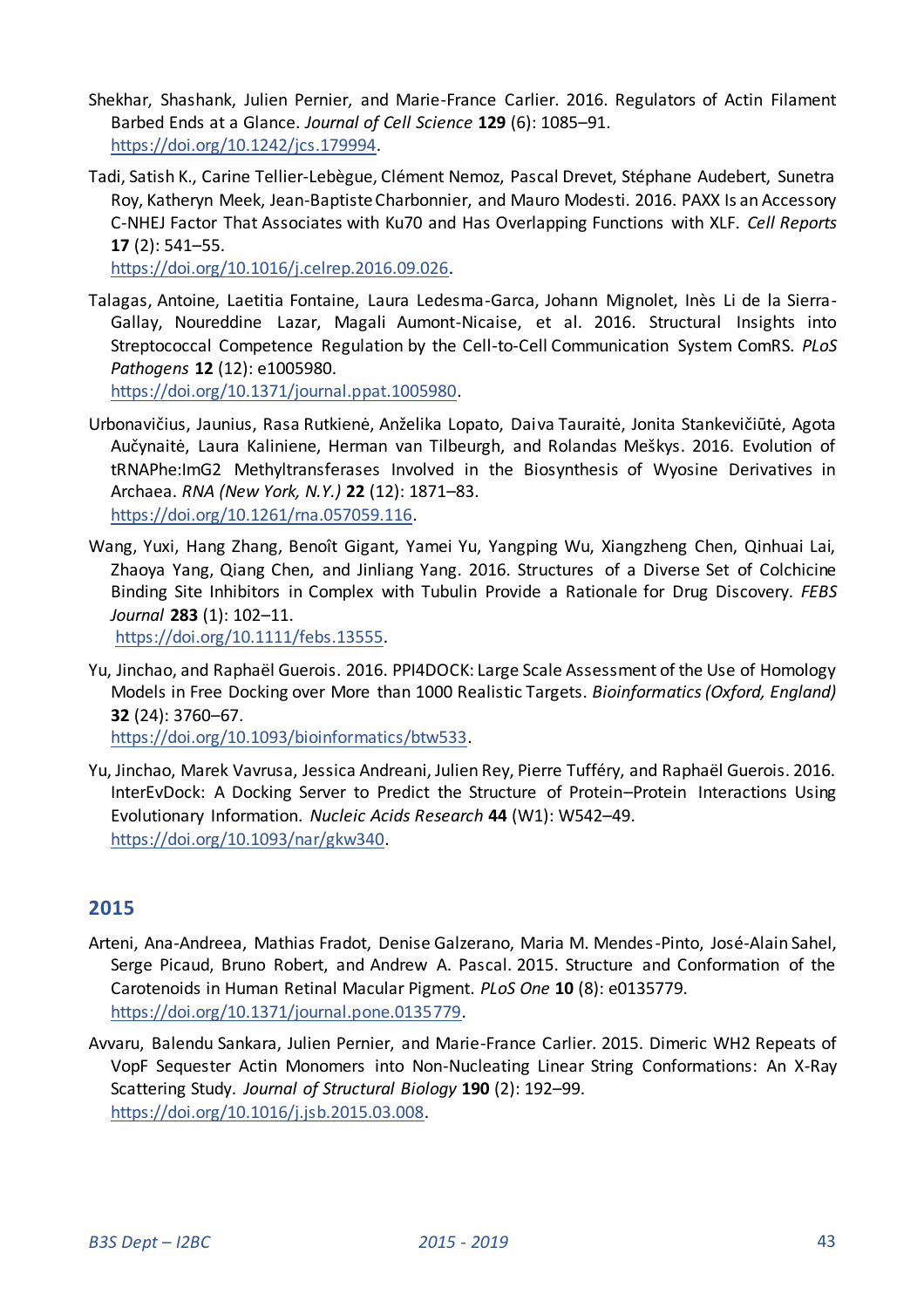- Ayach, Maya, and Stéphane Bressanelli. 2015. Crystallization of Mutants of Turnip Yellow Mosaic Virus Protease/Ubiquitin Hydrolase Designed to Prevent Protease Self-Recognition. *Acta Crystallographica. Section F, Structural Biology Communications* **71** (Pt 4): 405–8. [https://doi.org/10.1107/S2053230X15003945.](https://doi.org/10.1107/S2053230X15003945)
- Bailleul, Benjamin, Nicolas Berne, Omer Murik, Dimitris Petroutsos, Judit Prihoda, Atsuko Tanaka, Valeria Villanova, et al. 2015. Energetic Coupling between Plastids and Mitochondria Drives CO2 Assimilation in Diatoms. *Nature* **524** (7565): 366–69. [https://doi.org/10.1038/nature14599.](https://doi.org/10.1038/nature14599)
- Baquero, Eduard, Aurélie A. Albertini, Hélène Raux, Linda Buonocore, John K. Rose, Stéphane Bressanelli, and Yves Gaudin. 2015. Structure of the Low PH Conformation of Chandipura Virus G Reveals Important Features in the Evolution of the Vesiculovirus Glycoprotein. *PLoS Pathogens* **11** (3): e1004756.

[https://doi.org/10.1371/journal.ppat.1004756.](https://doi.org/10.1371/journal.ppat.1004756) 

- Bar-Eyal, Leeat, Ido Eisenberg, Adam Faust, Hagai Raanan, Reinat Nevo, Fabrice Rappaport, Anja Krieger-Liszkay, et al. 2015. An Easily Reversible Structural Change Underlies Mechanisms Enabling Desert Crust Cyanobacteria to Survive Desiccation. *Biochimica et Biophysica Acta (BBA) - Bioenergetics* **1847** (10): 1267–73. [https://doi.org/10.1016/j.bbabio.2015.07.008.](https://doi.org/10.1016/j.bbabio.2015.07.008)
- Becana, Manuel, Joaquín Navascués, Carmen Pérez-Rontomé, F. Ann Walker, Alain Desbois, and Joaquin Abian. 2015. Leghemoglobins with Nitrated Hemes in Legume Root Nodules. In *Biological Nitrogen Fixation*, edited by Frans J. de Bruijn, 705–14. Hoboken, NJ, USA: John Wiley & Sons, Inc.

[https://doi.org/10.1002/9781119053095.ch70.](https://doi.org/10.1002/9781119053095.ch70) 

- Bellefeuille, David de, Maylis Orio, Anne-Laure Barra, Ally Aukauloo, Yves Journaux, Christian Philouze, Xavier Ottenwaelder, and Fabrice Thomas. 2015. Redox Noninnocence of the Bridge in Copper(II) Salophen and Bis(Oxamato) Complexes. *Inorganic Chemistry* **54** (18): 9013–26. [https://doi.org/10.1021/acs.inorgchem.5b01285.](https://doi.org/10.1021/acs.inorgchem.5b01285)
- Blondeau, Karine, Françoise Blaise, Marc Graille, Shiv D. Kale, Juliette Linglin, Bénédicte Ollivier, Audrey Labarde, et al. 2015. Crystal Structure of the Effector AvrLm4-7 of Leptosphaeria Maculans Reveals Insights into Its Translocation into Plant Cells and Recognition by Resistance Proteins. *The Plant Journal: For Cell and Molecular Biology* **83** (4): 610–24. [https://doi.org/10.1111/tpj.12913.](https://doi.org/10.1111/tpj.12913)
- Boutigny, Sylvain, Emeline Sautron, Annie Frelet-Barrand, Lucas Moyet, Daniel Salvi, Norbert Rolland, and Daphné Seigneurin-Berny. 2015. Functional Expression of Plant Membrane Proteins in Lactococcus Lactis. In *Insoluble Proteins*, edited by Elena García-Fruitós, **1258**:147–65. New York, NY: Springer New York.

[https://doi.org/10.1007/978-1-4939-2205-5\\_8.](https://doi.org/10.1007/978-1-4939-2205-5_8) 

- Bressanelli, S. 2015. Kickstarting a Viral RNA Polymerase. *Science* **347** (6223): 715–16. [https://doi.org/10.1126/science.aaa5980.](https://doi.org/10.1126/science.aaa5980)
- Bruch, E. M., A. de Groot, S. Un, and L. C. Tabares. 2015. The Effect of Gamma-Ray Irradiation on the Mn(II) Speciation in Deinococcus Radiodurans and the Potential Role of Mn(II)- Orthophosphates. *Metallomics: Integrated Biometal Science* **7** (5): 908–16. [https://doi.org/10.1039/c5mt00009b.](https://doi.org/10.1039/c5mt00009b)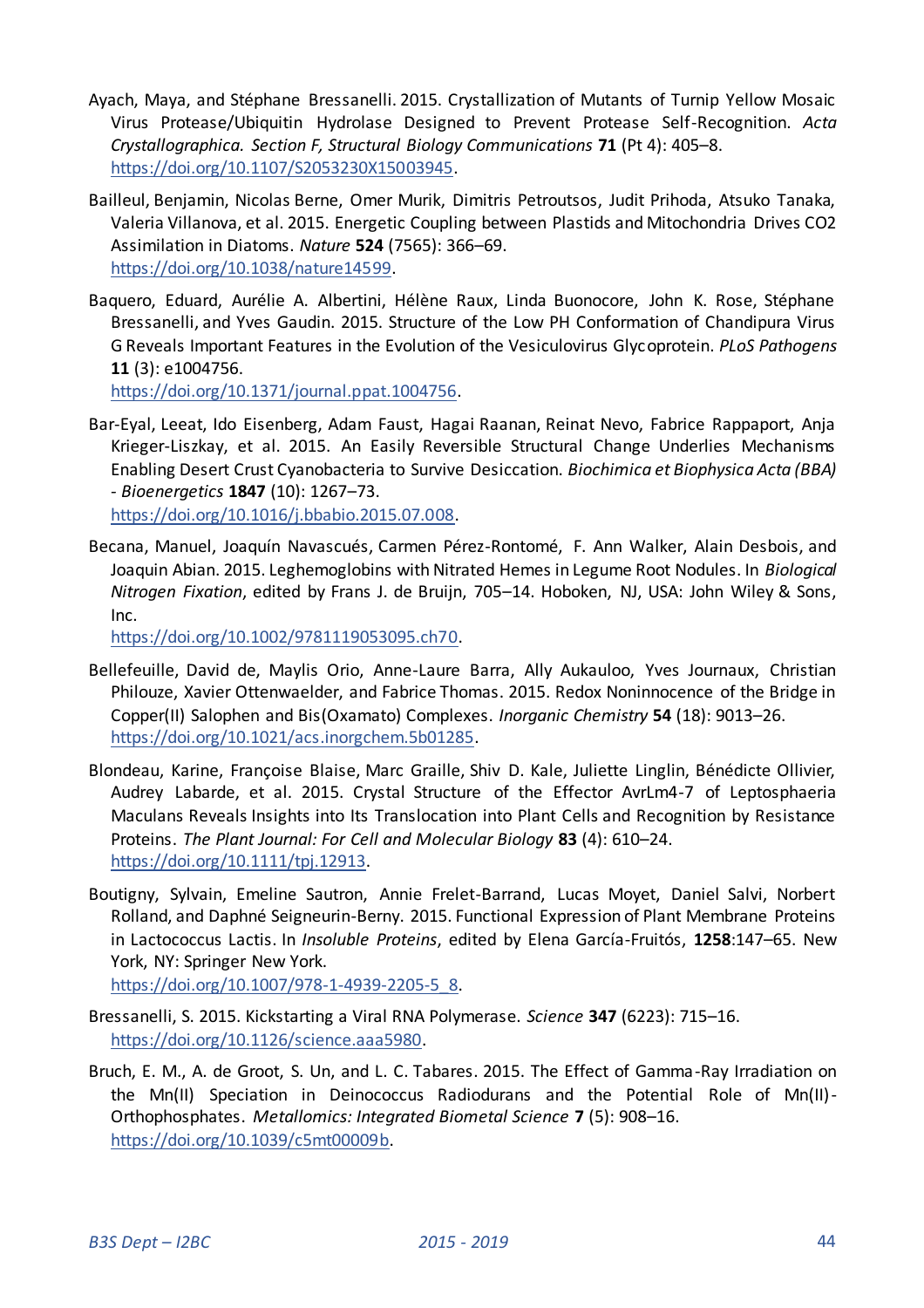- Bruch, E. M., S. Thomine, L. C. Tabares, and S. Un. 2015. Variations in Mn(II) Speciation among Organisms: What Makes D. Radiodurans Different. *Metallomics* **7** (1): 136–44. [https://doi.org/10.1039/C4MT00265B.](https://doi.org/10.1039/C4MT00265B)
- Bruch, Eduardo M., Melissa T. Warner, Sébastien Thomine, Leandro C. Tabares, and Sun Un. 2015. Pulse Electron Double Resonance Detected Multinuclear NMR Spectra of Distant and Low Sensitivity Nuclei and Its Application to the Structure of Mn(II) Centers in Organisms. *The Journal of Physical Chemistry B* **119** (43): 13515–23. [https://doi.org/10.1021/acs.jpcb.5b01624.](https://doi.org/10.1021/acs.jpcb.5b01624)
- Butkus, Vytautas, Andrius Gelzinis, Ramūnas Augulis, Andrew Gall, Claudia Büchel, Bruno Robert, Donatas Zigmantas, Leonas Valkunas, and Darius Abramavicius. 2015. Coherence and Population Dynamics of Chlorophyll Excitations in FCP Complex: Two-Dimensional Spectroscopy Study. *The Journal of Chemical Physics* **142** (21): 212414. [https://doi.org/10.1063/1.4914098.](https://doi.org/10.1063/1.4914098)
- Carbon, Céline Bourcier de, Adrien Thurotte, Adjélé Wilson, François Perreau, and Diana Kirilovsky. 2015. Biosynthesis of Soluble Carotenoid Holoproteins in Escherichia Coli. *Scientific Reports* **5**: 9085.

[https://doi.org/10.1038/srep09085.](https://doi.org/10.1038/srep09085) 

- Carlier, Marie-France, Julien Pernier, Pierre Montaville, Shashank Shekhar, Sonja Kühn, and Cytoskeleton Dynamics and Motility group. 2015. Control of Polarized Assembly of Actin Filaments in Cell Motility. *Cellular and Molecular Life Sciences* **72** (16): 3051–67. [https://doi.org/10.1007/s00018-015-1914-2.](https://doi.org/10.1007/s00018-015-1914-2)
- Chaban, Yuriy, Rudi Lurz, Sandrine Brasilès, Charlène Cornilleau, Matthia Karreman, Sophie Zinn-Justin, Paulo Tavares, and Elena V. Orlova. 2015. Structural Rearrangements in the Phage Headto-Tail Interface during Assembly and Infection. *Proc.Natl. Acad. Sci. USA* **112** (22): 7009–14. [https://doi.org/10.1073/pnas.1504039112.](https://doi.org/10.1073/pnas.1504039112)
- Chabrol, Eric, Michel Thépaut, Colette Dezutter-Dambuyant, Corinne Vivès, Julien Marcoux, Richard Kahn, Jenny Valladeau-Guilemond, Patrice Vachette, Dominique Durand, and Franck Fieschi. 2015. Alteration of the Langerin Oligomerization State Affects Birbeck Granule Formation. *Biophysical Journal* **108** (3): 666–77. [https://doi.org/10.1016/j.bpj.2014.10.075.](https://doi.org/10.1016/j.bpj.2014.10.075)
- Chevrel, A., A. Urvoas, I. L. de la Sierra-Gallay, M. Aumont-Nicaise, S. Moutel, M. Desmadril, F. Perez, et al. 2015. Specific GFP-Binding Artificial Proteins ( Rep): A New Tool for in Vitro to Live Cell Applications. *Bioscience Reports* **35** (4): e00223–e00223. [https://doi.org/10.1042/BSR20150080.](https://doi.org/10.1042/BSR20150080)
- Ciobanasu, Corina, Bruno Faivre, and Christophe Le Clainche. 2015. Reconstituting Actomyosin-Dependent Mechanosensitive Protein Complexes in Vitro. *Nature Protocols* **10** (1): 75–89. [https://doi.org/10.1038/nprot.2014.200.](https://doi.org/10.1038/nprot.2014.200)
- Coles, Jonathan P., and Michel Masella. 2015. The Fast Multipole Method and Point Dipole Moment Polarizable Force Fields. *The Journal of Chemical Physics* **142** (2): 024109. [https://doi.org/10.1063/1.4904922.](https://doi.org/10.1063/1.4904922)
- Cornet, Jean-François, Ally Aukauloo, Frédéric Gloaguen, and Winfried Leibl. 2015. Ingénierie de la photosynthèse artificielle. Verrous et perspectives. *L'actualité chimique*, 2015, sec. Energie.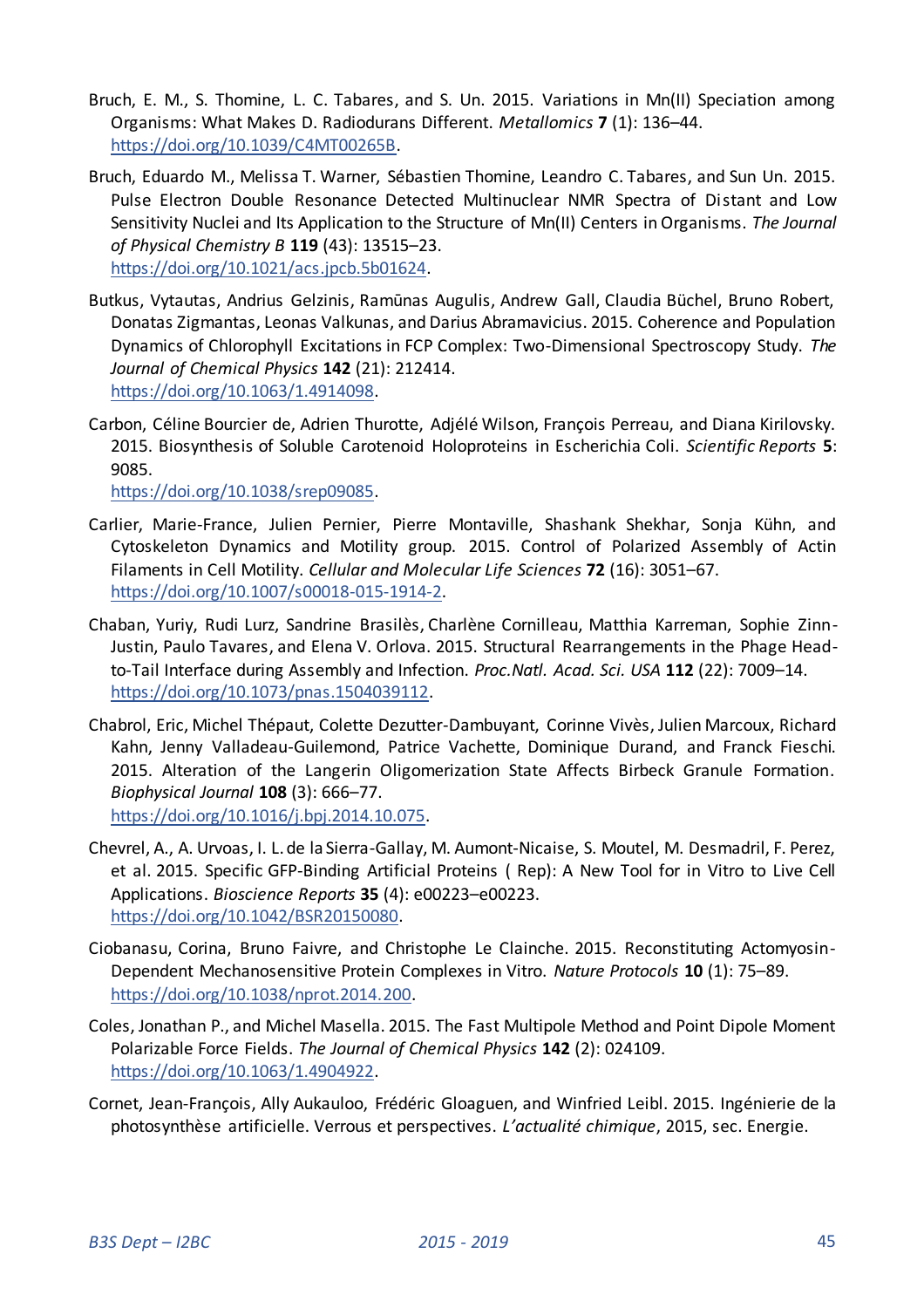Costa, Alex, Maria Raffaella Barbaro, Francesca Sicilia, Valeria Preger, Anja Krieger-Liszkay, Francesca Sparla, Giulia De Lorenzo, and Paolo Trost. 2015. AIR12, a b-Type Cytochrome of the Plasma Membrane of Arabidopsis Thaliana Is a Negative Regulator of Resistance against Botrytis Cinerea. *Plant Science* **233**: 32–43.

[https://doi.org/10.1016/j.plantsci.2015.01.004.](https://doi.org/10.1016/j.plantsci.2015.01.004) 

- De Ricco, Riccardo, Daniela Valensin, Simone DellAcqua, Luigi Casella, Pierre Dorlet, Peter Faller, and Christelle Hureau. 2015. Remote His50 Acts as a Coordination Switch in the High-Affinity N-Terminal Centered Copper(II) Site of α-Synuclein. *Inorganic Chemistry* **54** (10): 4744–51. [https://doi.org/10.1021/acs.inorgchem.5b00120.](https://doi.org/10.1021/acs.inorgchem.5b00120)
- Derouiche, Abderahmane, Lei Shi, Vladimir Bidnenko, Magali Ventroux, Nathalie Pigonneau, Mirita Franz-Wachtel, Aida Kalantari, Sylvie Nessler, Marie-Françoise Noirot-Gros, and Ivan Mijakovic. 2015. Bacillus Subtilis SalA Is a Phosphorylation-Dependent Transcription Regulator That Represses ScoC and Activates the Production of the Exoprotease AprE: SalA Is a Transcription Factor Phosphorylated by PtkA. *Molecular Microbiology* **97** (6): 1195–1208. [https://doi.org/10.1111/mmi.13098.](https://doi.org/10.1111/mmi.13098)
- Djebaili, Takieddine, Johannes Richardi, Stéphane Abel, and Massimo Marchi. 2015. Atomistic Simulations of Self-Assembled Monolayers on Octahedral and Cubic Gold Nanocrystals. *The Journal of Physical Chemistry C* **119** (36): 21146–54. [https://doi.org/10.1021/acs.jpcc.5b05256.](https://doi.org/10.1021/acs.jpcc.5b05256)
- Ducassou, Lionel, Gabriella Jonasson, Laura Dhers, Nicolas Pietrancosta, Booma Ramassamy, Yun Xu-Li, Marie-Anne Loriot, et al. 2015. Expression in Yeast, New Substrates, and Construction of a First 3D Model of Human Orphan Cytochrome P450 2U1: Interpretation of Substrate Hydroxylation Regioselectivity from Docking Studies. *Biochimica et Biophysica Acta (BBA) - General Subjects* **1850** (7): 1426–37.

[https://doi.org/10.1016/j.bbagen.2015.03.014.](https://doi.org/10.1016/j.bbagen.2015.03.014) 

- Ducloiset, Clémence, Pauline Jouin, Elisa Paredes, Régis Guillot, Marie Sircoglou, Maylis Orio, Winfried Leibl, and Ally Aukauloo. 2015. Monoanionic Dipyrrin-Pyridine Ligands: Synthesis, Structure and Photophysical Properties: Monoanionic Dipyrrin-Pyridine Ligands. *European Journal of Inorganic Chemistry* **2015** (32): 5405–10. [https://doi.org/10.1002/ejic.201500783.](https://doi.org/10.1002/ejic.201500783)
- El Sahili, Abbas, Anthony Kwasiborski, Nicolas Mothe, Christophe Velours, Pierre Legrand, Solange Moréra, and Denis Faure. 2015. Natural Guided Genome Engineering Reveals Transcriptional Regulators Controlling Quorum-Sensing Signal Degradation. *PLoS One* **10** (11): e0141718. [https://doi.org/10.1371/journal.pone.0141718.](https://doi.org/10.1371/journal.pone.0141718)
- El Sahili, Abbas, Si-Zhe Li, Julien Lang, Cornelia Virus, Sara Planamente, Mohammed Ahmar, Beatriz G. Guimaraes, et al. 2015. A Pyranose-2-Phosphate Motif Is Responsible for Both Antibiotic Import and Quorum-Sensing Regulation in Agrobacterium Tumefaciens. *PLoS Pathogens* **11** (8): e1005071.

[https://doi.org/10.1371/journal.ppat.1005071.](https://doi.org/10.1371/journal.ppat.1005071) 

Falson, Pierre, Birke Bartosch, Khaled Alsaleh, Birke Andrea Tews, Antoine Loquet, Yann Ciczora, Laura Riva, et al. 2015. Hepatitis C Virus Envelope Glycoprotein E1 Forms Trimers at the Surface of the Virion. Edited by M. S. Diamond. *Journal of Virology* **89** (20): 10333–46. [https://doi.org/10.1128/JVI.00991-15.](https://doi.org/10.1128/JVI.00991-15)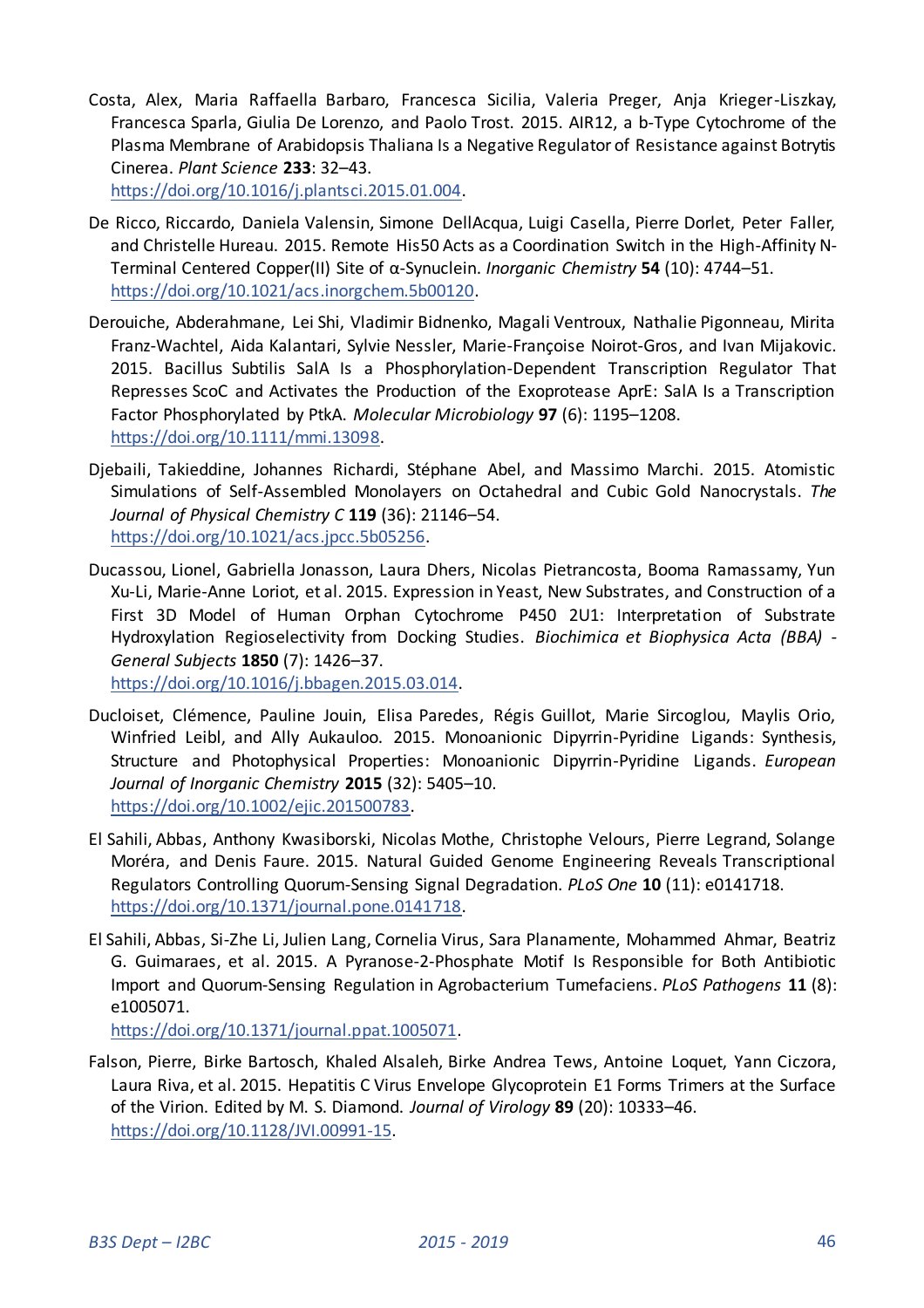Gaibelet, Gérald, Sophie Allart, François Tercé, Vincent Azalbert, Justine Bertrand-Michel, Safouane Hamdi, Xavier Collet, and Stéphane Orlowski. 2015. Specific Cellular Incorporation of a Pyrene-Labelled Cholesterol: Lipoprotein-Mediated Delivery toward Ordered Intracellular Membranes. *PLoS One* **10** (4): e0121563.

[https://doi.org/10.1371/journal.pone.0121563.](https://doi.org/10.1371/journal.pone.0121563) 

- Gall, Andrew, Cristian Ilioaia, Tjaart P.J. Krüger, Vladimir I. Novoderezhkin, Bruno Robert, and Rienk van Grondelle. 2015. Conformational Switching in a Light-Harvesting Protein as Followed by Single-Molecule Spectroscopy. *Biophysical Journal* **108** (11): 2713–20. [https://doi.org/10.1016/j.bpj.2015.04.017.](https://doi.org/10.1016/j.bpj.2015.04.017)
- Gall, Andrew, Andrew A. Pascal, and Bruno Robert. 2015. Vibrational Techniques Applied to Photosynthesis: Resonance Raman and Fluorescence Line-Narrowing. *Biochimica et Biophysica Acta (BBA) - Bioenergetics* **1847** (1): 12–18. [https://doi.org/10.1016/j.bbabio.2014.09.009.](https://doi.org/10.1016/j.bbabio.2014.09.009)
- Gelzinis, Andrius, Vytautas Butkus, Egidijus Songaila, Ramūnas Augulis, Andrew Gall, Claudia Büchel, Bruno Robert, Darius Abramavicius, Donatas Zigmantas, and Leonas Valkunas. 2015. Mapping Energy Transfer Channels in Fucoxanthin–Chlorophyll Protein Complex. *Biochimica et Biophysica Acta (BBA) - Bioenergetics* **1847** (2): 241–47. [https://doi.org/10.1016/j.bbabio.2014.11.004.](https://doi.org/10.1016/j.bbabio.2014.11.004)
- Giglione, Carmela, Sonia Fieulaine, and Thierry Meinnel. 2015. N-Terminal Protein Modifications: Bringing Back into Play the Ribosome. *Biochimie* **114**: 134–46. [https://doi.org/10.1016/j.biochi.2014.11.008.](https://doi.org/10.1016/j.biochi.2014.11.008)
- Guarné, Alba, and Jean-Baptiste Charbonnier. 2015. Insights from a Decade of Biophysical Studies on MutL: Roles in Strand Discrimination and Mismatch Removal. *Progress in Biophysics and Molecular Biology* **117** (2–3): 149–56.

[https://doi.org/10.1016/j.pbiomolbio.2015.02.002.](https://doi.org/10.1016/j.pbiomolbio.2015.02.002) 

- Herrada, Isaline, Camille Samson, Christophe Velours, Louis Renault, Cecilia Östlund, Pierre Chervy, Dmytro Puchkov, Howard J. Worman, Brigitte Buendia, and Sophie Zinn-Justin. 2015. Muscular Dystrophy Mutations Impair the Nuclear Envelope Emerin Self-Assembly Properties. *ACS Chemical Biology* **10** (12): 2733–42. [https://doi.org/10.1021/acschembio.5b00648.](https://doi.org/10.1021/acschembio.5b00648)
- Herrero, Christian, Annamaria Quaranta, Marie Sircoglou, Katell Sénéchal-David, Aurélie Baron, Irene Mustieles Marín, Charlotte Buron, et al. 2015. Successive Light-Induced Two Electron Transfers in a Ru–Fe Supramolecular Assembly: From Ru–Fe(II)–OH2 to Ru–Fe(IV)–Oxo. *Chem. Sci.* **6** (4): 2323–27.

[https://doi.org/10.1039/C5SC00024F.](https://doi.org/10.1039/C5SC00024F) 

- Houriez, Céline, Michael Meot-Ner (Mautner), and Michel Masella. 2015. Simulated Solvation of Organic Ions II: Study of Linear Alkylated Carboxylate Ions in Water Nanodrops and in Liquid Water. Propensity for Air/Water Interface and Convergence to Bulk Solvation Properties. *The Journal of Physical Chemistry B* **119** (36): 12094–107. [https://doi.org/10.1021/acs.jpcb.5b04556.](https://doi.org/10.1021/acs.jpcb.5b04556)
- Huynh, Lucie, Nahuel Perrot, Veronica Beswick, Véronique Rosilio, Patrick A. Curmi, Alain Sanson, and Nadège Jamin. 2015. Reply to "Comment on Structural Properties of POPC Monolayers under Lateral Compression: Computer Simulations Analysis". *Langmuir* **31** (2): 888–89. [https://doi.org/10.1021/la504104e.](https://doi.org/10.1021/la504104e)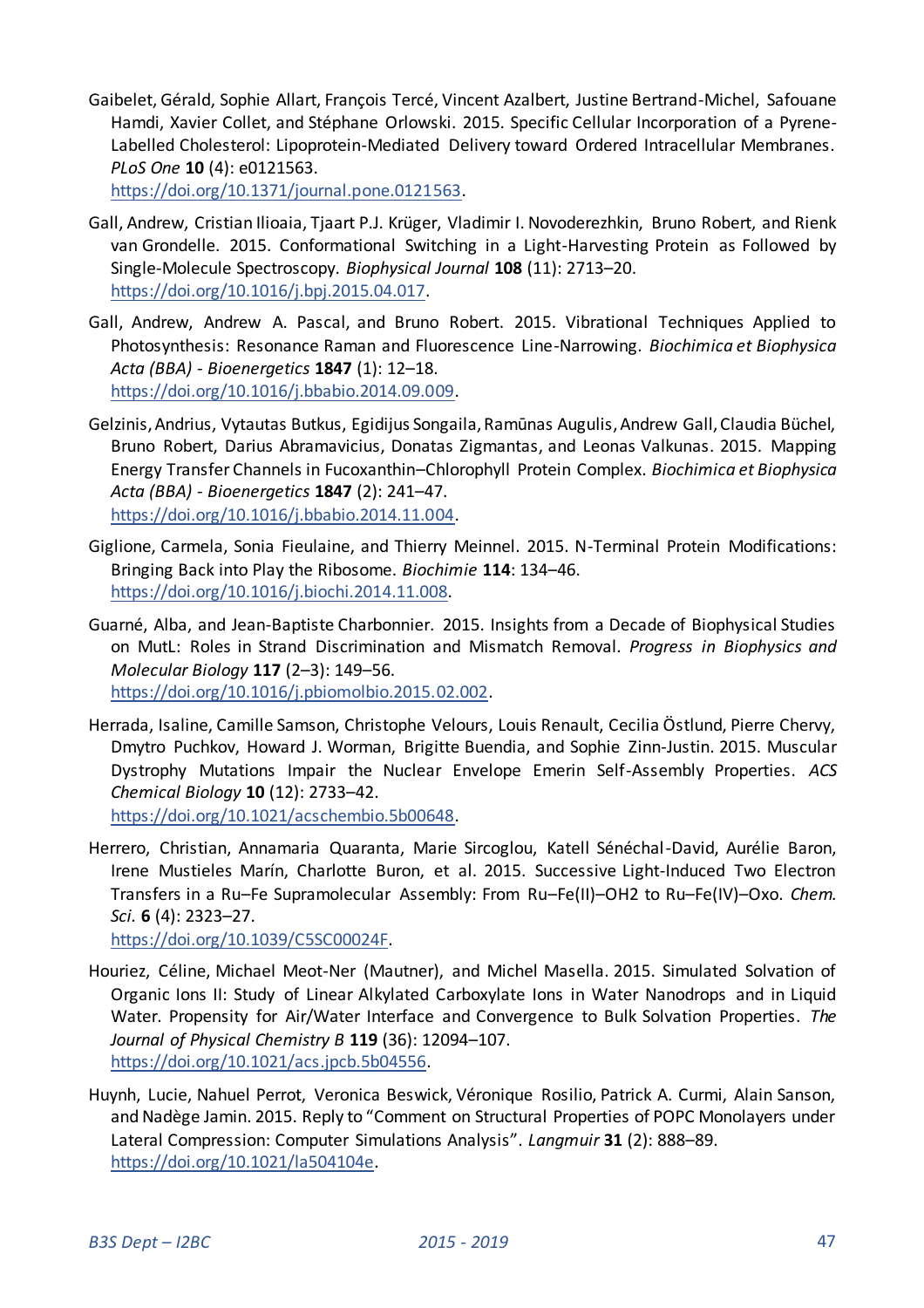Julien, Sylviane, Patrick Tondl, Fabien Durand, Adilia Dagkessamanskaia, Herman van Tilbeurgh, Jean Marie François, Lionel Mourey, Didier Zerbib, Hélène Martin-Yken, and Laurent Maveyraud. 2015. Crystallographic Studies of the Structured Core Domain of Knr4 from Saccharomyces Cerevisiae. *Acta Crystallographica. Section F, Structural Biology Communications* **71** (Pt 9): 1120– 24.

[https://doi.org/10.1107/S2053230X15012522.](https://doi.org/10.1107/S2053230X15012522) 

- Kanellopoulos, Jean. 2015. Natural Killer T Cells. *Biomedical Journal* **38** (6): 469. [https://doi.org/10.1016/j.bj.2016.01.007.](https://doi.org/10.1016/j.bj.2016.01.007)
- Kirilovsky, Diana. 2015a. Photosynthesis: Dissipating Energy by Carotenoids. *Nature Chemical Biology* **11** (4): 242–43. [https://doi.org/10.1038/nchembio.1771.](https://doi.org/10.1038/nchembio.1771)
- Kirilovsky, Diana. 2015b. Modulating Energy Arriving at Photochemical Reaction Centers: Orange Carotenoid Protein-Related Photoprotection and State Transitions. *Photosynthesis Research* **126**  $(1): 3-17.$

[https://doi.org/10.1007/s11120-014-0031-7.](https://doi.org/10.1007/s11120-014-0031-7) 

- Kish, Elizabeth, Maria Manuela Mendes Pinto, Diana Kirilovsky, Riccardo Spezia, and Bruno Robert. 2015. Echinenone Vibrational Properties: From Solvents to the Orange Carotenoid Protein. *Biochimica et Biophysica Acta (BBA) - Bioenergetics* **1847** (10): 1044–54. [https://doi.org/10.1016/j.bbabio.2015.05.010.](https://doi.org/10.1016/j.bbabio.2015.05.010)
- Končitíková, Radka, Armelle Vigouroux, Martina Kopečná, Tomáš Andree, Jan Bartoš, Marek Šebela, Solange Moréra, and David Kopečný. 2015. Role and Structural Characterization of Plant Aldehyde Dehydrogenases from Family 2 and Family 7. *Biochemical Journal* **468** (1): 109–23. [https://doi.org/10.1042/BJ20150009.](https://doi.org/10.1042/BJ20150009)
- Krieger-Liszkay, Anja, Mirl Trösch, and Karin Krupinska. 2015. Generation of Reactive Oxygen Species in Thylakoids from Senescing Flag Leaves of the Barley Varieties Lomerit and Carina. *Planta* **241** (6): 1497–1508.

[https://doi.org/10.1007/s00425-015-2274-8.](https://doi.org/10.1007/s00425-015-2274-8) 

- Langlois, Chantal, Stéphanie Ramboarina, Abhishek Cukkemane, Isabelle Auzat, Benjamin Chagot, Bernard Gilquin, Athanasios Ignatiou, et al. 2015. Bacteriophage SPP1 Tail Tube Protein Self-Assembles into β-Structure-Rich Tubes. *Journal of Biological Chemistry* **290** (6): 3836–49. [https://doi.org/10.1074/jbc.M114.613166.](https://doi.org/10.1074/jbc.M114.613166)
- Law-Hine, Didier, Anil K. Sahoo, Virginie Bailleux, Mehdi Zeghal, Sylvain Prevost, Prabal K. Maiti, Stéphane Bressanelli, Doru Constantin, and Guillaume Tresset. 2015. Reconstruction of the Disassembly Pathway of an Icosahedral Viral Capsid and Shape Determination of Two Successive Intermediates. *The Journal of Physical Chemistry Letters* **6** (17): 3471–76. [https://doi.org/10.1021/acs.jpclett.5b01478.](https://doi.org/10.1021/acs.jpclett.5b01478)
- Lecompte, Marie-France, Gérald Gaibelet, Chantal Lebrun, François Tercé, Xavier Collet, and Stéphane Orlowski. 2015. Cholesterol and Sphingomyelin-Containing Model Condensed Lipid Monolayers: Heterogeneities Involving Ordered Microdomains Assessed by Two Cholesterol Derivatives. *Langmuir* **31** (43): 11921–31.

[https://doi.org/10.1021/acs.langmuir.5b02646.](https://doi.org/10.1021/acs.langmuir.5b02646)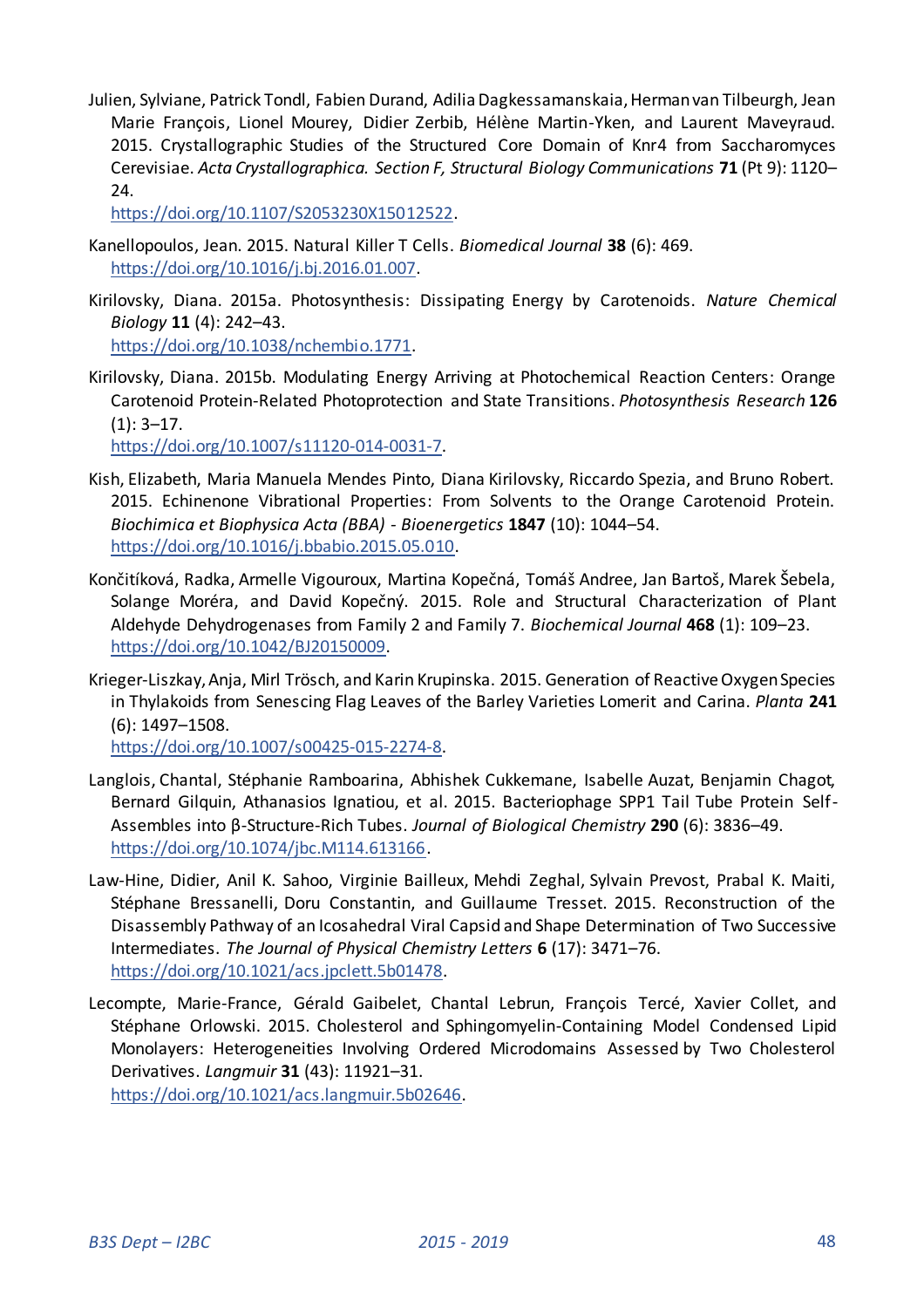Létoquart, Juliette, Nhan van Tran, Vonny Caroline, Alexey Aleksandrov, Noureddine Lazar, Herman van Tilbeurgh, Dominique Liger, and Marc Graille. 2015. Insights into Molecular Plasticity in Protein Complexes from Trm9-Trm112 TRNA Modifying Enzyme Crystal Structure. *Nucleic Acids Research* **43** (22): 10989–2.

[https://doi.org/10.1093/nar/gkv1009.](https://doi.org/10.1093/nar/gkv1009) 

- Leverenz, R. L., M. Sutter, A. Wilson, S. Gupta, A. Thurotte, C. Bourcier de Carbon, C. J. Petzold, et al. 2015. A 12 Å Carotenoid Translocation in a Photoswitch Associated with Cyanobacterial Photoprotection. *Science* **348** (6242): 1463–66. [https://doi.org/10.1126/science.aaa7234.](https://doi.org/10.1126/science.aaa7234)
- Low, May Lee, Georgiana Paulus, Pierre Dorlet, Régis Guillot, Rozita Rosli, Nicolas Delsuc, Karen A. Crouse, and Clotilde Policar. 2015. Synthesis, Characterization and Biological Activity of Cu(II), Zn(II) and Re(I) Complexes Derived from S-Benzyldithiocarbazate and 3-Acetylcoumarin. *BioMetals* **28** (3): 553–66.

[https://doi.org/10.1007/s10534-015-9831-2.](https://doi.org/10.1007/s10534-015-9831-2) 

Macernis, Mindaugas, Denise Galzerano, Juozas Sulskus, Elizabeth Kish, Young-Hun Kim, Sangho Koo, Leonas Valkunas, and Bruno Robert. 2015. Resonance Raman Spectra of Carotenoid Molecules: Influence of Methyl Substitutions. *The Journal of Physical Chemistry. A* **119** (1): 56– 66.

[https://doi.org/10.1021/jp510426m.](https://doi.org/10.1021/jp510426m) 

- Malferrari, Marco, Paola Turina, Francesco Francia, Alberto Mezzetti, Winfried Leibl, and Giovanni Venturoli. 2015. Dehydration Affects the Electronic Structure of the Primary Electron Donor in Bacterial Photosynthetic Reaction Centers: Evidence from Visible-NIR and Light-Induced Difference FTIR Spectroscopy. *Photochem. Photobiol. Sci.* **14** (2): 238–51. [https://doi.org/10.1039/C4PP00245H.](https://doi.org/10.1039/C4PP00245H)
- Manet, Sabine, Anne-Sophie Cuvier, Claire Valotteau, Giulia C. Fadda, Javier Perez, Esra Karakas, Stéphane Abel, and Niki Baccile. 2015. Structure of Bolaamphiphile Sophorolipid Micelles Characterized with SAXS, SANS, and MD Simulations. *The Journal of Physical Chemistry B* **119** (41): 13113–33.

[https://doi.org/10.1021/acs.jpcb.5b05374.](https://doi.org/10.1021/acs.jpcb.5b05374) 

- Marchi, Massimo, and Stéphane Abel. 2015. Modeling the Self-Aggregation of Small AOT Reverse Micelles from First-Principles. *The Journal of Physical Chemistry Letters* **6** (1): 170–74. [https://doi.org/10.1021/jz5023619.](https://doi.org/10.1021/jz5023619)
- Mastrangelo, Eloise, Patrice Vachette, Federica Cossu, Francesca Malvezzi, Martino Bolognesi, and Mario Milani. 2015. The Activator of Apoptosis Smac-DIABLO Acts as a Tetramer in Solution. *Biophysical Journal* **108** (3): 714–23. [https://doi.org/10.1016/j.bpj.2014.11.3471.](https://doi.org/10.1016/j.bpj.2014.11.3471)
- Mezzetti, Alberto, Elizabeth Kish, Bruno Robert, and Riccardo Spezia. 2015. Assignment of IR Bands of Isolated and Protein-Bound Peridinin in Its Fundamental and Triplet State by Static FTIR, Time-Resolved Step-Scan FTIR and DFT Calculations. *Journal of Molecular Structure* **1090**: 58–64. [https://doi.org/10.1016/j.molstruc.2014.11.054.](https://doi.org/10.1016/j.molstruc.2014.11.054)
- Michon, Thierry, James Sturgis, and Stéphane Bressanelli. 2015. Ingénierie Des Protéines : Construire En 3D Avec Des Protéines. In *Synthèse 2014, Micro et Nanotechnologies : Avancées, Tendances et Perspectives*, Observatoire des Micro et NanoTechnologies, 40–42. [http://www.omnt.fr/assets/docs/sa-2015\\_extrait.pdf.](http://www.omnt.fr/assets/docs/sa-2015_extrait.pdf)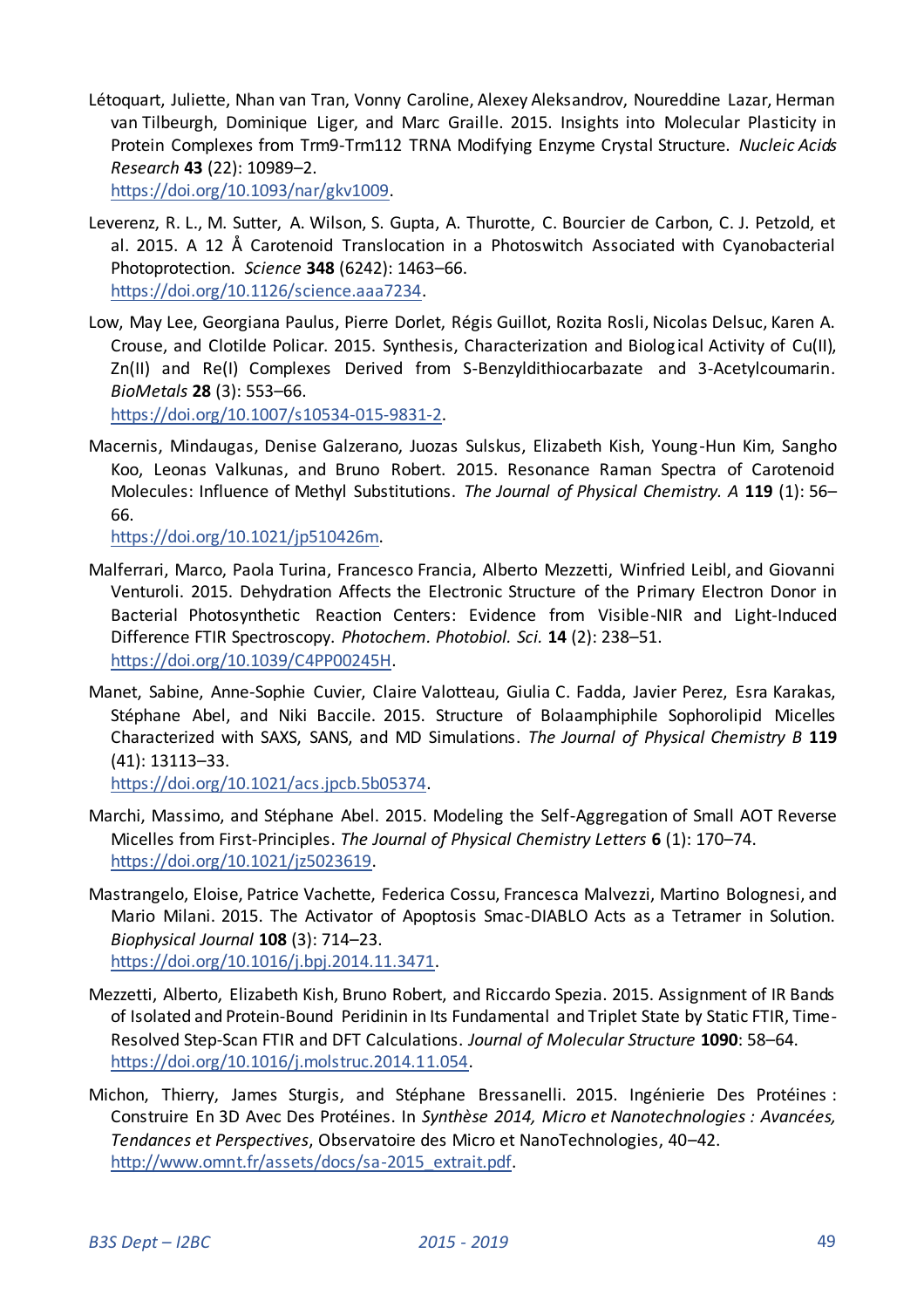- Müller, Pavel, and Jean-Pierre Bouly. 2015. Searching for the Mechanism of Signalling by Plant Photoreceptor Cryptochrome. *FEBS Letters* **589** (2): 189–92. [https://doi.org/10.1016/j.febslet.2014.12.008.](https://doi.org/10.1016/j.febslet.2014.12.008)
- Müller, Pavel, Junpei Yamamoto, Ryan Martin, Shigenori Iwai, and Klaus Brettel. 2015. Discovery and Functional Analysis of a 4th Electron-Transferring Tryptophan Conserved Exclusively in Animal Cryptochromes and (6-4) Photolyases. *Chem. Commun.* **51** (85): 15502–5. [https://doi.org/10.1039/C5CC06276D.](https://doi.org/10.1039/C5CC06276D)
- Nicole, Pascal, Pierre Couvineau, Nadege Jamin, Thierry Voisin, and Alain Couvineau. 2015. Crucial Role of the Orexin-B C-Terminus in the Induction of OX1 Receptor-Mediated Apoptosis: Analysis by Alanine Scanning, Molecular Modelling and Site-Directed Mutagenesis. *British Journal of Pharmacology* **172** (21): 5211–23. [https://doi.org/10.1111/bph.13287.](https://doi.org/10.1111/bph.13287)
- OBrien, Darragh P., Belen Hernandez, Dominique Durand, Véronique Hourdel, Ana-Cristina Sotomayor-Pérez, Patrice Vachette, Mahmoud Ghomi, et al. 2015. Structural Models of Intrinsically Disordered and Calcium-Bound Folded States of a Protein Adapted for Secretion. *Scientific Reports* **5**: 14223. [https://doi.org/10.1038/srep14223.](https://doi.org/10.1038/srep14223)
- Ochsenbein, Francoise, Xavier Morelli, and Chandra Verma. 2015. Editorial. Protein-Protein Interaction Analysis and Modulation. *Progress in Biophysics and Molecular Biology* **119** (1): 1. [https://doi.org/10.1016/j.pbiomolbio.2015.08.019.](https://doi.org/10.1016/j.pbiomolbio.2015.08.019)
- Orain, Christophe, Laure Saujet, Charles Gauquelin, Philippe Soucaille, Isabelle Meynial-Salles, Carole Baffert, Vincent Fourmond, Hervé Bottin, and Christophe Léger. 2015. Electrochemical Measurements of the Kinetics of Inhibition of Two FeFe Hydrogenases by O2 Demonstrate That the Reaction Is Partly Reversible. *Journal of the American Chemical Society* **137** (39): 12580–87. [https://doi.org/10.1021/jacs.5b06934.](https://doi.org/10.1021/jacs.5b06934)
- Petrov, Elmar G., Bruno Robert, Sheng Hsien Lin, and Leonas Valkunas. 2015. Theory of Triplet Excitation Transfer in the Donor-Oxygen-Acceptor System: Application to Cytochrome b 6 f. *Biophysical Journal* **109** (8): 1735–45. [https://doi.org/10.1016/j.bpj.2015.08.026.](https://doi.org/10.1016/j.bpj.2015.08.026)
- Pilotto, Simona, Valentina Speranzini, Marcello Tortorici, Dominique Durand, Alexander Fish, Sergio Valente, Federico Forneris, et al. 2015. Interplay among Nucleosomal DNA, Histone Tails, and Corepressor CoREST Underlies LSD1-Mediated H3 Demethylation. *Proc.Natl. Acad. Sci. USA* **112** (9): 2752–57.

[https://doi.org/10.1073/pnas.1419468112.](https://doi.org/10.1073/pnas.1419468112) 

Premvardhan, Lavanya, Bruno Robert, and Roger G. Hiller. 2015. Pigment Organisation in the Membrane-Intrinsic Major Light-Harvesting Complex of Amphidinium Carterae: Structural Characterisation of the Peridinins and Chlorophylls a and C2 by Resonance Raman Spectroscopy and from Sequence Analysis. *Biochimica et Biophysica Acta (BBA) - Bioenergetics* **1847** (10): 1187–99.

[https://doi.org/10.1016/j.bbabio.2015.05.006.](https://doi.org/10.1016/j.bbabio.2015.05.006) 

Quaranta, Annamaria, Georgios Charalambidis, Christian Herrero, Sofia Margiola, Winfried Leibl, Athanassios Coutsolelos, and Ally Aukauloo. 2015. Synergistic "Ping-Pong" Energy Transfer for Efficient Light Activation in a Chromophore-Catalyst Dyad. *Physical Chemistry Chemical Physics*  **17** (37): 24166–72.

[https://doi.org/10.1039/c5cp04458h.](https://doi.org/10.1039/c5cp04458h)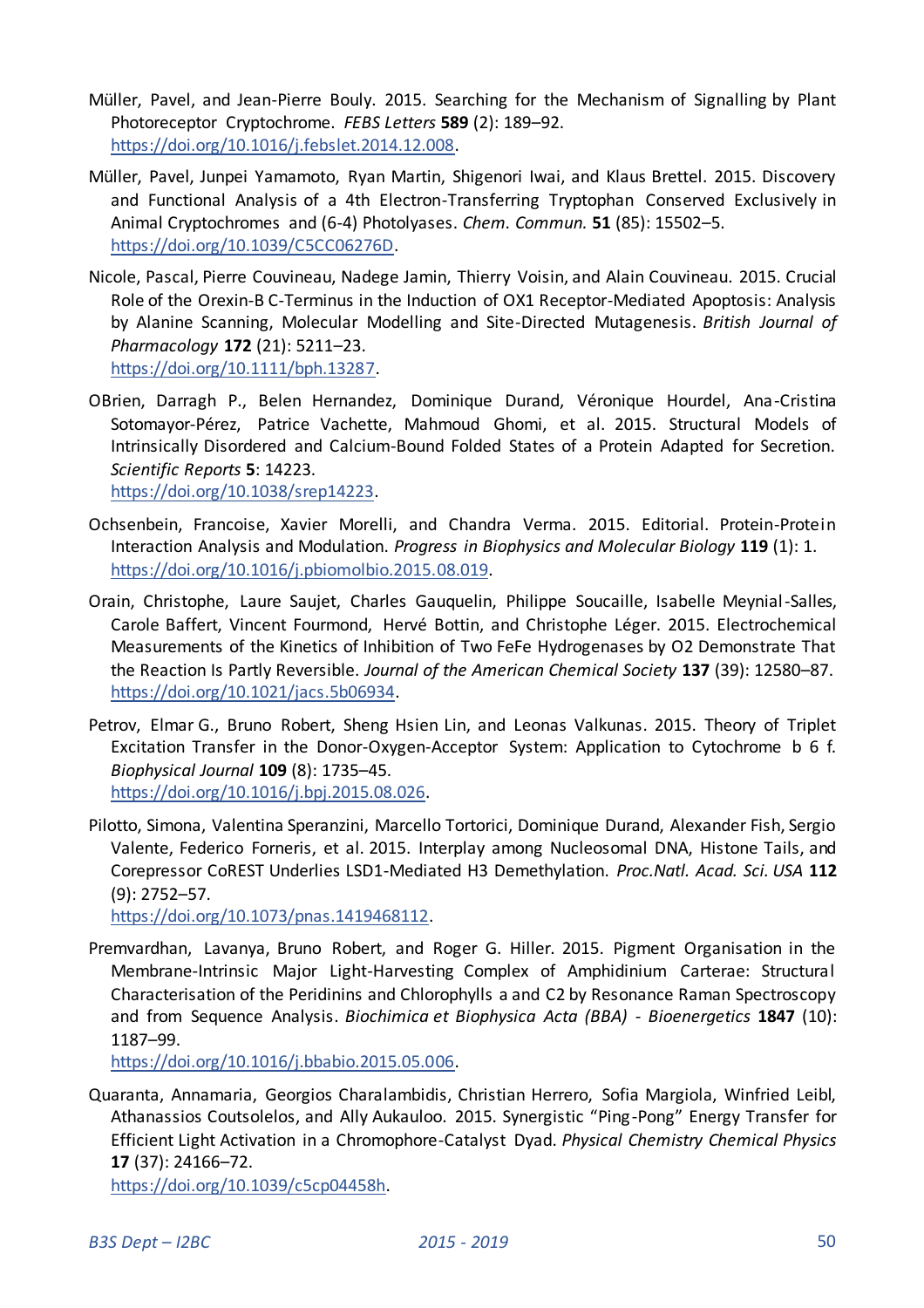- Ragot, Thierry, Claire Provost, Aurélie Prignon, Régis Cohen, Michel Lepoivre, and Sylvie Lausson. 2015. Apoptosis Induction by Combination of Drugs or a Conjugated Molecule Associating Non-Steroidal Anti-Inflammatory and Nitric Oxide Donor Effects in Medullary Thyroid Cancer Models: Implication of the Tumor Suppressor P73. *Thyroid Research* **8**: 13. [https://doi.org/10.1186/s13044-015-0025-3.](https://doi.org/10.1186/s13044-015-0025-3)
- Richet, N., D. Liu, P. Legrand, C. Velours, A. Corpet, A. Gaubert, M. Bakail, et al. 2015. Structural Insight into How the Human Helicase Subunit MCM2 May Act as a Histone Chaperone Together with ASF1 at the Replication Fork. *Nucleic Acids Research* **43** (3): 1905–17. [https://doi.org/10.1093/nar/gkv021.](https://doi.org/10.1093/nar/gkv021)
- Roach, Thomas, Chae Sun Na, and Anja Krieger-Liszkay. 2015. High Light-Induced Hydrogen Peroxide Production in Chlamydomonas Reinhardtii Is Increased by High CO2 Availability. *The Plant Journal: For Cell and Molecular Biology* **81** (5): 759–66. [https://doi.org/10.1111/tpj.12768.](https://doi.org/10.1111/tpj.12768)
- Sanchez, Dyana, Marion Boudes, Herman van Tilbeurgh, Dominique Durand, and Sophie Quevillon-Cheruel. 2015. Modeling the ComD/ComE/Comcde Interaction Network Using Small Angle X-Ray Scattering. *The FEBS Journal* **282** (8): 1538–53. [https://doi.org/10.1111/febs.13240.](https://doi.org/10.1111/febs.13240)
- Schneider, Ludovic, Yasmina Mekmouche, Pierre Rousselot-Pailley, A. Jalila Simaan, Viviane Robert, Marius Réglier, Ally Aukauloo, and Thierry Tron. 2015. Visible-Light-Driven Oxidation of Organic Substrates with Dioxygen Mediated by a [Ru(Bpy)3 ](2+) /Laccase System. *ChemSusChem* **8** (18): 3048–51.

[https://doi.org/10.1002/cssc.201500602.](https://doi.org/10.1002/cssc.201500602) 

Scrima, Nathalie, Jean Lepault, Yves Boulard, David Pasdeloup, Stéphane Bressanelli, and Stéphane Roche. 2015. Insights into Herpesvirus Tegument Organization from Structural Analyses of the 970 Central Residues of HSV-1 UL36 Protein. *The Journal of Biological Chemistry* **290** (14): 8820– 33.

[https://doi.org/10.1074/jbc.M114.612838.](https://doi.org/10.1074/jbc.M114.612838)

- Sechet, Julien, Camille Roux, Anne Plessis, Delphine Effroy, Anne Frey, François Perreau, Catherine Biniek, et al. 2015. The ABA-Deficiency Suppressor Locus HAS2 Encodes the PPR Protein LOI1/MEF11 Involved in Mitochondrial RNA Editing. *Molecular Plant* **8** (4): 644–56. [https://doi.org/10.1016/j.molp.2014.12.005.](https://doi.org/10.1016/j.molp.2014.12.005)
- Sétif, Pierre. 2015. Electron-Transfer Kinetics in Cyanobacterial Cells: Methyl Viologen Is a Poor Inhibitor of Linear Electron Flow. *Biochimica et Biophysica Acta (BBA) - Bioenergetics* **1847** (2): 212–22.

[https://doi.org/10.1016/j.bbabio.2014.10.008.](https://doi.org/10.1016/j.bbabio.2014.10.008) 

- Shekhar, Shashank, Mikael Kerleau, Sonja Kühn, Julien Pernier, Guillaume Romet-Lemonne, Antoine Jégou, and Marie-France Carlier. 2015. Formin and Capping Protein Together Embrace the Actin Filament in a Ménage à Trois. *Nature Communications* **6**: 8730. [https://doi.org/10.1038/ncomms9730.](https://doi.org/10.1038/ncomms9730)
- Soroka, Daria, Inès Li de la Sierra-Gallay, Vincent Dubée, Sébastien Triboulet, Herman van Tilbeurgh, Fabrice Compain, Lluis Ballell, et al. 2015. Hydrolysis of Clavulanate by Mycobacterium Tuberculosis β-Lactamase BlaC Harboring a Canonical SDN Motif. *Antimicrobial Agents and Chemotherapy* **59** (9): 5714–20.

[https://doi.org/10.1128/AAC.00598-15.](https://doi.org/10.1128/AAC.00598-15)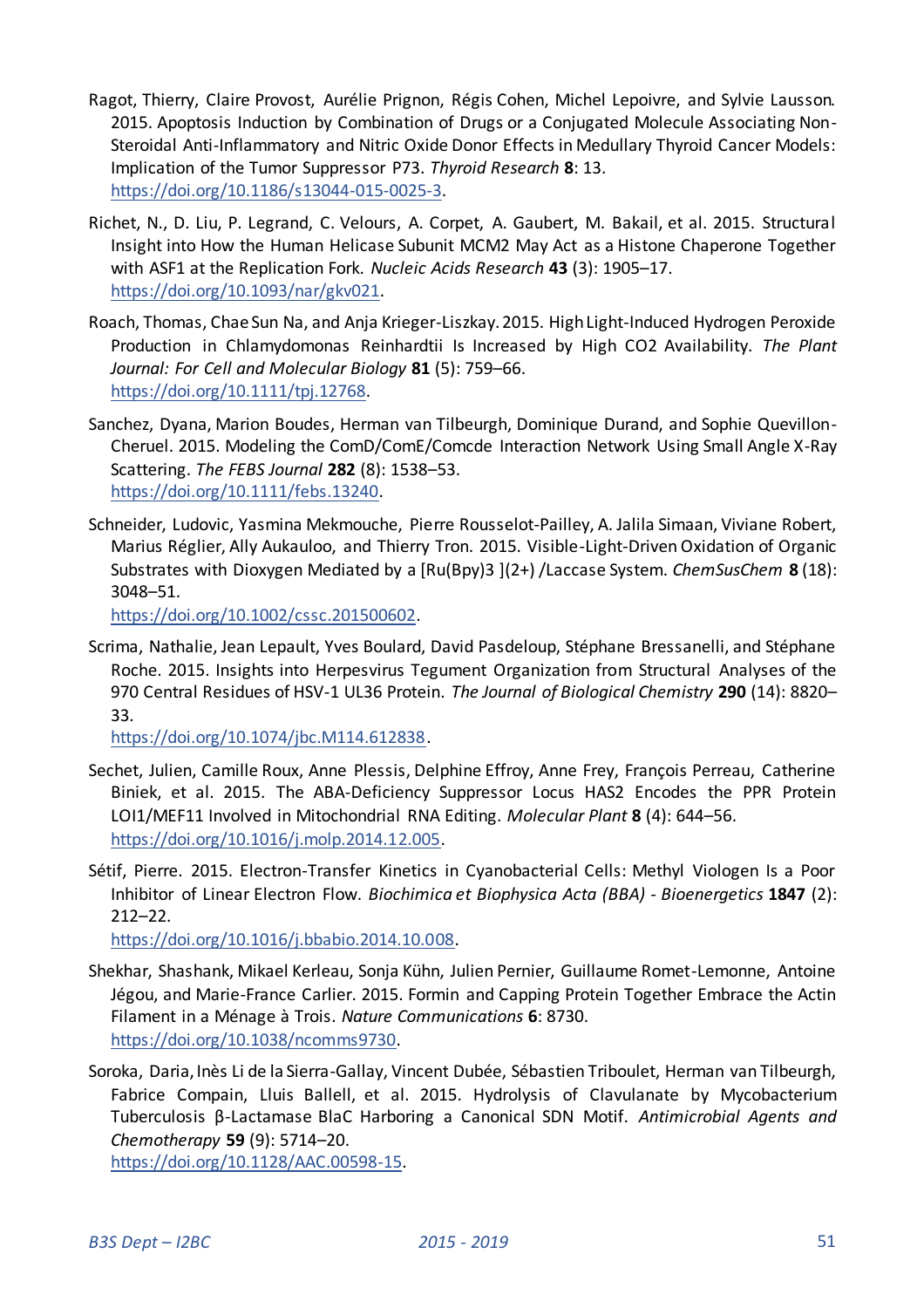Stojko, Johann, Sonia Fieulaine, Stéphanie Petiot-Bécard, Alain Van Dorsselaer, Thierry Meinnel, Carmela Giglione, and Sarah Cianférani. 2015. Ion Mobility Coupled to Native Mass Spectrometry as a Relevant Tool to Investigate Extremely Small Ligand-Induced Conformational Changes. *Analyst* **140** (21): 7234–45.

[https://doi.org/10.1039/C5AN01311A.](https://doi.org/10.1039/C5AN01311A) 

Taveneau, Cyntia, Karine Blondeau, and Stéphane Bressanelli. 2015. Definition and Expression in E. Coli of Large Fragments from the Human Lipid Kinase Phosphatidylinositol 4-Kinase Type III Alpha, and Purification of a 1100-Residue N-Terminal Module. *Protein Expression and Purification* **114**: 121–27.

[https://doi.org/10.1016/j.pep.2015.06.018.](https://doi.org/10.1016/j.pep.2015.06.018) 

- Tebbi, Ali, Olivier Guittet, Karine Tuphile, Aimeric Cabrié, and Michel Lepoivre. 2015. Caspase-Dependent Proteolysis of Human Ribonucleotide Reductase Small Subunits R2 and P53R2 during Apoptosis. *Journal of Biological Chemistry* **290** (22): 14077–90. [https://doi.org/10.1074/jbc.M115.649640.](https://doi.org/10.1074/jbc.M115.649640)
- Thurotte, Adrien, Rocio Lopez-Igual, Adjélé Wilson, Léa Comolet, Céline Bourcier de Carbon, Fugui Xiao, and Diana Kirilovsky. 2015. Regulation of Orange Carotenoid Protein Activity in Cyanobacterial Photoprotection. *Plant Physiology* **169** (1): 737–47. [https://doi.org/10.1104/pp.15.00843.](https://doi.org/10.1104/pp.15.00843)
- Tortorici, M. Alejandra, Stéphane Duquerroy, Jane Kwok, Clemens Vonrhein, Javier Perez, Benjamin Lamp, Gerard Bricogne, Till Rümenapf, Patrice Vachette, and Félix A. Rey. 2015. X-Ray Structure of the Pestivirus NS3 Helicase and Its Conformation in Solution. Edited by M. S. Diamond. *Journal of Virology* **89** (8): 4356–71.

[https://doi.org/10.1128/JVI.03165-14.](https://doi.org/10.1128/JVI.03165-14) 

Udi, Yael, Moran Grossman, Inna Solomonov, Orly Dym, Haim Rozenberg, Vanessa Moreno, Philippe Cuniasse, Vincent Dive, Alicia García Arroyo, and Irit Sagi. 2015. Inhibition Mechanism of Membrane Metalloprotease by an Exosite-Swiveling Conformational Antibody. *Structure* **23** (1): 104–15.

[https://doi.org/10.1016/j.str.2014.10.012.](https://doi.org/10.1016/j.str.2014.10.012) 

- Un, Sun, and Eduardo M. Bruch. 2015. How Bonding in Manganous Phosphates Affects Their Mn(II)- (31)P Hyperfine Interactions. *Inorganic Chemistry* **54** (21): 10422–28. [https://doi.org/10.1021/acs.inorgchem.5b01864.](https://doi.org/10.1021/acs.inorgchem.5b01864)
- Valerio-Lepiniec, M., A. Urvoas, A. Chevrel, A. Guellouz, Y. Ferrandez, A. Mesneau, I. L. de la Sierra-Gallay, et al. 2015. The ΑRep Artificial Repeat Protein Scaffold: A New Tool for Crystallization and Live Cell Applications. *Biochemical Society Transactions* **43** (5): 819–24. [https://doi.org/10.1042/BST20150075.](https://doi.org/10.1042/BST20150075)
- Valéry, Céline, Stéphanie Deville-Foillard, Christelle Lefebvre, Nuria Taberner, Pierre Legrand, Florian Meneau, Cristelle Meriadec, et al. 2015. Atomic View of the Histidine Environment Stabilizing Higher-PH Conformations of PH-Dependent Proteins. *Nature Communications* **6**: 7771. [https://doi.org/10.1038/ncomms8771.](https://doi.org/10.1038/ncomms8771)
- Vallet, Valérie, and Michel Masella. 2015. Benchmark Binding Energies of Ammonium and Alkyl-Ammonium Ions Interacting with Water. Are Ammonium–Water Hydrogen Bonds Strong? *Chemical Physics Letters* **618**: 168–73.

[https://doi.org/10.1016/j.cplett.2014.11.005.](https://doi.org/10.1016/j.cplett.2014.11.005)